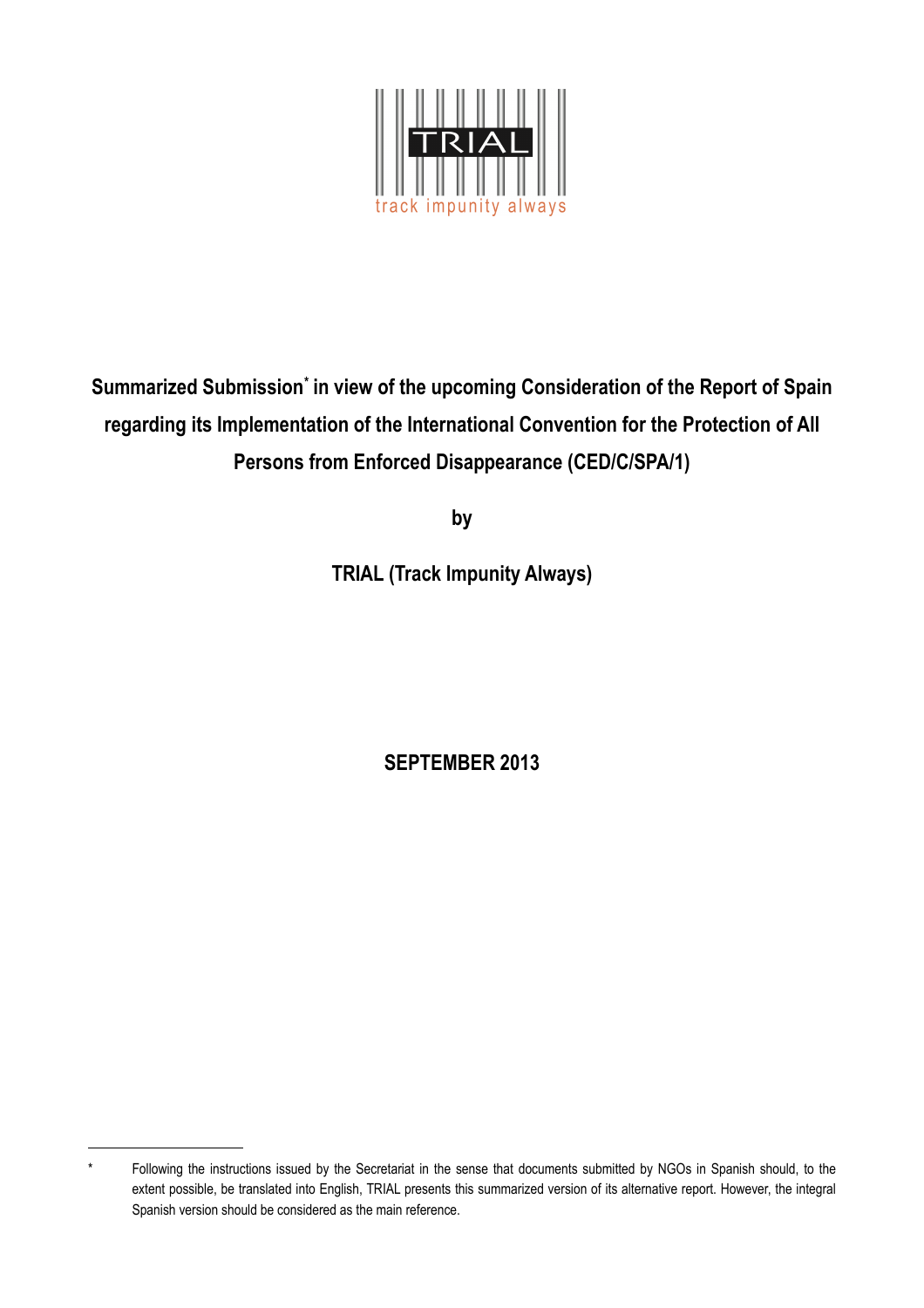# **Table of Contents**

| II. Criminal Responsibility and Judicial Cooperation in relation to Enforced Disappearance (Arts. 8-16) 15                                                                                                   |  |
|--------------------------------------------------------------------------------------------------------------------------------------------------------------------------------------------------------------|--|
|                                                                                                                                                                                                              |  |
| Arts. 9, 10 and 11 - Universal Jurisdiction and the aut dedere aut judicare Principle17                                                                                                                      |  |
|                                                                                                                                                                                                              |  |
|                                                                                                                                                                                                              |  |
|                                                                                                                                                                                                              |  |
|                                                                                                                                                                                                              |  |
| Arts. 17, 18, 20, and 21 – Prevention of Enforced Disappearance and Persons Deprived of their Liberty,<br>Right to Access to Information on Persons Deprived of their Liberty and Limitations, and Release26 |  |
| IV. Reparation and Measures to Protect Children from Enforced Disappearance (Arts. 24 and 25)29                                                                                                              |  |
|                                                                                                                                                                                                              |  |
|                                                                                                                                                                                                              |  |
|                                                                                                                                                                                                              |  |
|                                                                                                                                                                                                              |  |
| d)                                                                                                                                                                                                           |  |
|                                                                                                                                                                                                              |  |
|                                                                                                                                                                                                              |  |
|                                                                                                                                                                                                              |  |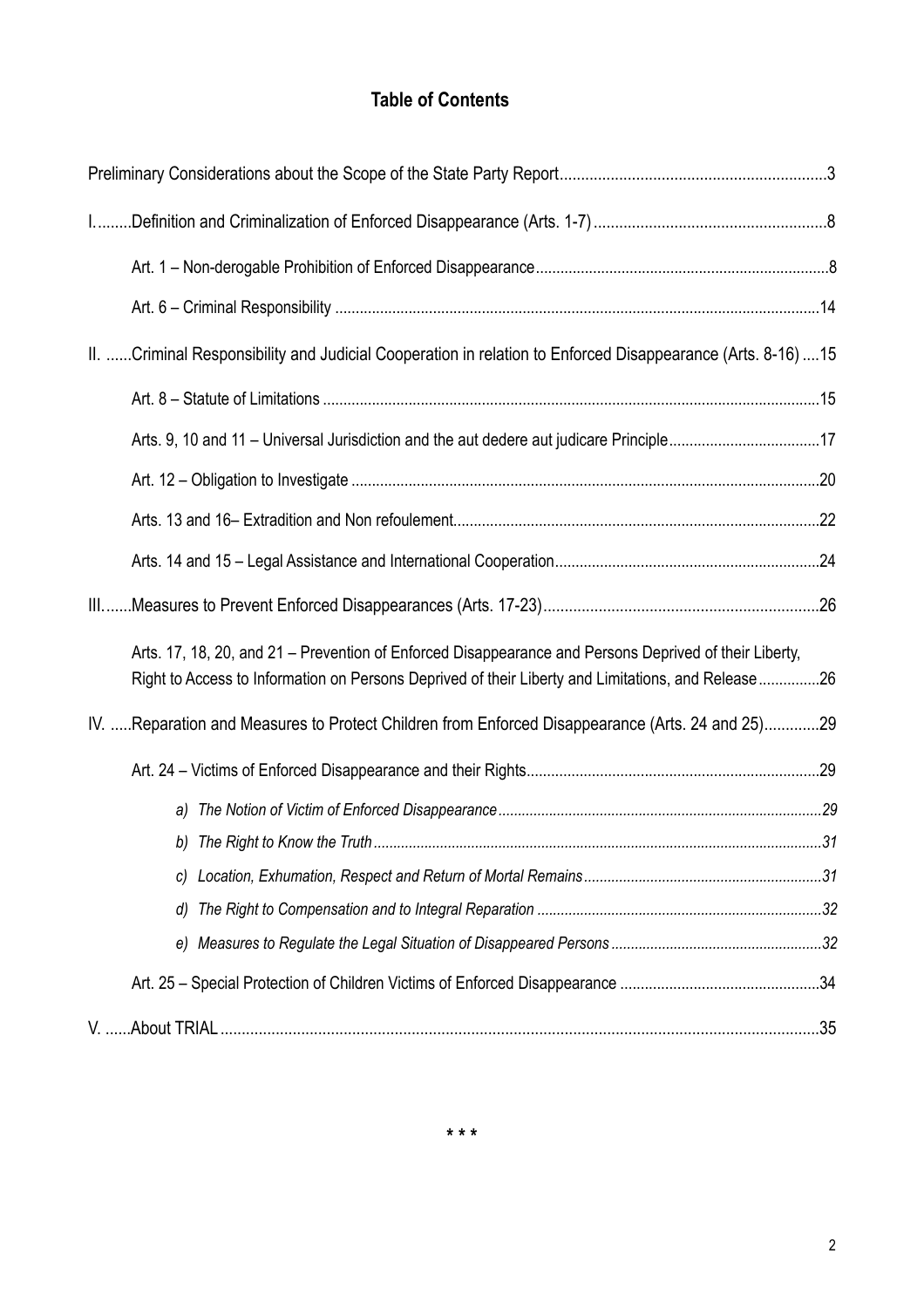# <span id="page-2-0"></span> **Preliminary Considerations about the Scope of the State Party Report**

- 1. TRIAL (*Swiss Association against Impunity*) appreciates the opportunity to bring to the attention of the Committee on Enforced Disappearances ("the CED") information regarding the measures taken by Spain to give effect to its obligations under the International Convention for the Protection of All Persons from Enforced Disappearance ("the Convention").
- 2. TRIAL does not share the interpretation proposed by the State party of Art. 35, para. 1, of the Convention, which reads "the Committee shall have *competence* solely in respect of *enforced disappearances* which commenced after the entry into force of this Convention", nor the consequences drawn by Spain in the sense that in its report it commented on the articles of the Convention taking into account "the fact that *they are applicable solely to enforced disappearances which may have commenced after 23 December 2010*".[2](#page-2-1)
- 3. Spain unduly confuses the subjects of retroactivity of the competence of the CED and retroactivity of the provisions of the Convention.[3](#page-2-2) With regard to the latter, the interpretation proposed by Spain does not respect applicable international law and it would empty the treaty of its meaning, being manifestly contrary to its object and purpose.<sup>4</sup> Further, the Spanish interpretation does not seem to respect the principle according to which every treaty in force is binding upon the parties to it and must be performed by them in good faith (*pacta sunt servanda*).[5](#page-2-4)
- 4. The applicability of the obligations established by the Convention to enforced disappearances commenced before the entry into force of the treaty that continue being committed – taking into account the continuous (or permanent) nature of the crime of enforced disappearance, which has unanimously been recognized under international law and jurisprudence,<sup>6</sup> and that is enshrined in Art. 8, para. 1 (b),

<span id="page-2-1"></span><sup>&</sup>lt;sup>2</sup> Report submitted to the CED by Spain, doc. CED/C/ESP/1 of 26 December 2012 (hereinafter "Report submitted by Spain"), para. 6 (emphasis added).

<span id="page-2-2"></span><sup>3</sup> De Frouville, *The Committee on Enforced Disappearances*, in Alston, Megret (eds.) *The United Nations and Human Rights: A Critical Appraisal,* 2nd edition, to be published by Oxford University Press in August 2014, currently available at [http://](http://www.frouville.org/Publications_files/FROUVILLE-CED-ALSTON.pdf) [www.frouville.org/Publications\\_files/FROUVILLE-CED-ALSTON.pdf](http://www.frouville.org/Publications_files/FROUVILLE-CED-ALSTON.pdf), p. 9. De Frouville points out that Art. 35 establishes "only a *jurisdictional limitation.* No comparable clause has been adopted in the substantive part of the Convention, so that the **obligations apply to an enforced disappearance which commenced before the entry into force of the Convention for the State concerned, as long as this enforced disappearance continues after the entry into force, i.e., as long as it is 'unresolved**'" (emphasis is added).

<span id="page-2-3"></span><sup>4</sup> Vienna Convention on the Law of the Treaties (1969), Art. 31, para. 1.

<span id="page-2-4"></span><sup>5</sup> *Ibid.*, Art. 26.

<span id="page-2-5"></span><sup>6</sup> See, among others, Working Group on Enforced or Involuntary Disappearances (WGEID), *General Comment on Enforced Disappearance as a Continuous Crime*, doc. A/HRC/16/48 of 26 January 2011, para. 39; WGEID, *Best Practices on Enforced Disappearances in Domestic Criminal Legislation*, doc. A/HRC/16/48/Add.3 of 28 December 2010, paras. 33-34; Vermeulen, *Enforced Disappearance – Determining State Responsibility under the International Convention for the Protection of All Persons from Enforced Disappearance,* Antwerp, 2012, pp. 59-60 and 445-447; Ott, *Enforced Disappearance in International Law,* Antwerp, 2011, pp. 216-218; Citroni, Scovazzi, *The Struggle against Enforced Disappearance and the 2007 United Nations Convention*, Leiden, 2007, pp. 309-314; Dijkstra, Klann, Ruimshotel, Wijnkoop, *Enforced Disappearances as Continuing Violations*, Amsterdam, 2002; and Mattarollo, *¿Qué puede hacer el derecho internacional frente a las desapariciones?*, in *Las desapariciones: crimen contra la humanidad,* Buenos Aires, 1987.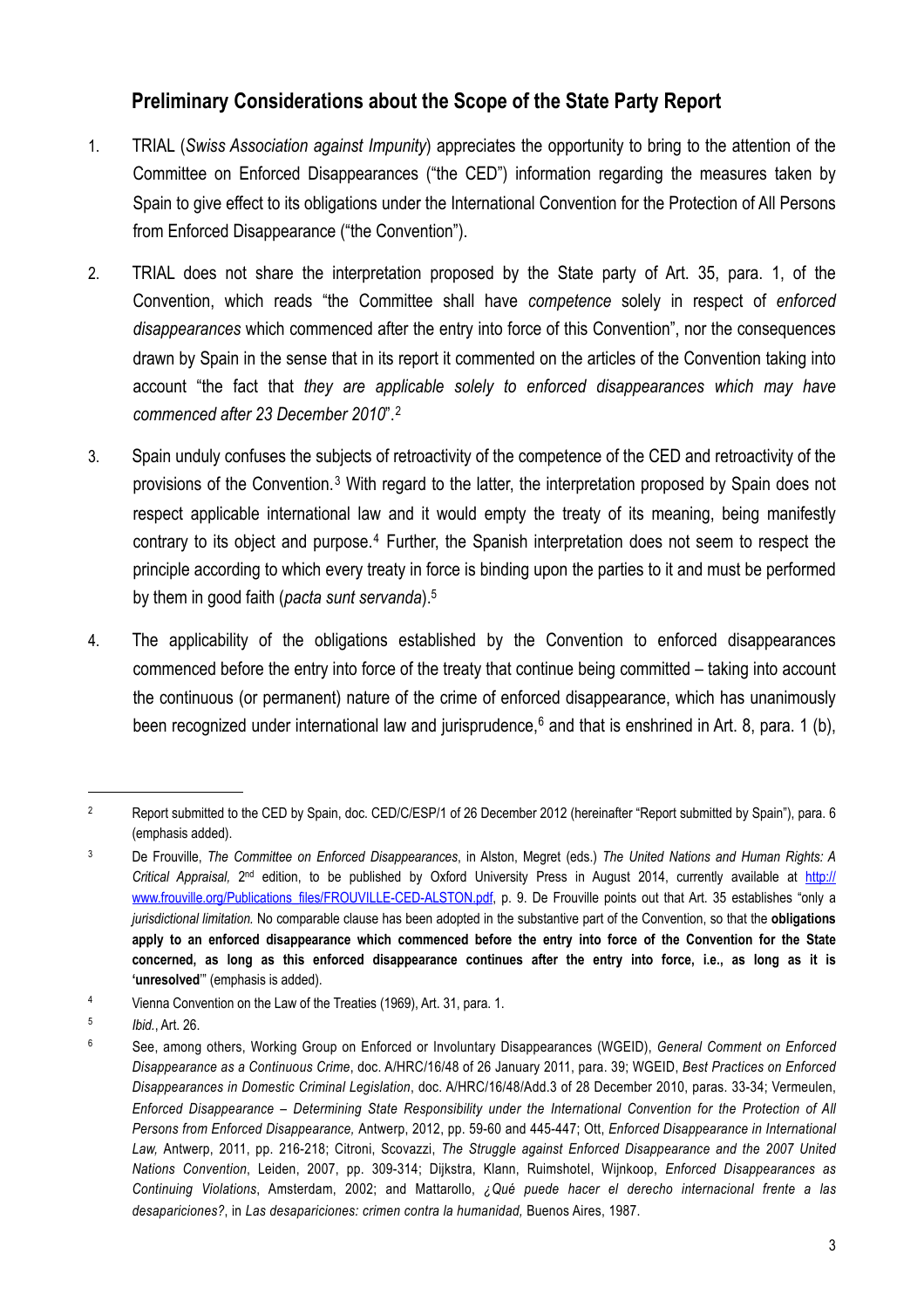of the Convention,[7](#page-3-0) as well as the status of *jus cogens* attained by the prohibition of enforced disappearances and the corresponding duty to investigate them and sanction those responsible<sup>8</sup> – can be inferred also from the contents of some other provisions of the Convention.

- 5. In this sense, for instance, Art. 24, para. 6, of the Convention refers to the "*obligation to continue the investigation until the fate of the disappeared person has been clarified*".[9](#page-3-2) On its part, Art. 24, para. 2, recognizes the right to know the truth on the circumstances of an enforced disappearance, the progress and results of the investigation and the fate of the disappeared person. If, as Spain seems to suggest, these two provisions and the corresponding obligations would be considered as applicable solely to enforced disappearances commenced after 23 December 2010, this would thwart the object and purpose of the treaty.
- 6. Provisions contained in international human rights law treaties shall be interpreted in light of the *pro homine* (also called "*pro persona*") principle, meaning that the interpretation more favourable to the protection of the fundamental human rights of the individual shall be preferred. The object and purpose of international human rights law treaties is the guarantee of fundamental rights of individuals – who are in a most vulnerable position compared to States – and the interpretation that is most conducive to protect individuals must always be favoured. In the case of the Convention, its provisions must be interpreted in the way that is most conducive to the protection of all persons from enforced disappearance and to guarantee victims'<sup>10</sup> rights to justice, truth and reparation.<sup>[11](#page-3-4)</sup>
- 7. In interpreting the Convention in the light of its object and purpose, the CED must act so as to preserve the integrity of the mechanism envisaged in Art. 29 of the Convention. It would thus be inadmissible to subject this mechanism to restrictions that hamper the general monitoring, through the exam of reports, of the application of the provisions of the Convention. The clause concerning the CED's competence (Art. 35, para. 1) must be interpreted and applied keeping in mind the special nature of human rights law treaties. [12](#page-3-5)
- 8. Art. 28 of the Vienna Convention on the Law of the Treaties establishes that "unless a different intention

<span id="page-3-0"></span><sup>7</sup> Art. 8, para. 1 (b), of the Convention expressly refers to the "continuous nature" of the offence of enforced disappearance.

<span id="page-3-1"></span><sup>8</sup> See, among others, Inter-American Court of Human Rights (IACtHR), Case *Goiburú and others* v. *Paraguay*, Ser. C No. 153, judgment of 22 September 2006, para. 84; Cançado Trindade, *Enforced Disappearances of Persons as a Violation of Jus Cogens:*  The Contribution of the Jurisprudence of the Inter-American Court of Human Rights, in Nordic Journal of International Law, Vol. 81, 2012, pp. 507-536; and Sarkin, *Why the Prohibition of Enforced Disappearance Has Attained the Status of Jus Cogens in International Law?*, in *Nordic Journal of International Law,* Vol. 81, 2012, pp. 537-584.

<span id="page-3-2"></span><sup>&</sup>lt;sup>9</sup> The fact that States retain the obligation to investigate and identify those responsible for enforced disappearances also when the latter commenced before the entry into force of the applicable treaty for the State concerned has repeatedly been held by the Inter-American and the European Court of Human Rights. See, among others, IACtHR, Case *Radilla Pacheco* v. *Mexico,* Ser. C No. 209, judgment of 23 November 2009; European Court of Human Rights (ECtHR), Case *Varnava and others* v. *Turkey*, judgment of 18 September 2009 (Grand Chamber), para. 148; and Case *Silih* v. *Slovenia*, judgment of 9 April 2009, para. 159.

<span id="page-3-3"></span><sup>10</sup> Art. 24, para. 1, of the Convention establishes that "victim means the disappeared person and any individual who has suffered harm as the direct result of an enforced disappearance".

<span id="page-3-4"></span><sup>11</sup> See preamble, Arts. 12 and 24 of the Convention.

<span id="page-3-5"></span><sup>12</sup> Among others, IACtHR, Case *Instituto de Reeducación del Menor* v. *Paraguay*, judgment of 2 September 2004, Ser. C No. 112, para. 205.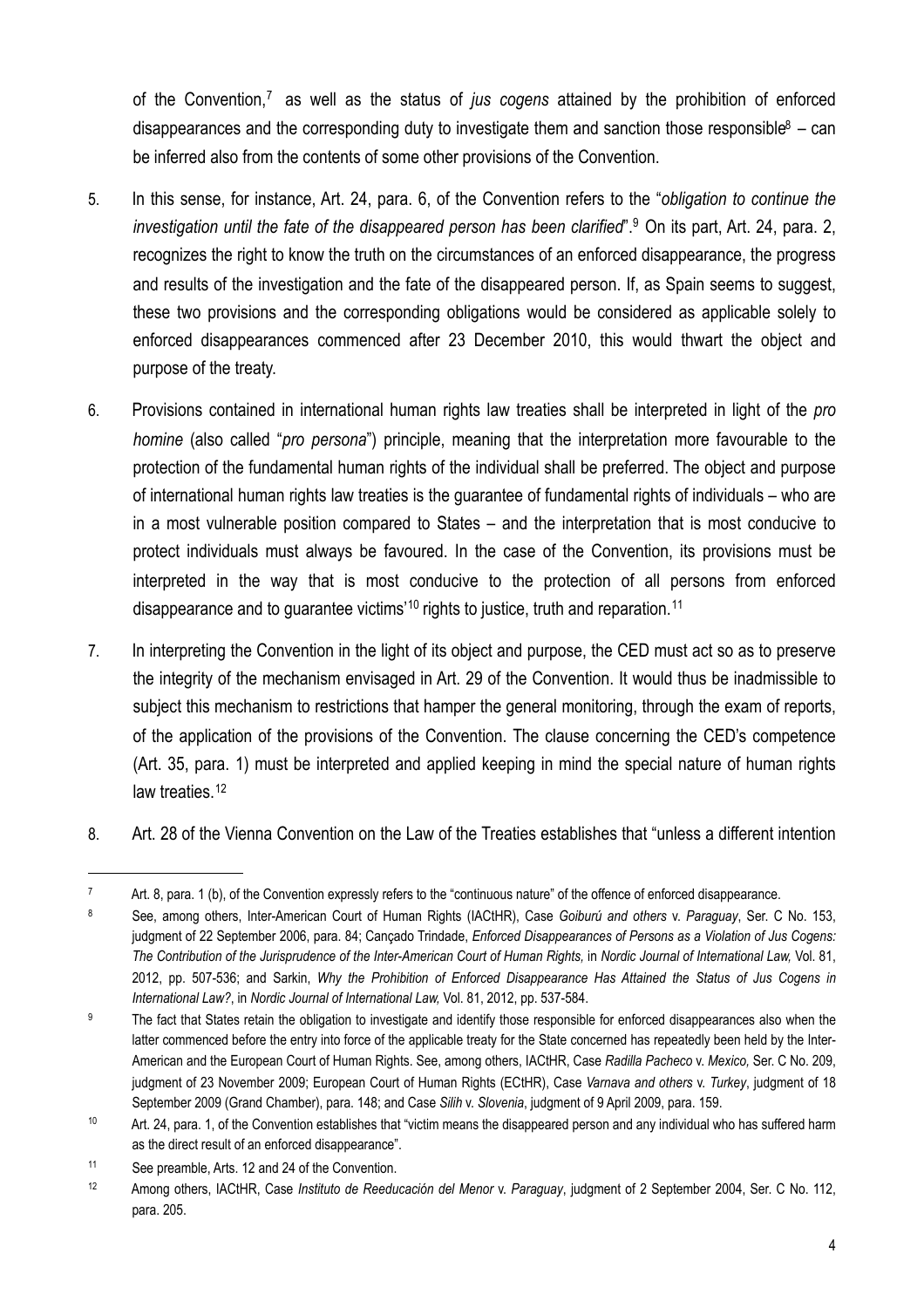appears from the treaty or is otherwise established, provisions do not bind a party in relation to *any act or fact which took place or any situation which ceased to exist before the date of the entry into force of the treaty with respect to that party".*[13](#page-4-0) Art. 14, para. 2, of the Draft Articles on Responsibility of States for Internationally Wrongful Acts adopted in 2001 by the International Law Commission, sets forth that "the breach of an international obligation by an act of a State having a *continuing character extends over the entire period during which the act continues and remains not in conformity with the international obligation*". Para. 3 adds that "The breach of an international obligation requiring a State to prevent a given event occurs when the event occurs and *extends over the entire period during which the event continues and remains not in conformity with that obligation*".[14](#page-4-1)

- 9. International case law affirmed that "pursuant with the principles of *pacta sunt servanda,* it is only as of that date [entry into force of the treaty], that the obligations of the treaty are in force for [the concerned State], and by virtue of that, it is *applicable to those facts that constitute violations of a continuous or permanent nature, that is, those that occurred prior to the entry into force of the treaty and persist even after that date, since they are still being committed. Stating the contrary would be the same as depriving the treaty itself and the guarantee of protection established therein of its useful effect, with negative consequences for the alleged victims* in the exercise of their right to a fair trial".[15](#page-4-2)
- 10. In light of the above, and taking into account that enforced disappearance is the "prototypical continuous act",<sup>16</sup> and that "the act begins at the time of the abduction and extends for the whole period of time that the crime is not complete, that is to say until the State acknowledges the detention or releases information pertaining to the fate or whereabouts of the individual",<sup>17</sup> it appears that in many cases the enforced disappearances which commenced in Spain during the Civil War and under the Franco regime continue being committed. Accordingly, they must be qualified as enforced disappearances until the fate and whereabouts of the victims are not established with certainty. By failing to consider and examine these situations in its report, Spain is in breach of its international obligations.
- 11. The report presented by the State on the measures taken to give effect to its obligations under the Convention (Art. 29), must coincide with the scope of application of the Convention, taking into account applicable international law and the continuous (or permanent) nature of enforced disappearance. The CED should apply the same approach in the formulation of its comments, observations and recommendations to the State party.

<span id="page-4-0"></span><sup>&</sup>lt;sup>13</sup> The ECtHR declared that it cannot be considered "that a disappearance is, simply, an 'instantaneous' act or event; the additional distinctive element of subsequent failure to account for the whereabouts and fate of the missing person *gives rise to a continuing situation* […]", Case *Varnava and others, supra* note 8, para. 148 (empahasis is added).

<span id="page-4-1"></span><sup>&</sup>lt;sup>14</sup> In its *General Comment on Enforced Disappearance as a Continuous Crime, supra note 5, the WGEID declared that "when a State"* is recognized as responsible for having committed an enforced disappearance that began before the entry into force of the relevant legal instrument and which continued after its entry into force, the State should be held responsible for all violations that result from the enforced disappearance, and not only for violations that occurred after the entry into force of the instrument" (para. 4). See also para. 3 of the General Comment.

<span id="page-4-2"></span><sup>15</sup> IACtHR, Case *Radilla Pacheco* v. *Mexico*, *supra* note 8, para. 24 (emphasis is added).

<span id="page-4-3"></span><sup>16</sup> WGEID, *General Comment on Enforced Disappearance as a Continuous Crime*, *supra* note 5, para. 1.

<span id="page-4-4"></span><sup>17</sup> *Ibid*.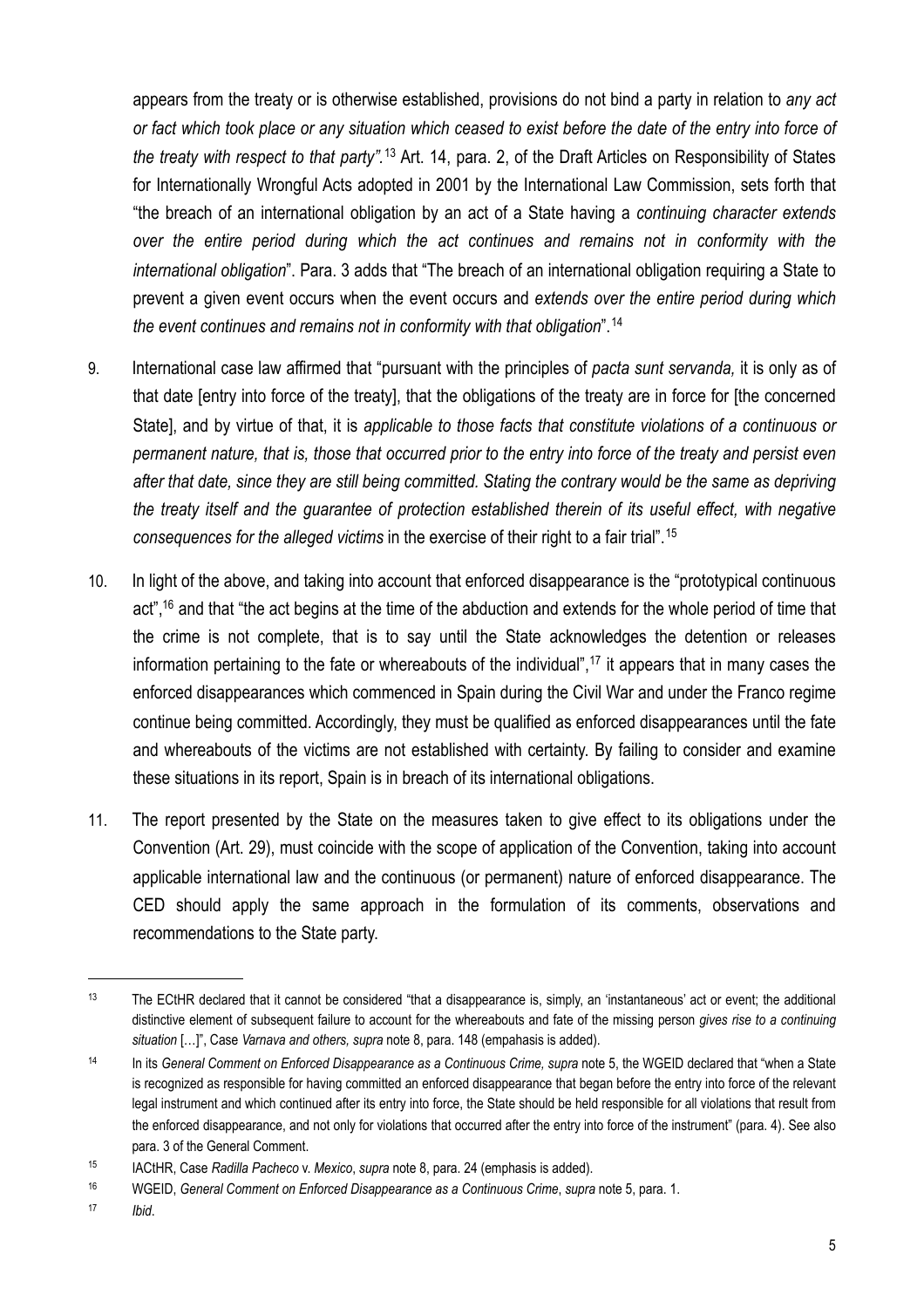- 12. Finally, TRIAL argues that the word "competence" used in Art. 35, para. 1, of the Convention, refers to the competence of the CED to receive and examine individual and inter-state communications submitted pursuant to Art. 31 and 32 of the Convention, and not to the consideration of States parties' reports filed pursuant to Art. 29 of the Convention.[18](#page-5-0) The consideration of **States' reports is not related to the competence of the CED to receive and examine communications (subjected to a temporal limitation in order not to overburden the CED). It rather concerns, as already mentioned, the application of the Convention in general terms by a State party**.
- 13. The above can be inferred both from the wording of the provisions of the Convention, interpreted in the light of the object and purpose of the latter, as well as from the preparatory work of the treaty. Art. 31, para. 1, of the Vienna Convention on the Law of the Treaties establishes that a treaty shall be interpreted in good faith in accordance with the ordinary meaning to be given to the terms of the treaty in their context and in the light of its object and purpose. Moreover, the interpretation proposed by TRIAL is supported by the practice followed so far in the application of the treaty, which shows the agreement of the parties regarding its interpretation. Also doctrine confirms the soundness of the interpretation here proposed. [19](#page-5-1)
- 14. In the first place, it is worth mentioning that among the provisions of the Convention concerning the CED, the word "competence" is expressly used only in Art. 31, 32 and 35.[20](#page-5-2) Along the same line, the rules of procedure of the CED refer to the "functions of the Committee"<sup>21</sup> and "competence" is used only when referring to the specific declaration concerning the acknowledgment *vis-à-vis* individual and interstate communications. The same holds true for the methods of work of the CED.<sup>22</sup> Moreover, during the negotiations of the treaty, the subject of retroactivity was discussed, recalling that there are two kinds of retroactivity: that of the instrument itself, and that of the competence of the monitoring body. Delegations agreed that there was no need for an explicit reference to the former in the text, because general rules of international law would apply.[23](#page-5-5)
- 15. With regard to the CED, even though the limitation of its competence contained in Art. 35 of the Convention was eventually adopted, during the negotiations the word "competence" was used when referring to the reception and consideration of individual and inter-state communications, that is a competence of a quasi-judicial nature relating to specific cases. When referring to the exam of States' reports, that is a monitoring function of general scope; the expressions "function" or "procedure" of the

<span id="page-5-0"></span><sup>&</sup>lt;sup>18</sup> Neither to "urgent actions" (Art. 30), country visits (Art. 33), or to the possibility to inform the General Assembly about the existence of a widespread or systematic practice of enforced disappearance (Art. 34).

<span id="page-5-1"></span><sup>19</sup> De Frouville, *The Committee on Enforced Disappearances*, *supra* note 2, p. 9; and Citroni, Bianchi, *The Committee on Enforced Disappearances: Challenges Ahead,* in *Diritti umani e diritto internazionale,* vol. 6, 2012, pp. 164-166.

<span id="page-5-2"></span> $20$  The same in the Spanish and French version of the text.

<span id="page-5-3"></span><sup>&</sup>lt;sup>21</sup> Rules of Procedure of the CED, doc. CED/C/1 of 22 June 2012. The same in the Spanish and French versions of the text of the rules.

<span id="page-5-4"></span><sup>&</sup>lt;sup>22</sup> Available only in English: [http://www.ohchr.org/EN/HRBodies/CED/Pages/WorkingMethods.aspx.](http://www.ohchr.org/EN/HRBodies/CED/Pages/WorkingMethods.aspx)

<span id="page-5-5"></span><sup>&</sup>lt;sup>23</sup> Report of the intersessional open-ended working group to elaborate a draft legally binding normative instrument for the protection of all persons from enforced disappearance, doc. E/CN.4/2004/59 of 23 February 2004, para. 165.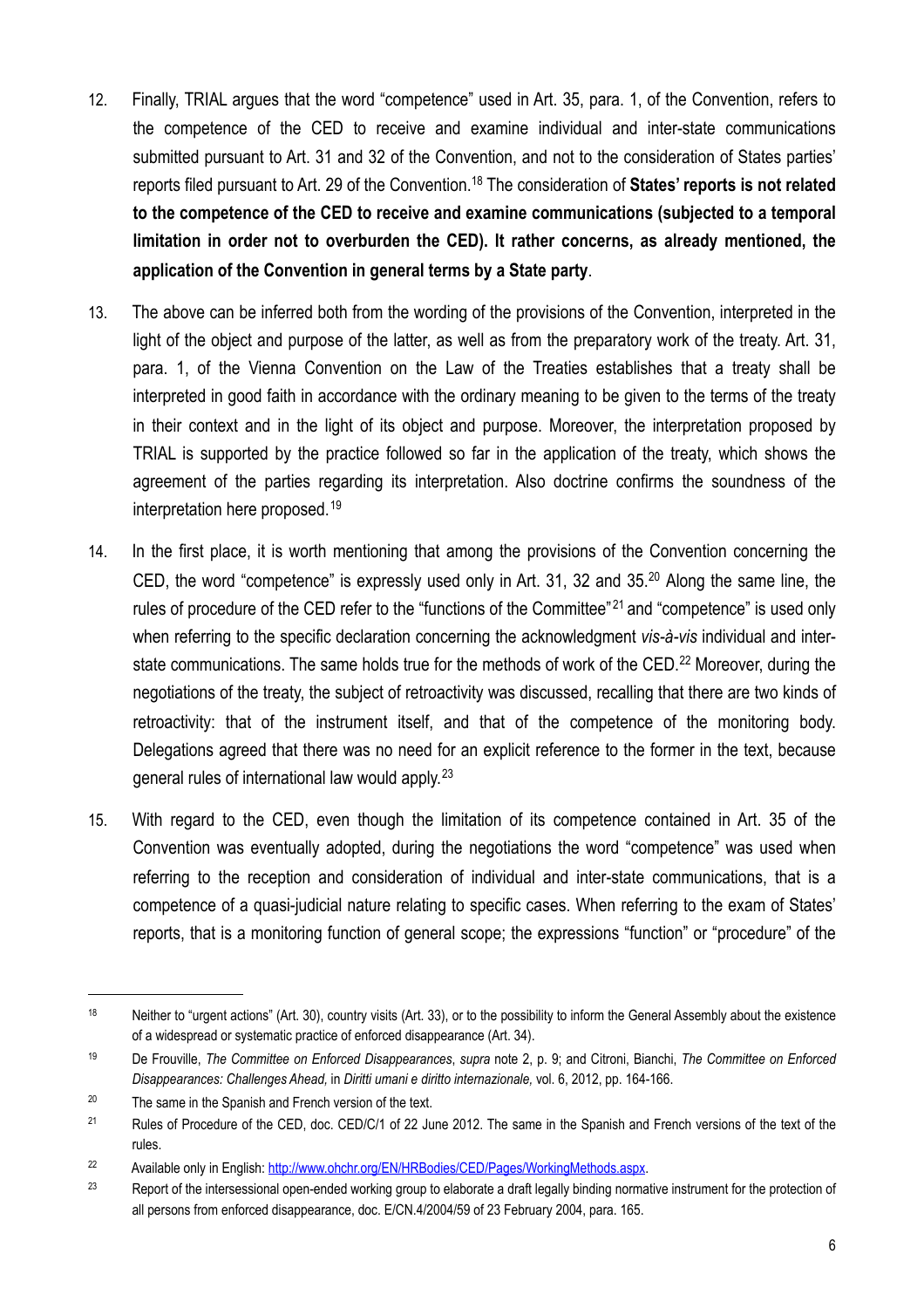CED were used.[24](#page-6-0)

- 16. Further, Art. 31, para. 3 (b), of the Vienna Convention on the Law of the Treaties requires to take into account also "any subsequent practice in the application of the treaty which establishes the agreement of the parties regarding its interpretation". Notably, in the practice concerning the exam of States parties' reports, States referred to enforced disappearances commenced before the entry into force of the Convention,<sup>25</sup> and the CED analyzed the obligations of States parties also with regard to enforced disappearances commenced before the entry into force (and even before the adoption of) the Convention. In particular, the CED affirmed the duty of States parties to guarantee the effective investigation of *all* enforced disappearances (irrespective of when they begun) and the full satisfaction of the rights of victims as enshrined in the Convention.<sup>26</sup> This practice supports the interpretation of Art. 35, para. 1, here proposed.
- 17. It must be pointed out that Spain already attempted avoiding international scrutiny on enforced disappearances commenced during the Civil War and under the Franco regime and, in particular, on Law 46/1977, of 15 October, on Amnesty,<sup>27</sup> on the occasion of its periodic exam before the Committee against Torture.[28](#page-6-4) Indeed, the latter rejected the interpretation proposed by Spain and affirmed the incompatibility of the Amnesty Law with the Convention against Torture and other Cruel, Inhuman or Degrading Treatment or Punishment.[29](#page-6-5)
- 18. TRIAL holds that the CED must reject the interpretation of Art. 35, para. 1, of the Convention put forward by Spain, instead following its own practice in the exam of States parties' reports. In this context, it **must analyze the obligations undertaken by Spain also with regard to enforced disappearances commenced before the entry into force of the Convention and that continue being committed, issuing such comments, observations or recommendations as it may deem appropriate**.

<span id="page-6-0"></span><sup>&</sup>lt;sup>24</sup> Report of the intersessional open-ended working group to elaborate a draft legally binding normative instrument for the protection of all persons from enforced disappearance, doc. E/CN.4/2005/66 of 10 March 2005, paras. 121- 150; and doc. E/CN.4/2006/57 of 2 February 2006, paras. 34-68. Moreover, the Parliamentary Assembly of the Council of Europe recommendedd to interpret Art. 35 "in such a way as to allow the convention to cover also cases in which the disappearance occurred before entry into force of the convention and the whereabouts of the disappeared person have not been clarified until after its entry into force" (resolution 1463 (2005) of 3 October 2005, para. 13.3).

<span id="page-6-1"></span><sup>&</sup>lt;sup>25</sup> Report submitted by Uruguay to the CED, doc. CED/C/URY/1 of 4 September 2012; Replies from Uruguay to the LOIS submitted by the CED, doc. CED/C/URY/Q/1/Add.1 of 27 March 2013; and Report submitted by Argentina to the CED, doc. CED/C/ARG/1 of 21 December 2012.

<span id="page-6-2"></span><sup>26</sup> CED, *Concluding Observations on Uruguay*, doc. CED/C/URY/CO/1 of 3 May 2013, paras. 13, 14 and 37.

<span id="page-6-3"></span><sup>27</sup> Report submitted by Spain to the CED, *supra* note 1, paras. 3 y 5.

<span id="page-6-4"></span><sup>&</sup>lt;sup>28</sup> Replies submitted from Spain to the LOIS presented by the Committed against Torture, doc. CAT/C/ESP/Q/5/Add.1 of 24 August 2009, para. 167.

<span id="page-6-5"></span><sup>29</sup> Committee against Torture (CAT), *Concluding Observations on Spain*, doc. CAT/C/ESP/CO/5 of 20 November 2009, para. 21.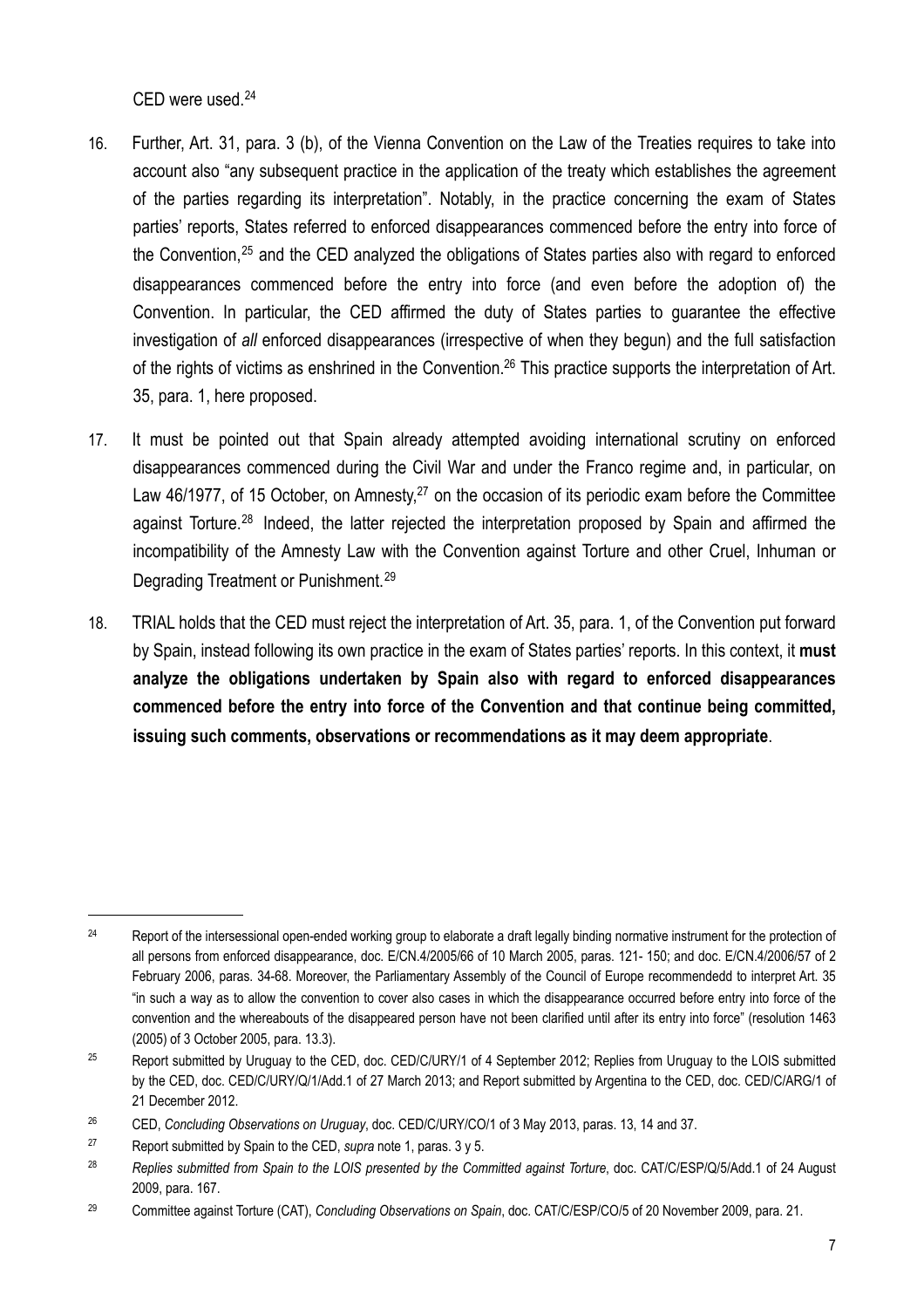# <span id="page-7-0"></span>**I. Definition and Criminalization of Enforced Disappearance (Arts. 1-7)**

# <span id="page-7-1"></span>*Art. 1 – Non-derogable Prohibition of Enforced Disappearance*

- 19. International law subjects the enactment of derogation measures in situations of emergency to a specific regime of restrictive safeguards and provides for the existence of a series of non-derogable rights. Art. 1, para. 2, of the Convention affirms that the right not to be subjected to enforced disappearance is a non-derogable right.
- 20. **Spanish legislation does not expressly provide for an absolute prohibition of enforced disappearance that would be applicable even in the exceptional circumstances of a state of emergency, state of siege, or any other state of exception**.
- 21. The declaration of states of exception or public emergency is regulated pursuant to Arts. 55 and 116 of the Constitution and Organic Law 4/1981, of 1 June. Art. 55 of the Constitution allows the derogation of certain fundamental rights and freedoms, including the right to personal liberty and security in situations of "alarm", "exception" and "state of siege". Notably, **the declaration of a state of siege would allow also the derogation of fundamental rights of persons deprived of their liberty, such as the access to legal counsel and the right to be informed of the reason of the arrest and of any charges against them**.
- 22. **The Spanish Constitution therefore fails to expressly establish that no situation of alarm, exception or state of siege may be invoked as a justification for enforced disappearance**. Furthermore, in particular the definition of "state of exception" as enshrined in Art. 13 of Organic Law 4/1981 leaves a considerable margin of discretion to authorities, thus leaving the door open for possible abuse. As such, it may be, and in fact has been, used also in cases of strike or social tensions.<sup>[30](#page-7-2)</sup>
- 23. 23. Most notably, Art. 55, para. 2, of the Spanish Constitution allows the **derogation** *ad personam* **of certain rights, including the right to personal liberty, in cases of investigation related to armed groups and terrorist activities**. **This derogation, although subjected to the control of the parliament and of a judicial authority, would not require the declaration of a state of exception or of siege**.
- 24. As repeatedly noted by several international human rights bodies, the definitions of "crimes associated with terrorist violence", "collaboration with terrorist organizations", "urban terrorism" and "glorification and justification of terrorist acts" contained in the Spanish legislation do not fully respect the principle of legality for their lack of precision in the wording.<sup>31</sup> They accordingly run the risk of being applied to crimes that do not compromise or have sufficient relation to the intentional element of causing deadly or otherwise serious bodily injury.

<span id="page-7-2"></span><sup>&</sup>lt;sup>30</sup> In 2010 the emergency legislation was applied to face an ongoing strike of aeroportual personnel which was paralyzing public transport (Decree 1673/2010, of 4 December, further extended by the Congress on 16 December 2010)

<span id="page-7-3"></span><sup>31</sup> Special Rapporteur on Human Rights while Countering Terrorism, *Report on the Mission to Spain*, doc. A/HRC/10/3/Add.2 of 16 December 2008, paras. 8-11.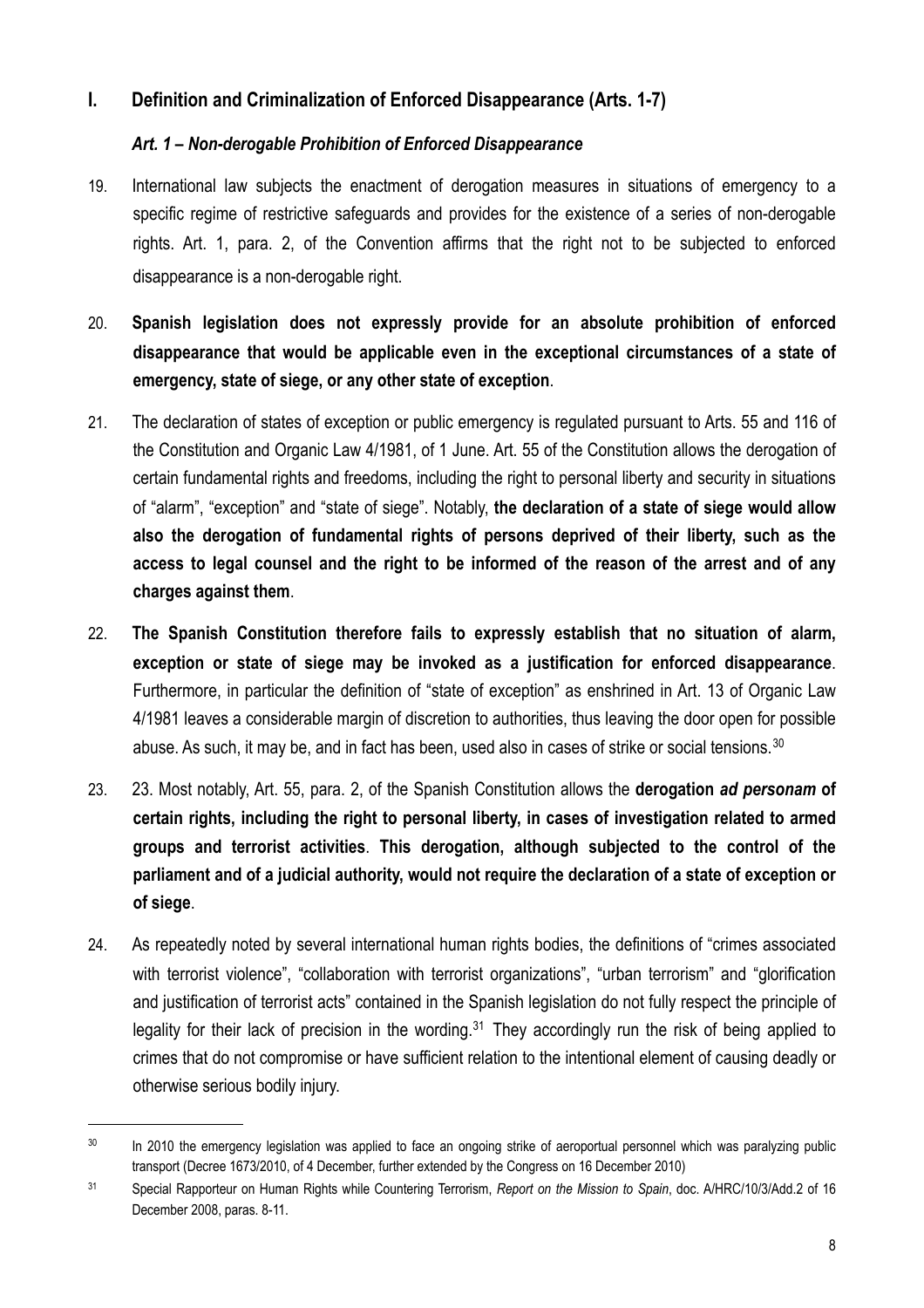25. The possibility to derogate, for certain persons, from the right to personal freedom in cases related to armed groups and terrorist activities pursuant to Art. 55, para. 2, of the Constitution raises some concerns and may be abused. Given the strict relation existing between the enjoyment of the right to personal liberty and enforced disappearances, it is all the more important that the impossibility to invoke as a justification for enforced disappearance states of public emergency is clearly spelled out in Spanish legislation.

#### **Recommendation**

Adopt a provision establishing in the Spanish legislation the non-derogable right of every person not to be subjected to enforced disappearance pursuant to Art. 1 of the Convention, and expressly affirming that no exceptional circumstances of the kind described in Art. 1 of the Convention may be invoked to justify the offence of enforced disappearance.

# **Arts. 2, 4, 5 and 7 – Definition and Codification of Enforced Disappearance as an Autonomous Offence and Enforced Disappearance as a Crime against Humanity**

- 26. Spain argues that offences codified in Arts. 163-172, together with Art. 530, of the Criminal Code would be enough to comply with the obligation established under Art. 4 of the Convention to ensure that enforced disappearance constitutes an offence under domestic criminal law.
- 27. The CED, following a well established international jurisprudence, already pronounced itself on the obligation undertaken by States parties to codify enforced disappearance as an autonomous offence in their domestic legislation and to punish it with appropriate penalties which take into account its extreme seriousness.<sup>32</sup> On its part, the WGEID pointed out that "a number of States admit that they have not yet incorporated the crime of enforced disappearance into their domestic legislation, but *argue that their legislation provides for safeguards from various offences that are linked with enforced disappearance or are closely related to it, such as abduction, kidnapping, unlawful detention, illegal deprivation of liberty, trafficking, illegal constraint and abuse of power. However, a plurality of fragmented offences does not mirror the complexity and the particularly serious nature of enforced disappearance. While the mentioned offences may form part of a type of enforced disappearance, none of them are sufficient to cover all the elements of enforced disappearance, and often they do not provide for sanctions that would take into account the particular gravity of the crime, therefore falling short for guaranteeing a comprehensive protection*".[33](#page-8-1)
- 28. The situation in Spain fits the above description: **the current Criminal Code codifies various offences that are linked with enforced disappearance. However, none of them encompasses all the constitutive elements of the crime and they are not punishable with penalties that are**

<span id="page-8-0"></span><sup>32</sup> CED, *Concluding Observations on France*, doc. CED/C/FRA/CO/1 of 19 April 2013, para. 13; and CED, *Concluding Observations on Uruguay*, *supra* note 25, para. 12.

<span id="page-8-1"></span><sup>33</sup> WGEID, *Best Practices on Enforced Disappearances in Domestic Criminal Legislation*, *supra* note 5, para. 11.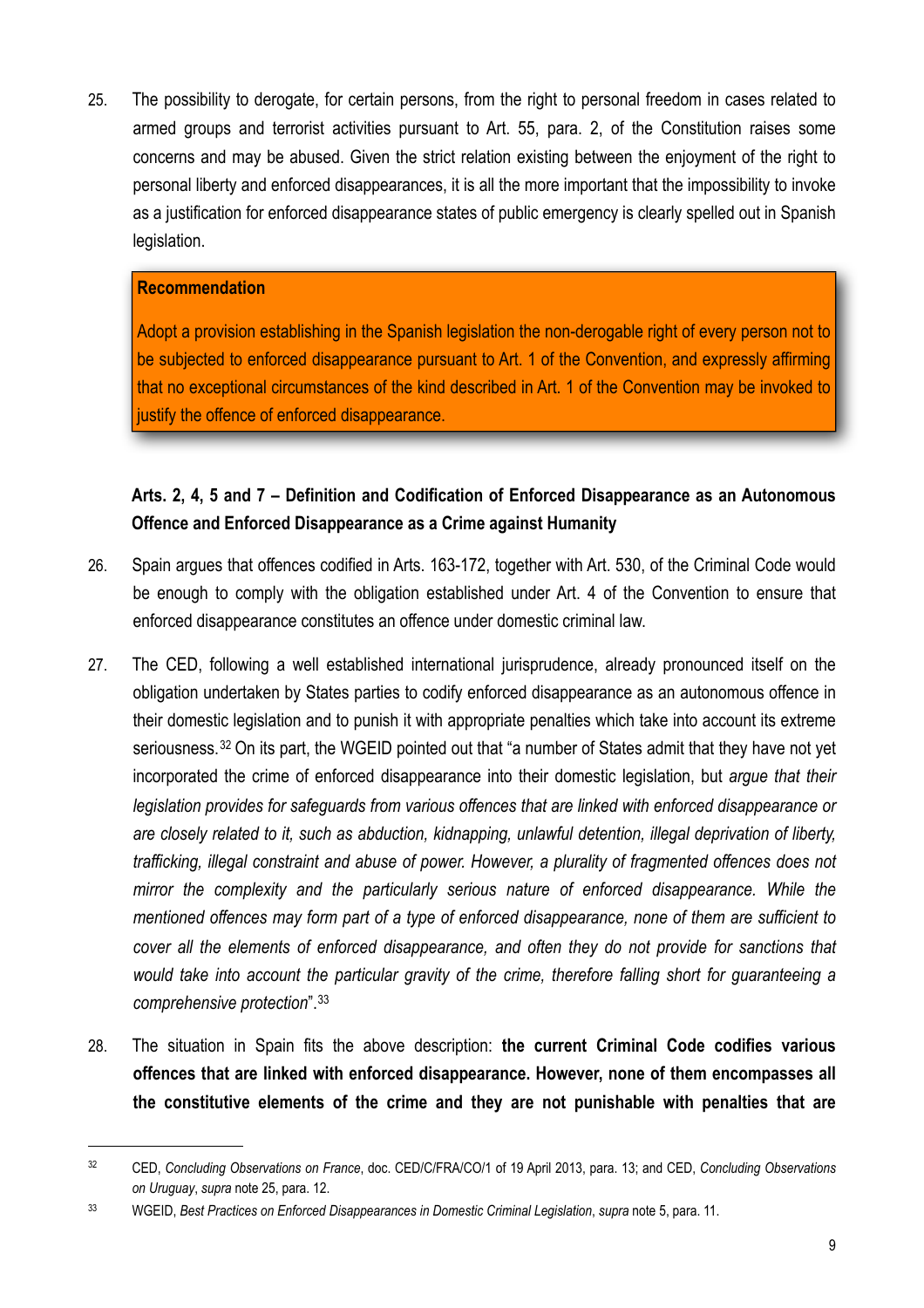**commensurate to the extreme gravity of the crime. This would not change with the enactment of the Draft Organic Law which would reform the Criminal Code**. In order to **answer to question No. 3 of the list of issues ("LOIS") in relation to the report submitted by Spain, it must be highlighted that in the proposed Draft enforced disappearance would not be codified as an autonomous crime and, although it is true that the penalties envisaged for the offences of abduction or unlawful detention would be increased (abduction: deprivation of liberty from 10 to 15 years; unlawful detention: deprivation of liberty from 10 to 20 years, in both cases with aggravating circumstances when the victim is a minor or a disabled person o when the author acted with the intention to damage the sexual freedom or integrity of the victim), this would not yet meet the requirements established by the Convention**.

- 29. According to international jurisprudence, enforced disappearance is an autonomous crime and its definition should include as a minimum the following three cumulative elements: a) deprivation of liberty against the will of the person concerned; b) involvement of government officials, at least indirectly by acquiescence; and c) refusal to acknowledge the deprivation of liberty of the victim or concealment of the fate and whereabouts of the victim. $34$  The inherent consequence of an enforced disappearance is that the disappeared person is placed outside the protection of the law.
- 30. **None of the provisions of the current Spanish Criminal Code referred to by the State contains the three above-mentioned cumulative elements. This would not change with the enactment of the Draft Organic Law to reform the Criminal Code**.
- 31. In particular, Art. 163 of the Criminal Code, which would not be modified with the envisaged reform, is **only applicable to private individuals** (i.e. non-State agents) and **does not refer to the necessary involvement of governmental officials, at least indirectly by acquiescence; and does not include the constitutive element of the refusal to acknowledge the deprivation of liberty of the victim or concealment of the fate and whereabouts of the victim. The sanctions envisaged (between 4 and 6 years of deprivation of liberty) are not commensurate to the gravity of the crime**. [35](#page-9-1)
- 32. Art. 164 of the Criminal Code, which would not be amended through the envisaged reform, does not meet international standards either. **It does not refer to the deprivation of liberty of the victim in any form, but it requires the intention of the author to "imposing a condition for freeing" the victim".** This requirement is not envisaged under applicable international law. Furthermore, also in this case, the **provision only refers to non-State agents**, **failing to mention the necessary involvement of governmental officials, at least indirectly by acquiescence; and not including the constitutive element of the refusal to acknowledge the deprivation of liberty of the victim or concealment of the fate and whereabouts of the victim either.** The sanctions are not proportionate to the gravity of the crime.

<span id="page-9-0"></span><sup>34</sup> *Inter alia*, WGEID, *Best Practices on Enforced Disappearances in Domestic Criminal Legislation*, *supra* note 5, para. 21.

<span id="page-9-1"></span><sup>35</sup> On the standards that should be applied in sanctioning enforced disappearances, see WGEID, *Best Practices on Enforced Disappearances in Domestic Criminal Legislation*, *supra* note 5, paras. 40, 45 and 46.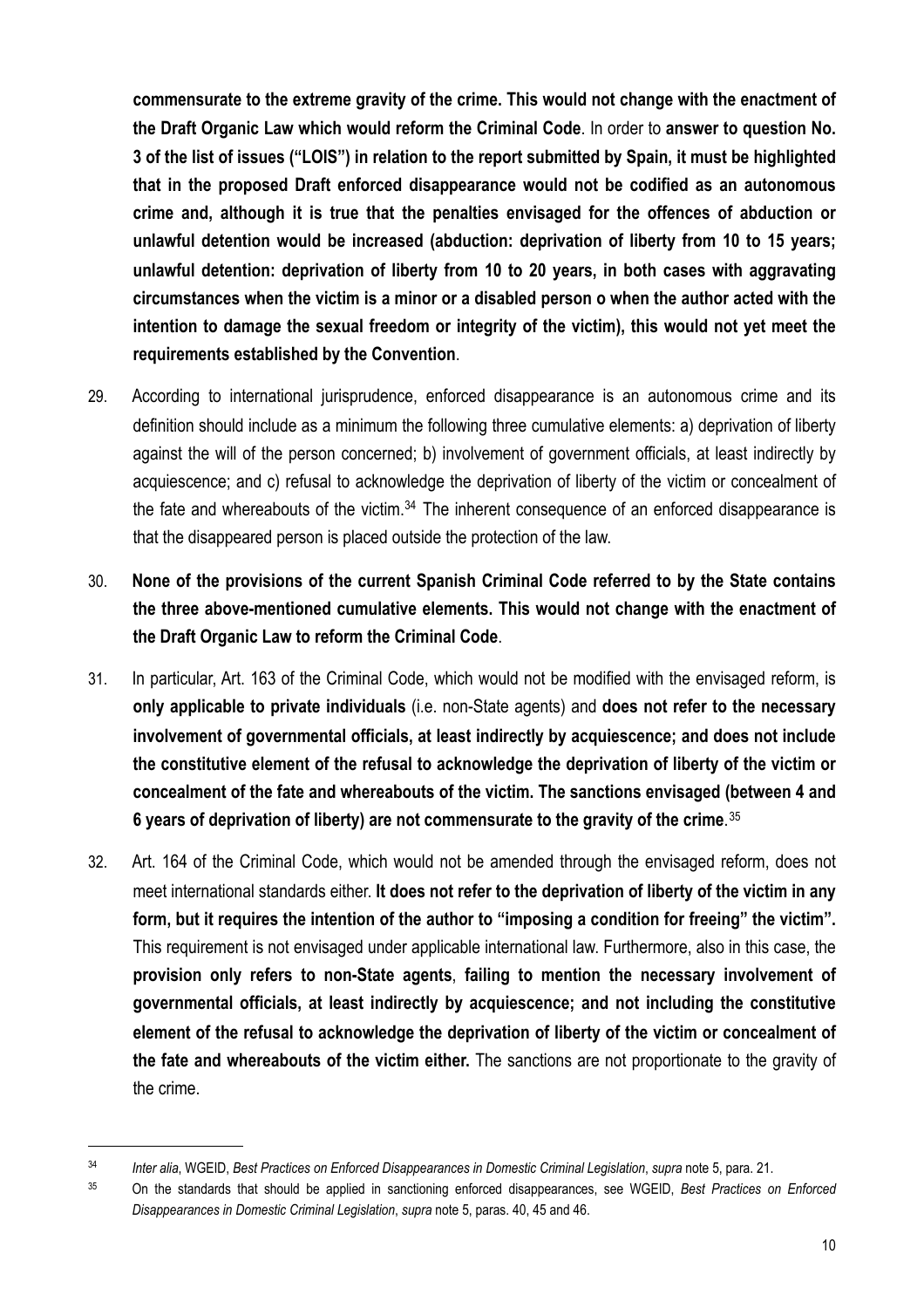- 33. Art. 165 of the Criminal Code establishes aggravating circumstances, among others, if an abduction or an unlawful deprivation of liberty involves simulation of public authority or functions. Increasing the sanctions envisaged in Arts. 163 and 164 does not make up for the incompatibility of both provisions with the requirements of Art. 2 of the Convention.
- 34. Art. 166 of the Criminal Code establishes that persons guilty of unlawful detention or abduction who fail to reveal the location of the person detained shall receive more severe penalties, **unless the detained person has been freed**. The Draft reform of the Criminal Code would further increase the envisaged penalties. However, as Art. 166 refers to the offences codified in Arts. 163 and 164, which do not meet the requirements set forth by Art. 2 of the Convention, it is not enough to meet Spain's international obligations either. In particular, **it does not encompass governmental officials, at least indirectly by acquiescence, among potential perpetrators of the crime. The phrase "fail to reveal the location of the person detained" is arguably narrower than the third cumulative element of enforced disappearance, i.e. the refusal to acknowledge the deprivation of liberty of the victim or concealment of the fate and whereabouts of the victim.**
- 35. Art. 167 of the Criminal Code provides that any public official who, in a manner other than that provided for in law, and where no criminal offence has taken place, commits one of the offences codified in Arts. 163, 164, 165 or 166, shall additionally be disqualified from holding office for 8 to 12 years. Although this provision allows sanctioning public officials responsible for unlawful detention, abduction, or failure to reveal the location of a detained person, **this does not encompass persons or groups of persons acting with the authorization, support or acquiescence of the State,** thus failing to meet the requirements of Art. 2 of the Convention.
- 36. Arts. 530, 531 and 532 of the Criminal Code, which would not be modified by the envisaged Draft reform, relate to offences committed by public officials against personal liberty. These provisions do not codify autonomous offences, but envisage the specific sanction of disqualification for public officials involved in unlawful deprivations of liberty. **Although disqualification from office is an important deterrent tool, these provisions do not meet the obligations set forth in Arts. 4 and 7 of the Convention, because they do not codify enforced disappearance as an autonomous offence, but simply establish specific penalties applicable to public officials.**
- 37. To answer to **question No. 5 of the LOIS**, although the maximum penalty provided for under Spanish legislation is 20 years of deprivation of liberty (Art. 36 Criminal Code), for offences such as crimes against the Crown (Art. 485), terrorism (Art. 572) and crimes against *jus gentium* (Art. 605), **the penalty may actually reach 25 to 30 years of deprivation of liberty**. Art. 76 of the Criminal Code provides that for a person responsible for two or more crimes – at least two of which are sanctioned with 20 years of deprivation of liberty -, **the maximum penalty can reach 40 years of deprivation of liberty**. The same applies for a person convicted for two or more offences related to terrorism sanctioned with 20 years of deprivation of liberty. These terms would not be modified by the Draft reform of the Criminal Code.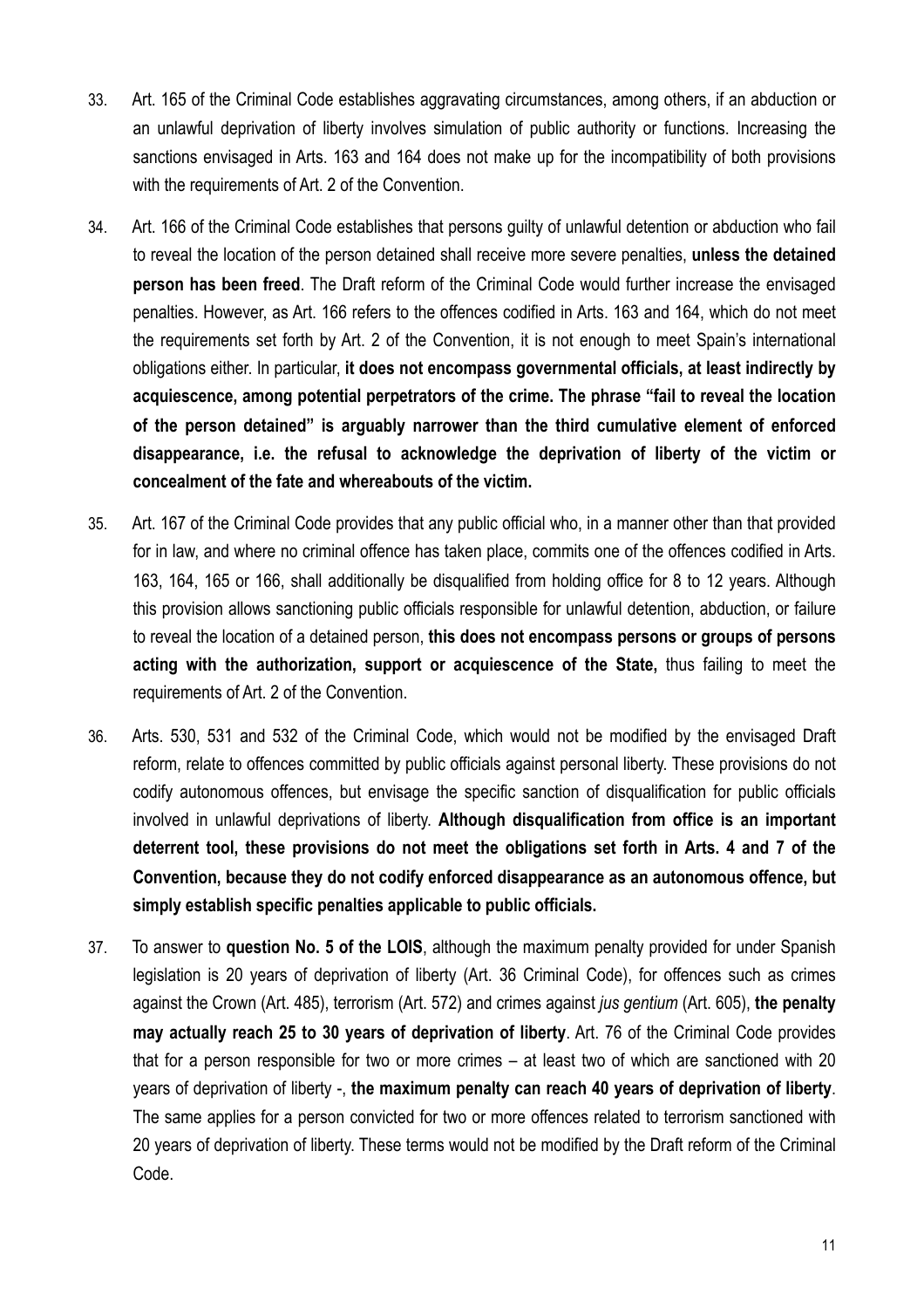- 38. Spain informs the CED that Art. 607 bis of the Criminal Code codifies crimes against humanity "as defined in the Rome Statute for the establishment of the International Criminal Court<sup>"[36](#page-11-0)</sup> ("ICC").
- 39. First, **codifying enforced disappearance only when committed as a part of a widespread or systematic attack against civilian population, with the knowledge of such attack, is not enough to meet international obligations concerning the codification of the crime**, pursuant to Art. 4 of the Convention. The WGEID has highlighted that "even if it cannot lead to invoking the jurisdiction of the International Criminal Court, an isolated act of enforced disappearance nonetheless remains an international crime and a gross human rights violation, which determines the criminal responsibility of the perpetrators, as required by several international human rights treaties. It follows that *States cannot limit the criminalization of enforced disappearances only to those instances which would amount to crimes against humanity in the sense of the ICC Statute, but should encompass in the definition of the offence any kind of such act*".[37](#page-11-1) The WGEID recommended that "the definition of enforced disappearance provided for by the Rome Statute be interpreted by the national authorities in line with the more adequate definition provided for in article 2 of the International Convention for the Protection of All Persons from Enforced Disappearance". [38](#page-11-2)
- 40. Art. 607 bis of the Criminal Code, which would not be amended through the Draft reform, establishes that, in order to hold someone responsible for crimes against humanity, the acts concerned must have been committed as part of a general or systematic attack upon the civilian population. Furthermore, the provision indicates that, to constitute crimes against humanity, the acts concerned must have been committed "because the victims belong to a group or category which is persecuted for political, racial, national, ethnic, cultural or religious reasons or for reasons of gender or disability or other motives universally recognized as unacceptable under international law; in the context of an institutionalized regime of systematic oppression and dominance of a racial group over one or more other racial groups, with the intention of maintaining that regime". Para. 6 of Art. 607 bis establishes that those responsible will be sanctioned with 12 to 15 years' imprisonment "when a person has been detained and the person detaining him or her has refused to acknowledge that deprivation of liberty or provide information on the fate or location of the person detained". Para. 7 of the same provision envisages a sanction of 8 to 12 years' imprisonment when a person has been detained and deprived of his or her liberty in a manner contrary to international rules on detention, and a lower sentence shall be imposed where the detention has lasted fewer than 15 days.
- 41. Considering the belonging of a victim to "a group or category which is persecuted for political, racial, national, ethnic, cultural or religious reasons or for reasons of gender or disability or other motives universally recognized as unacceptable under international law" as a constitutive element of all crimes against humanity is not in accordance with applicable international law. Namely**, this requirement is not established under the Rome Statute, apart from the crime of persecution, where it is indeed**

<span id="page-11-2"></span>38 *Ibid*., para. 15.

<span id="page-11-0"></span><sup>36</sup> Report submitted by Spain, *supra* note 1, para. 61.

<span id="page-11-1"></span><sup>&</sup>lt;sup>37</sup> WGEID, Best Practices on Enforced Disappearances in Domestic Criminal Legislation, supra note 5, para.18 (emphasis is added).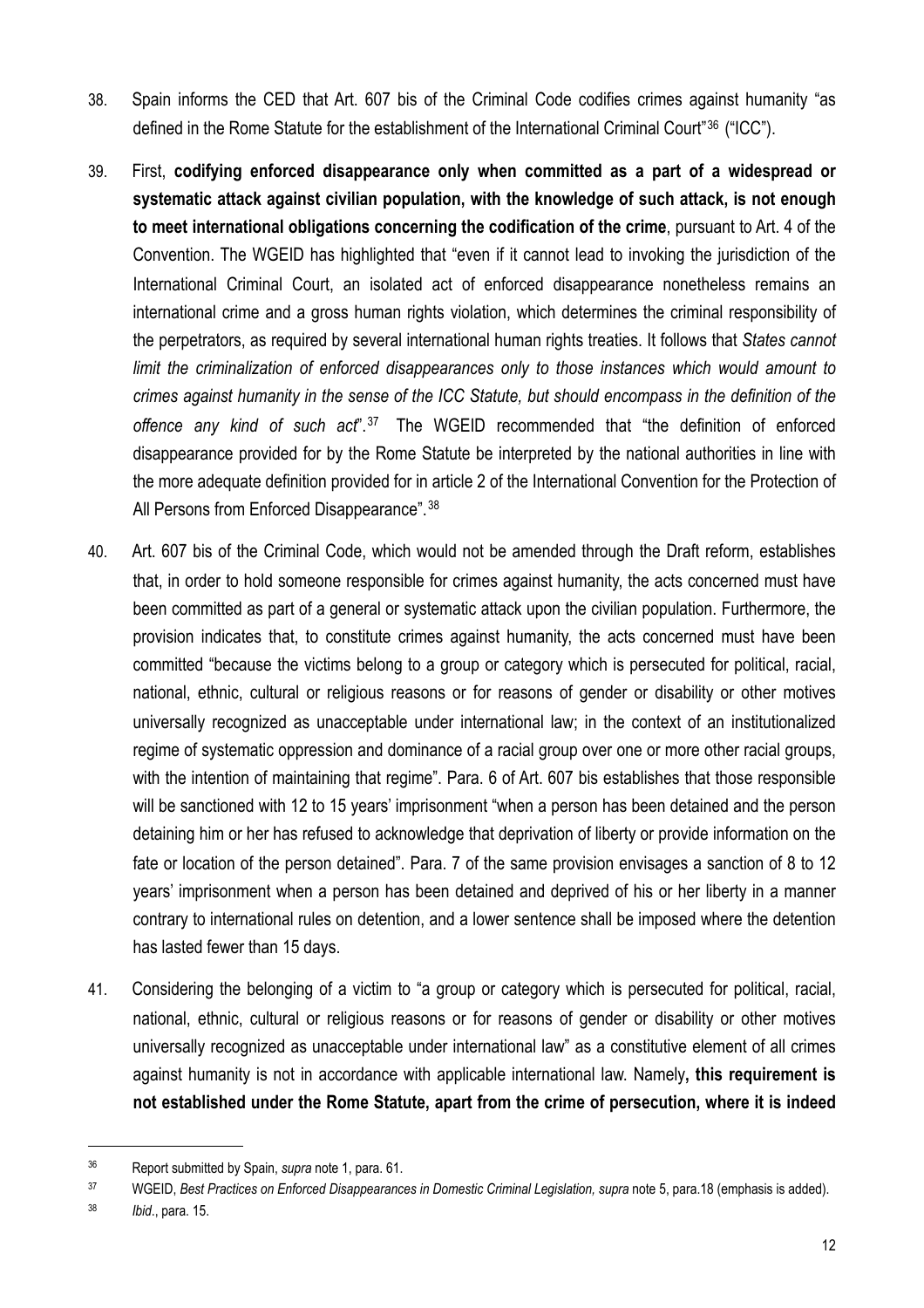**a constitutive element and expressly figures in the definition of the crime. Imposing this additional constitutive element to all crimes against humanity is an unduly restrictive condition, which has the consequence to make impossible the prosecution in Spain of cases that, according to the State's international undertakings, should be subjected to prosecution without any further requirement**.

- 42. **Neither para. 6 or 7 of Art. 607 bis of the Criminal Code meet the definition of enforced disappearance as a crime against humanity contained in the Rome Statute interpreted in the light of Art. 2 of the Convention**. In the first place, they only refer to the detention or deprivation of liberty of the victim in a manner contrary to international rules on detention, unduly restricting the formula "arrest, detention or abduction of persons" contained in the Rome Statute. Second, Art. 607 bis fails to indicate who can be considered as the authors of the crime, thus leaving it unclear that it can be State actors or members of a political organization, or persons acting with the authorization, support or acquiescence of, a State or a political organization.
- 43. To answer to **question No. 4 of the LOIS**, the Spanish Criminal Code provides for the imprescriptibility of crimes against humanity (Arts. 131, para. 4; and 133, para. 2), and regulates superior responsibility as required under Art. 28 of the Rome Statute. Further, Art. 616 bis prohibits to invoke due obedience in cases of genocide and crimes against humanity.
- 44. Nevertheless, **Spanish legislation does not explicitly establish that official capacity as a Head of State or government, a member of a government or parliament, an elected representative or a government official shall in no case exempt a person from criminal responsibility for crimes against humanity, nor shall it, in and of itself, constitute a ground for reduction of sentence**. The practice of Spanish courts recognizes absolute immunity for foreign Heads of State. **Spanish legislation does not expressly establish that persons who have or are alleged to have committed crimes against humanity shall not benefit from any special amnesty or similar measures that might have the effect of exempting them from any criminal proceeding or sanction**. The incompetence of military tribunals to judge persons accused of crimes against humanity is not expressly provided for either. These aspects are not regulated under Organic Law 18/2003, of 10 December, of Cooperation with the ICC, thus leaving significant gaps in the domestic legal framework.

#### **Recommendations**

Codify enforced disappearance as a separate offence under Spanish criminal law, adopt a definition in line with Art. 2 of the Convention, making it punishable by appropriate penalties which take into account its extreme seriousness.

Amend the definition of enforced disappearance as a crime against humanity currently provided for under Art. 607 bis of the Criminal Code, making sure that it is in line with the Rome Statute, interpreted in the light of Art. 2 of the Convention.

Amend Art. 607 bis of the Criminal Code so that the belonging of a victim to a group or category which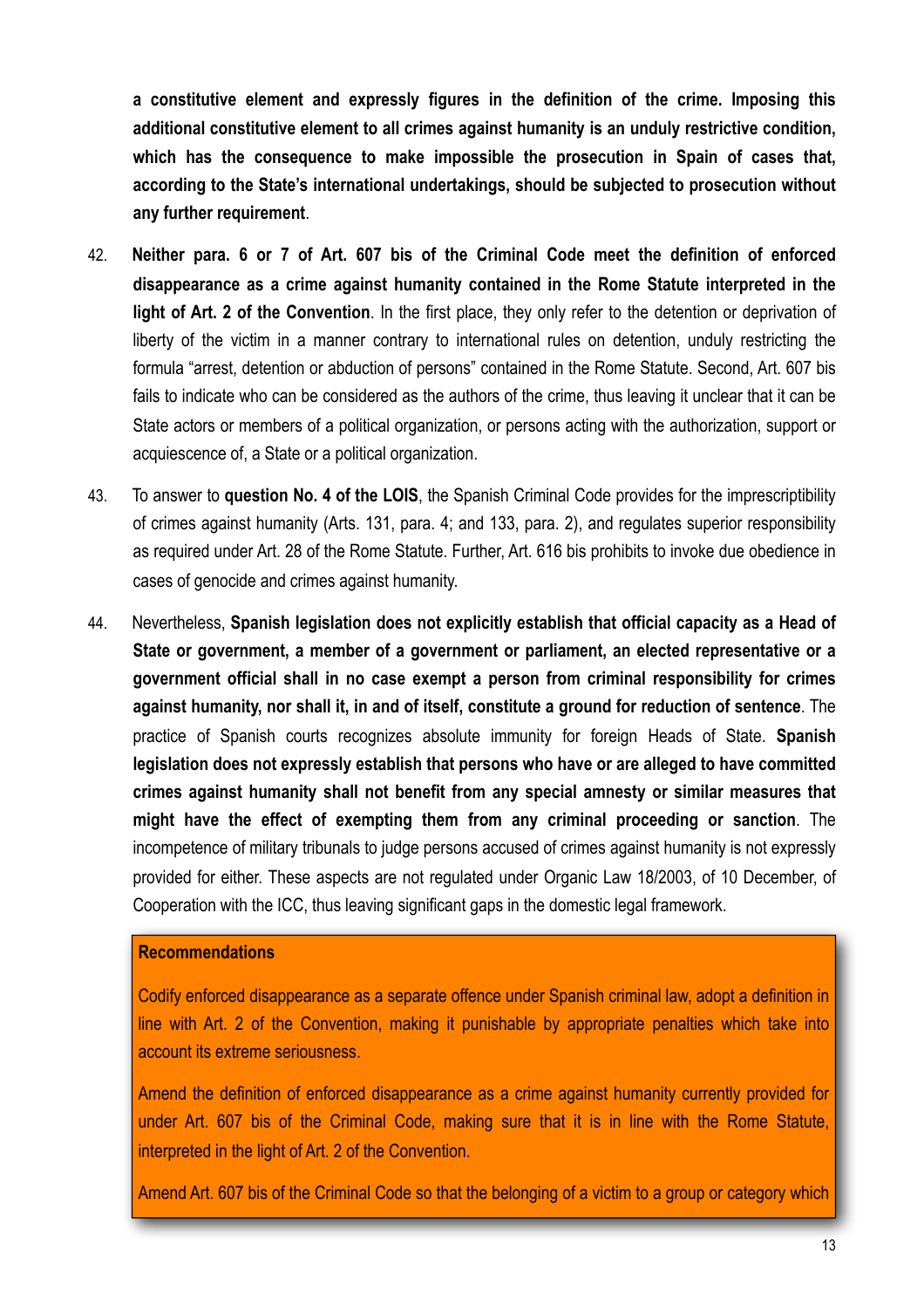is persecuted for political, racial, national, ethnic, cultural or religious reasons or for reasons of gender or disability or other motives universally recognized as unacceptable under international law, is not required for all crimes against humanity, apart from persecution, where it is part of the very definition of the crime.

Expressly establish that official capacity as a Head of State or government, a member of a government or parliament, an elected representative or a government official shall in no case exempt a person from criminal responsibility for crimes against humanity, nor shall it, in and of itself, constitute a ground for reduction of sentence.

Expressly establish under domestic legislation that orders to commit crimes against humanity are manifestly unlawful.

Explicitly provide under Spanish domestic legislation that persons who have or are alleged to have committed crimes against humanity shall not benefit from any special amnesty or similar measures that might have the effect of exempting them from any criminal proceeding or sanction.

Expressly establish under domestic legislation that persons who have or are alleged to have committed crimes against humanity shall never be tried by military, or other similar special courts.

## <span id="page-13-0"></span>*Art. 6 – Criminal Responsibility*

- 45. The fact that, as explained above, Spanish criminal legislation does not adequately codify enforced disappearance as a separate offence, **seriously undermines the possibility to hold criminally responsible persons who order, solicit or induce the commission of, attempt to commit, are accomplices to or participate in an enforced disappearance**.
- 46. Furthermore, **Spanish legislation is not fully in line with applicable international law with regard to superior or commander responsibility**. Art. 615 bis of the Criminal Code only deals with crimes against humanity but **does not cover enforced disappearances that are not committed as part of a widespread or systematic attack against civilian population**, thus failing to comply with the requirements of Art. 6, para. 1 (b), of the Convention.
- 47. Spanish legislation **does not expressly establish that no order or instruction from any public authority, civilian, military or other, may be invoked to justify an enforced disappearance**. This holds a particular importance in the absence of an adequate codification of the separate offence of enforced disappearance in the domestic criminal legislation. Further, **Spanish legislation does not clearly prohibit orders or instructions prescribing, authorizing or encouraging enforced disappearances, nor does it expressly establish that any person receiving such an order or instruction shall have the right and duty not to obey it**.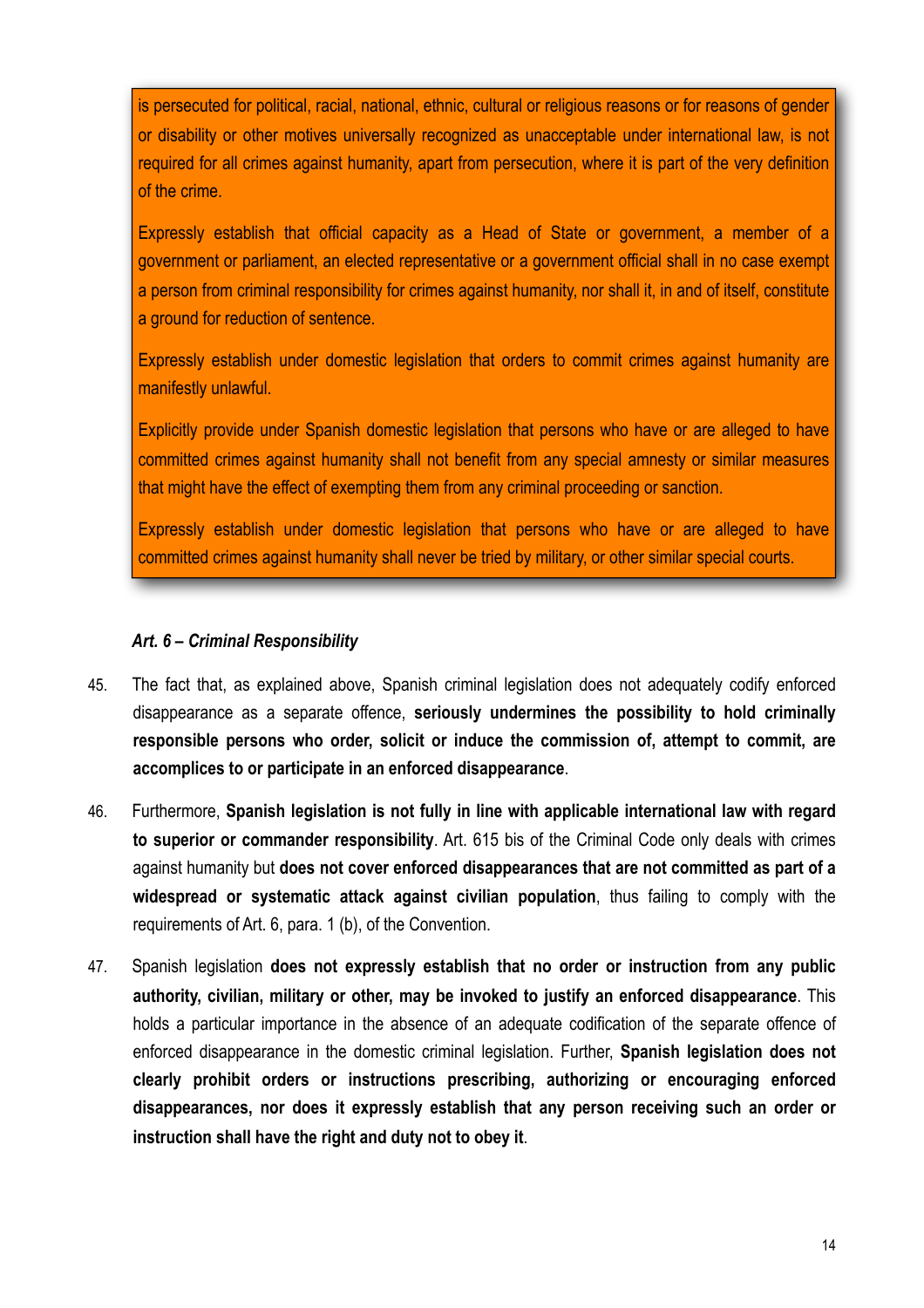#### **Recommendations**

Amend Spanish legislation to make sure that, in line with Art. 6, para, 1 (b), of the Convention, a superior who: (i) Knew, or consciously disregarded information which clearly indicated, that subordinates under his or her effective authority and control were committing or about to commit a crime of enforced disappearance; (ii) Exercised effective responsibility for and control over activities which were concerned with the crime of enforced disappearance; and (iii) Failed to take all necessary and reasonable measures within his or her power to prevent or repress the commission of an enforced disappearance or to submit the matter to the competent authorities for investigation and prosecution, is held criminally responsible also in cases of enforced disappearance that are not qualified as crimes against humanity.

Explicitly establish under domestic legislation that no order or instruction from any public authority, civilian, military or other, may be invoked to justify an enforced disappearance, and expressly prohibit such orders.

Establish that any person receiving an order or instruction from any public authority, civilian, military, or other, directing, authorizing or encouraging an enforced disappearance shall have the right and duty not to obey it. Establish that any person receiving an order or instruction from any public authority, civilian, military, or other, directing, authorizing or encouraging an enforced disappearance shall have the right and duty not to obey it.

# <span id="page-14-0"></span>**II. Criminal Responsibility and Judicial Cooperation in relation to Enforced Disappearance (Arts. 8-16)**

## <span id="page-14-1"></span>*Art. 8 – Statute of Limitations*

- 48. The Spanish Criminal Code establishes that crimes against humanity are imprescriptible. The offences codified in Arts. 163-167 of the Criminal Code (unlawful detention and abduction), which Spain erroneously considers as defining the offence of enforced disappearance, are subjected to a statute of limitation of 15 years.
- 49. The lack of an adequate codification of the offence of enforced disappearance in the Spanish legal framework determines that inappropriately low statutes of limitations may be applied to the crime, which is **not even expressly codified as an offence of continuous (or permanent) nature**. In this context, authorities enjoy a wide margin of appreciation to determine whether to consider offences codified in Arts. 163-166 of the Criminal Code as continuous (or permanent) or not.
- 50. Interestingly, in its concluding observations on Spain, the Committee against Torture expressed its deep concern because "the offence of torture, which is specifically provided for in article 174 of the Criminal Code, may be subject to a statute of limitations after 15 years, while the only case in which it is not subject to a statute of limitations is when it is classed as a crime against humanity, that is, when it is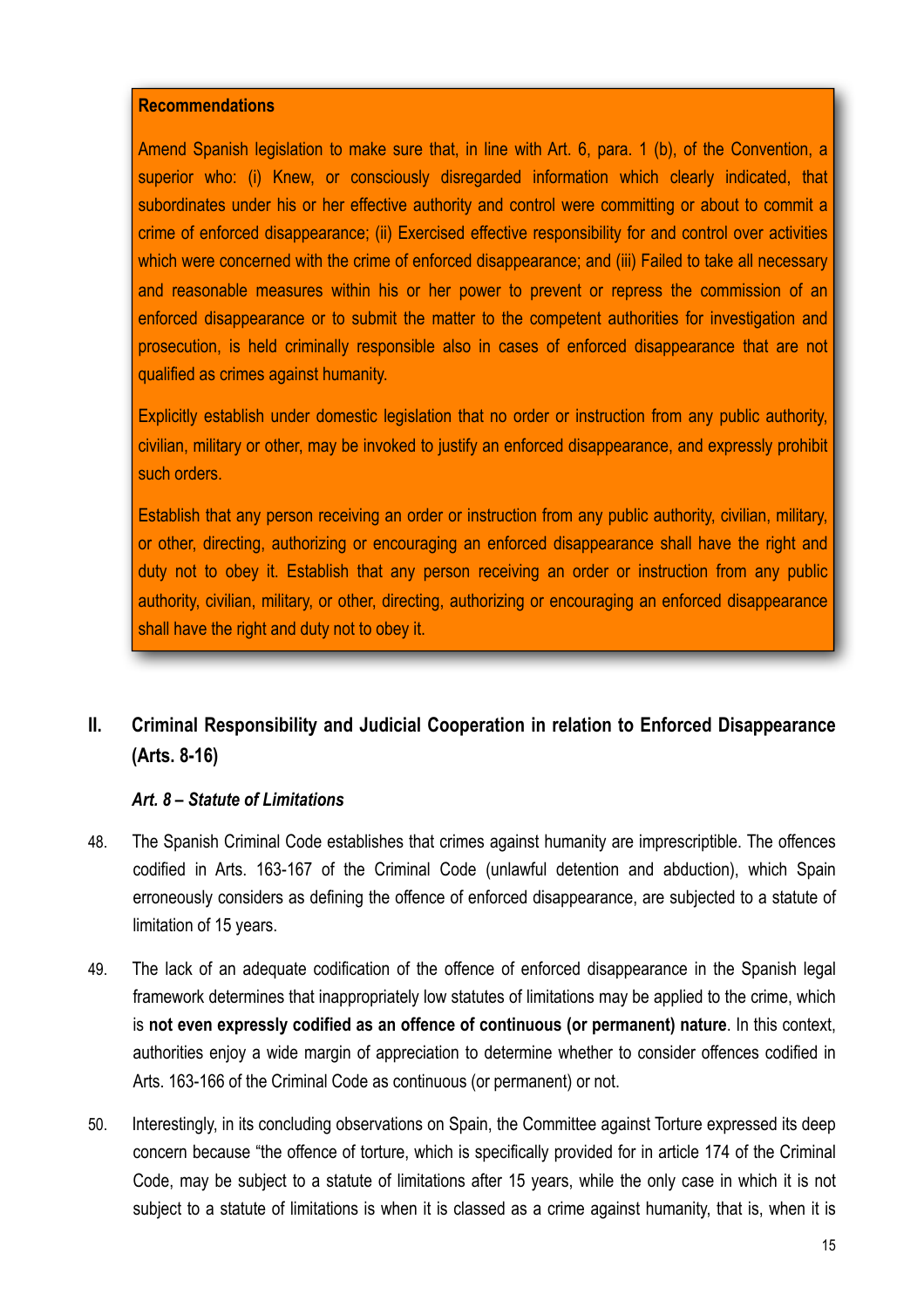committed as part of a generalized or systematic attack against the civilian population or part thereof (Criminal Code, art. 607 bis)"[39](#page-15-0) and recommended to the State to ensure that torture is never subjected to a statute of limitations. **The CED should apply this reasoning,** *mutatis mutandis***, to the case of enforced disappearance.**

- 51. **Judgment No. 101/2012 issued on 27 February 2012** (most notably after the entry into force of the Convention for Spain) by the **Supreme Tribunal declared that crimes, including enforced disappearance, committed during the Civil War and under the Franco regime cannot be subjected to investigation and prosecution. Indeed, the Supreme Tribunal held that "given that 20 years have passed since the commission of the crimes, the statute of limitations established under Spanish Criminal Code expired long time ago**".[40](#page-15-1) This finding openly **contradicts the principle of imprescriptibility of crimes under international law, including enforced disappearance**, and guarantees *de facto* impunity for those responsible. This is not only contrary to Spanish Criminal Code (Art. 615 bis), but also to Art. 8, para. 1, of the Convention.
- 52. Art. 133 of the Spanish Criminal Code establishes that penalties envisaged for crimes against humanity are not subjected to any term of prescription, while penalties envisaged for other offences prescribe in terms ranging between 15 and 30 years. Given the existing gaps in the Spanish legal framework, the establishment of terms of prescription for penalties may in fact favour impunity for people who have committed enforced disappearances outside a widespread or systematic attack against civilian population.
- 53. Art. 8, para. 2, of the Convention requires that each State party shall guarantee the right of victims of enforced disappearance to an effective remedy during the term of limitation. As it will be explained in detail in subsequent paragraphs, $41$  at present victims of enforced disappearance that continue being committed, are not granted access to any effective remedy or access to justice, and the exercise of criminal action is formally precluded under Law 46/1977, of 15 October, of Amnesty.

#### **Recommendations**

Provide that enforced disappearances are not subject to statute of limitations, whether qualified as a crime against humanity or not.

Expressly qualify enforced disappearance as a continuous (or permanent) crime under domestic criminal legislation.

Guarantee that victims of enforced disappearance have access to an effective remedy during the term of limitation. In particular, where a statute of limitations is applied, ensure that it is suspended during any period when effective remedies are ineffective or unavailable until these remedies are reestablished.

<span id="page-15-2"></span>41 *Infra* paras. 65-68.

<span id="page-15-0"></span><sup>39</sup> CAT, *Concluding Observations on Spain*, *supra* note 28, para. 22. See also WGEID, *Best Practices on Enforced Disappearances in Domestic Criminal Legislation*, *supra* note 5, para. 62 (k).

<span id="page-15-1"></span><sup>40</sup> Supreme Tribunal, judgment No. 101/2012 of 27 February 2012, second "*fundamento en derecho*" (legal basis).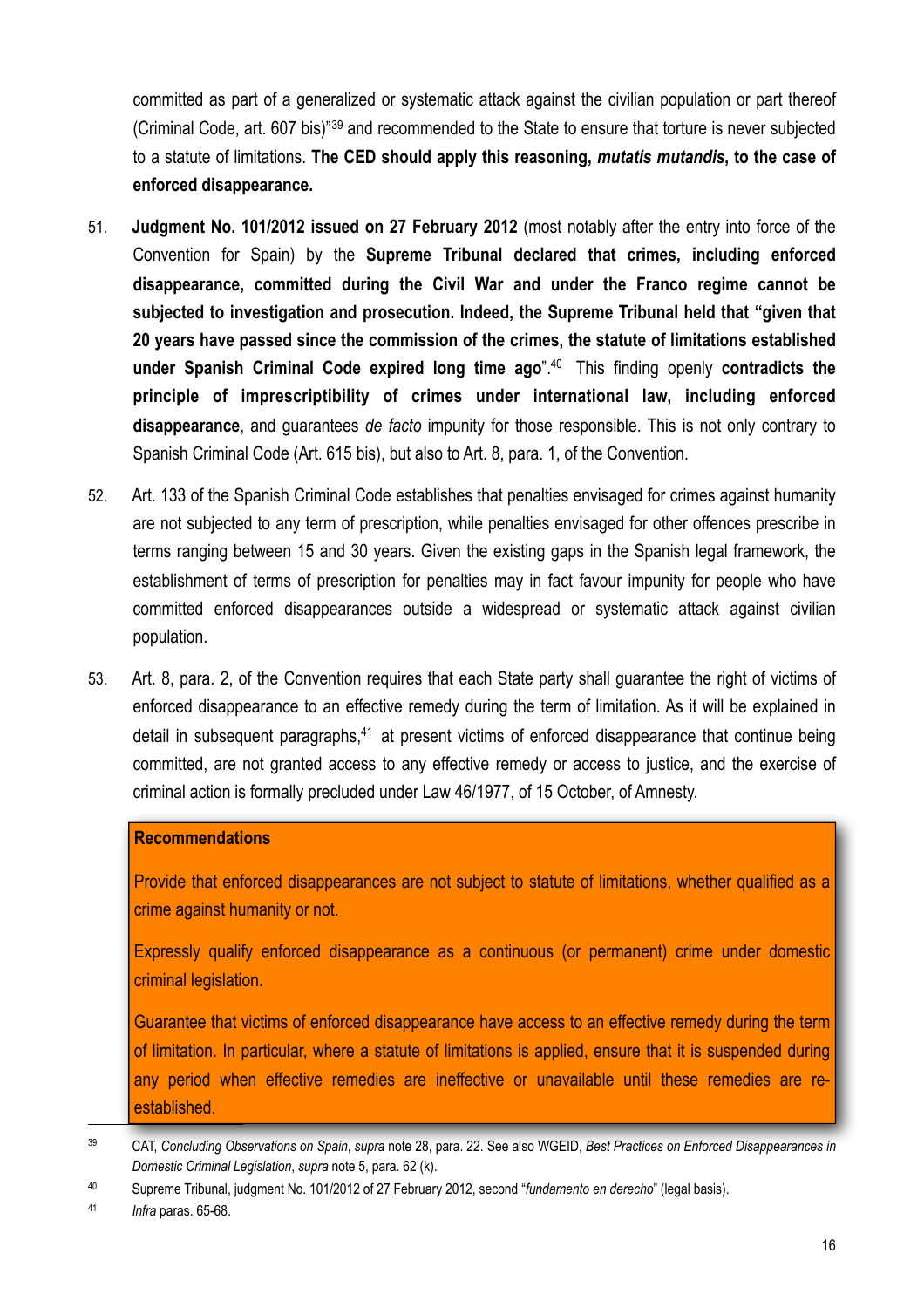## <span id="page-16-0"></span>*Arts. 9, 10 and 11 – Universal Jurisdiction and the aut dedere aut judicare Principle*

- 54. **Organic Law 1/2009, of 3 November**, complementary to the law reforming procedural legislation, amended Organic Law 6/1985, of 1 July, on Judicial Power. The reform **considerably restricted the competence of Spanish tribunals to apply the principles of universal jurisdiction and** *aut dedere*  aut judicare.<sup>42</sup> Amended Art. 23, para. 4, of the Law on Judicial Power, establishes the jurisdiction of Spanish tribunals to hear cases involving acts committed by Spanish or foreign nationals outside Spanish territory which can be defined under Spanish law as one of the following offences: "(a) Genocide and crimes against humanity; […]; (h) Any other offence which, pursuant to international treaties and agreements, particularly those relating to international humanitarian and human rights law, is required to be tried in Spain. Without prejudice to the provisions of international treaties and agreements to which Spain is a party, **for Spanish courts to try the aforementioned offences, it must be shown that the suspects are in Spain or that there are victims who are Spanish nationals**, **or that there is a relevant connection with Spain and that, in any case, no proceedings have been initiated before the competent authorities of another State or before an international tribunal"**.
- 55. As already pointed out, the **definition of enforced disappearances as crimes against humanity contained in Art. 607 bis of the Criminal Code is not in line with applicable international law.** This would concretely **hinder the possibility to establish Spanish jurisdiction over enforced disappearances committed in the context of a widespread or systematic attack against civilian population by Spanish or foreign nationals outside Spain**.
- 56. Although Art. 23, para. 4, of the Law on Judicial Power recognizes the possibility to establish Spanish jurisdiction over offences that, pursuant to international treaties, must be tried in Spain, the lack of an adequate codification of the offence of enforced disappearance under domestic legislation would make it impossible to try those responsible. As mentioned by Spain in its report,<sup>[43](#page-16-2)</sup> the practice of Spanish **tribunals is to require an exact transposition in domestic law of crimes defined in international law. Definitions of crimes contained in international treaties ratified by Spain are not considered to be directly applicable by Spanish courts, as this would violate the principle of legality**. The **lack of a separate offence of enforced disappearance in Spanish criminal legislation thus hinders the possibility to establish jurisdiction of Spanish courts in accordance with the principle of universal jurisdiction principle.**
- 57. Art. 23, para. 4, of the Law on Judicial Power, as amended in 2009, **unduly limits the exercise of universal jurisdiction before Spanish courts by adding the requirements that, to exercise such jurisdiction**, **it must be shown that the suspects are in Spain or that there are victims who are Spanish nationals, or that there is a** *relevant link* **to Spain.** The latter is a restrictive and somewhat vague condition and the burden of proof is left on those promoting the prosecution. The further

<span id="page-16-1"></span><sup>42</sup> In this sense, CAT, *Concluding Observations on Spain*, *supra* note 28, para. 17.

<span id="page-16-2"></span><sup>43</sup> Report submitted by Spain, *supra* note 1, paras. 28-32.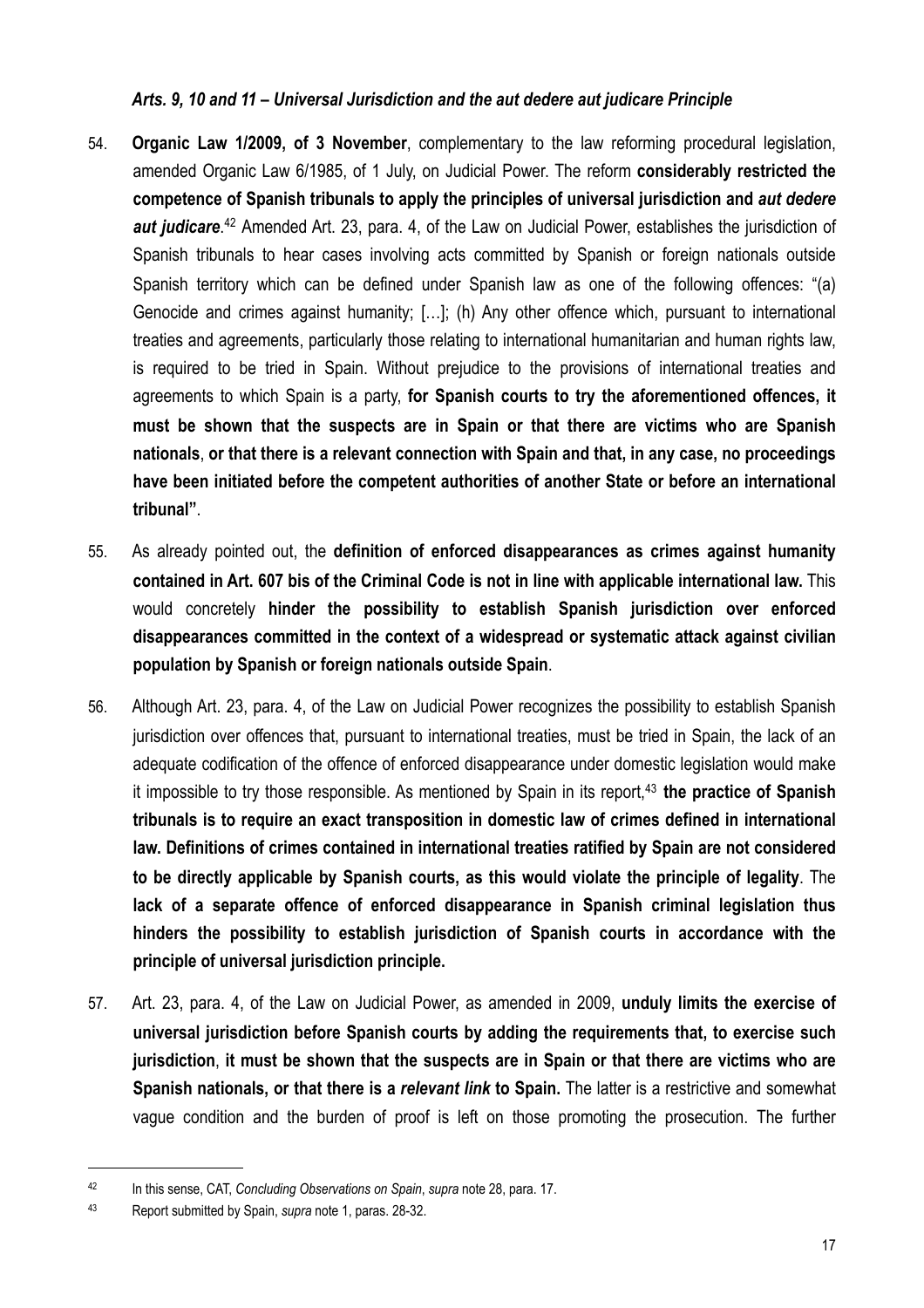requirement that "no proceedings have been initiated before the competent authorities of another State or before an international tribunal" in order to establish Spanish jurisdiction is also troublesome.

- 58. Arts. 9, para. 2, and 11, para. 1, of the Convention envisage the possibility for a State party in the territory under whose jurisdiction a person alleged to have committed an enforced disappearance is found, to surrender him or her to an international criminal tribunal whose jurisdiction it has recognized. Notably, **Organic Law 18/2003 on the Cooperation with the ICC contains a highly problematic provision (Art. 7, para. 2), that enshrines the opposite of the complementarity rule contained in the Rome Statute.** The said article sets forth that "when a complaint related to acts committed abroad, whose alleged perpetrator is not a Spanish national and about which the ICC may be competent, Spanish authorities will refrain from the exercise of any proceedings, limiting themselves to inform the applicant about the chance to directly address the Prosecutor of the ICC who may, where appropriate, initiate an investigation". In the same circumstances, Spanish judicial authorities and prosecutors will refrain from acting *ex officio*.
- 59. **The Spanish Organic Law on the Cooperation with the ICC reverts the principle of complementarity preventing domestic authorities from exercising their jurisdiction over cases that would fall under their competence, delegating every responsibility to the Prosecutor of the ICC**. This is contrary to Arts. 9, para. 2, and 11, para. 1, of the Convention.
- 60. Art. 10 of the Convention obliges States parties to take into custody persons suspected of having committed an offence of enforced disappearance who are present in the territory under their jurisdiction and to ensure their presence. States must immediately carry out a preliminary inquiry or investigation to establish the facts.
- 61. To trigger the exercise of criminal action, Spanish legislation requires a request from the public prosecutor or an individual. None of the proceedings conducted in Spain under the principle of universal jurisdiction has been initiated pursuant to a request from the public prosecutor. Although the latter is an independent organ, it is governed by instructions and circulars that are often not public. In this sense, the approach of the public prosecutor to the exercise of universal jurisdiction has varied a great deal over the time. Lately, the prosecutor's office has generally rejected claims based on the principle of universal jurisdiction.
- 62. With regard to the principle *aut dedere aut judicare*, it must be recalled that **a judicial order to extradite a person is not binding upon the government and the decisions of the latter on the issue are not subjected to any possible appeal**, unless for the so-called "Euro-order". In this context, the executive plays a crucial role and may disregard a judicial decision relating to extradition.
- 63. Further, **Spanish legislation on extradition, apart from the case of the so-called "Euro-order", applies the principle of double incrimination**, meaning that the crime for which extradition is requested must be codified as a criminal offence both in Spain and in the requesting State. Further, in order to be considered an extraditable offence, a penalty of no less than one year of deprivation of liberty must be provided for the relevant crime. **Art. 4, para. 4, of the Law on Passive Extradition**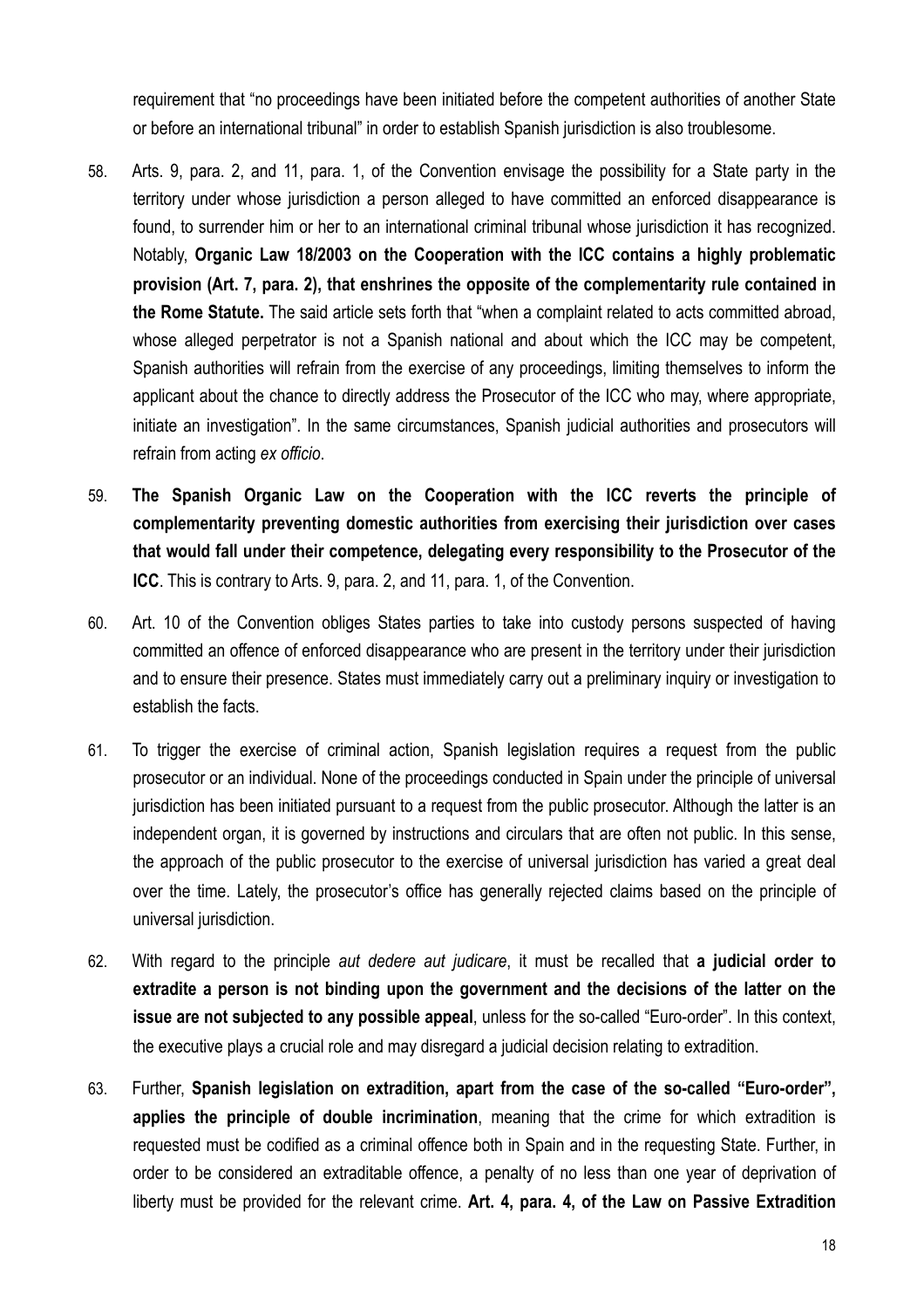**establishes that extradition will not be granted unless criminal responsibility is prescribed according to Spanish law and to the legislation of the requesting State**. Given the already describe[d44](#page-18-0) **pitfalls of Spanish law relating to the statute of limitations applicable to enforced disappearance, this may undermine the concession of extradition requests. This actually already occurred.**[45](#page-18-1)

64. To answer to **question No. 8 of the LOIS**, Art. 117, para. 5, of the Spanish Constitution establishes that military jurisdiction is applicable only to in-service crimes and under the state of siege. Para. 6 of the same provision prohibits "exceptional" courts. Nevertheless, **no provision of the Spanish Military Criminal Code expressly establishes that enforced disappearance can under any circumstance be regarded as an in-service crime**. [46](#page-18-2)

#### **Recommendations**

Amend domestic provisions that unduly restrict the exercise of universal jurisdiction by Spanish tribunals. In particular, make sure that Spanish tribunals have the competence to judge alleged perpetrators of enforced disappearance, whether or not it is qualified as a crime against humanity, who are found in any territory under Spanish jurisdiction. Amend in particular provisions that require to show the existence of a "relevant link to Spain" in order for Spanish tribunals to exercise universal jurisdiction.

Ensure that decisions of judicial authorities, especially those relating to the exercise of universal jurisdiction, are adopted in a fully independent manner, and grounded on exclusively legal considerations, without any political interference.

Ensure that in cases of passive extradition the government is not in a position to exercise undue pressures on the issuing of judicial decisions, and that double incrimination is not requested any longer.

Adopt all necessary measures to amend or derogate from paras. 2 and 3 of Art. 7 of the Organic Law on the Cooperation with the ICC, ensuring that the principle of complementarity as enshrined in the Rome Statute and the obligations stemming from Arts. 9, para. 2, and 11, para. 1, of the Convention are adequately applied.

Expressly establish under domestic legislation that no privileges, immunities or special exemptions shall be admitted in trials against persons allegedly responsible for enforced disappearance.

Explicitly provide in the Spanish legislation that enforced disappearances can never be considered as

<span id="page-18-0"></span><sup>44</sup> *Supra* paras. 48-53.

<span id="page-18-1"></span><sup>&</sup>lt;sup>45</sup> In 2007 Argentina filed an extradition request with regard to former President María Estela Martínez de Perón due to her alleged criminal responsibility for unlawful detentions and enforced disappearances committed by paramilitary forces between 1974 and 1976. The Second Section of the Criminal Chamber of the National High Court (*Audiencia Nacional*) rejected the extradition request, considering that the crimes for which extradition was being requested could not be qualified as crimes against humanity and, as such, should be considered prescribed.

<span id="page-18-2"></span><sup>46</sup> WGEID, *Best Practices on Enforced Disappearances in Domestic Criminal Legislation, supra* note 5, para. 62 (l).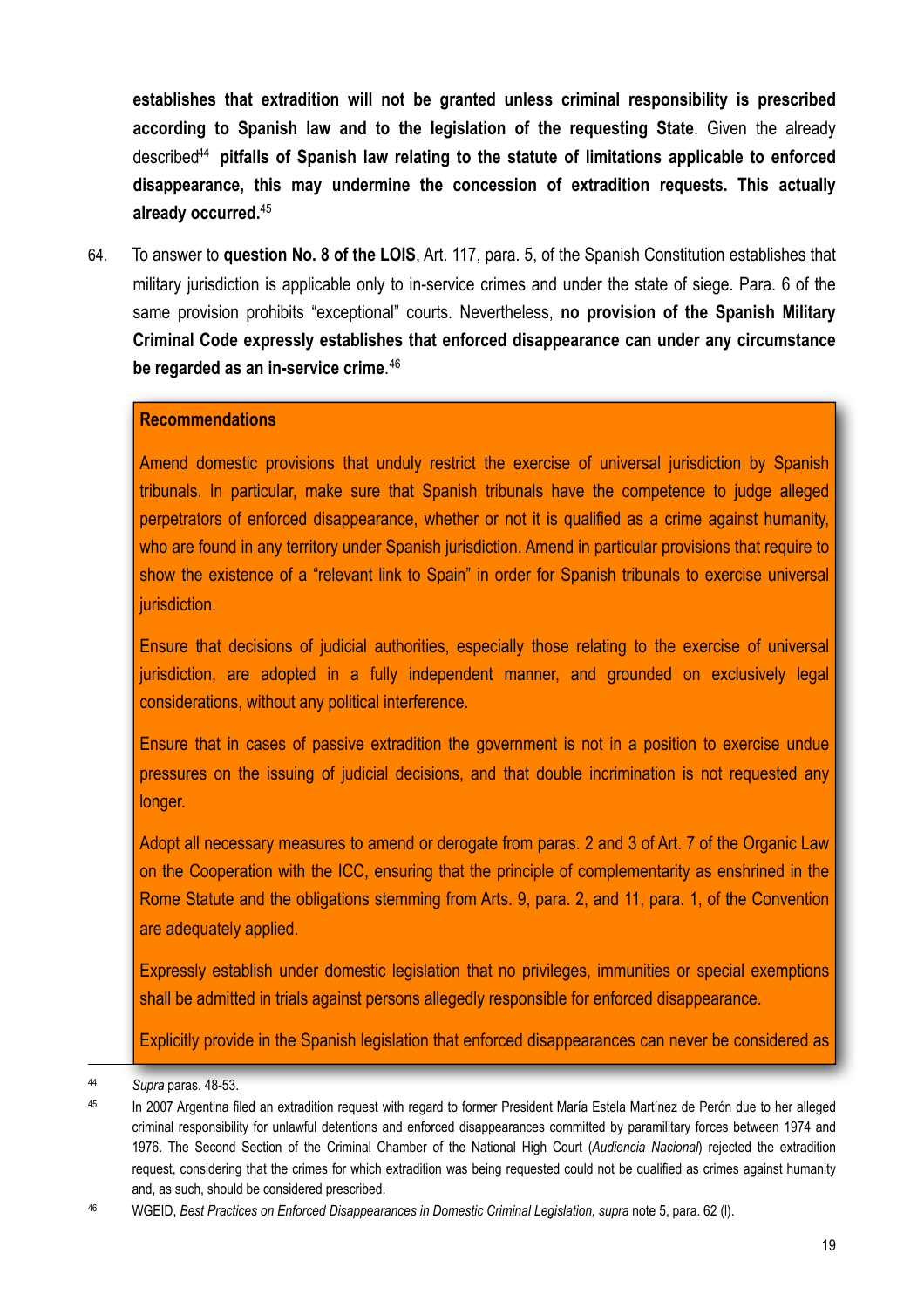an in-service crime and that military or other special courts have no jurisdiction on enforced disappearance.

## <span id="page-19-0"></span>*Art. 12 – Obligation to Investigate*

- 65. Currently **in Spain the thorough and impartial investigation of thousands of cases of enforced disappearances commenced during the Civil War and under the Franco regime, and the prosecution and sanction of those responsible face insurmountable obstacles, including Law 46/1977, of 15 October, of Amnesty.**
- 66. Notwithstanding the wish of the State party to limit the scope of its report, it is necessary to reaffirm that the obligation to investigate enshrined in **Art. 12 must be read in conjunction with Arts. 8 and 24, para. 6, of the Convention that respectively establish the continuous (or permanent) nature of the offence and the obligation for States parties to continue the investigation until the fate of the disappeared person has been clarified**. Spain is in flagrant breach of these obligations and, even after the ratification of the Convention, it did not undertake any meaningful measure to fulfill its international obligations and to eliminate existing obstacles in this respect.
- 67. On 14 December 2006, victims, relatives and associations promoting historical memory in Spain submitted a complaint to the National High Court (*Audiencia Nacional*) alleging the commission of crimes against humanity during the Civil War and under the Franco regime, denouncing 114,266 cases of enforced disappearance. In November 2008, **the National High Court affirmed its lack of competence over these cases, which were therefore taken up by local courts. The latter have been demonstrating a trend of systematic dismissal of these cases, without undertaking any measure in view of a potential investigation on the alleged facts**. As anticipated, on 27 February 2012, the Supreme Tribunal issued judgment No. 101/2012, finding several reasons that would prevent Spanish judges from investigating on the crimes committed during the Civil War and under the Franco regime. In particular, **the Supreme Tribunal affirmed that the offences perpetrated between 1936 and 1951 could not be qualified as crimes against humanity, and as such, their prosecution would be time-barred**. Further, the Supreme Tribunal held that **Spanish judges would not be competent due to obstacles existing in domestic legislation, such as the death of those accused of the crimes concerned, and the 1977 Amnesty Law**. The Supreme Tribunal's judgment was issued after the entry into force for Spain of the Convention and it openly breaches the international obligations undertaken by the State.
- 68. The findings of the Supreme Tribunal are now taken as a reference by local courts to dismiss pending cases related to crimes allegedly committed during the Civil War and under the Franco regime. The 1977 Amnesty Law is being consistently used to prevent any investigation and criminal proceedings over crimes committed between 1936 and 1951 from taking place. **This is in breach of applicable international law, also taking into account the fact that a State cannot invoke the provisions of**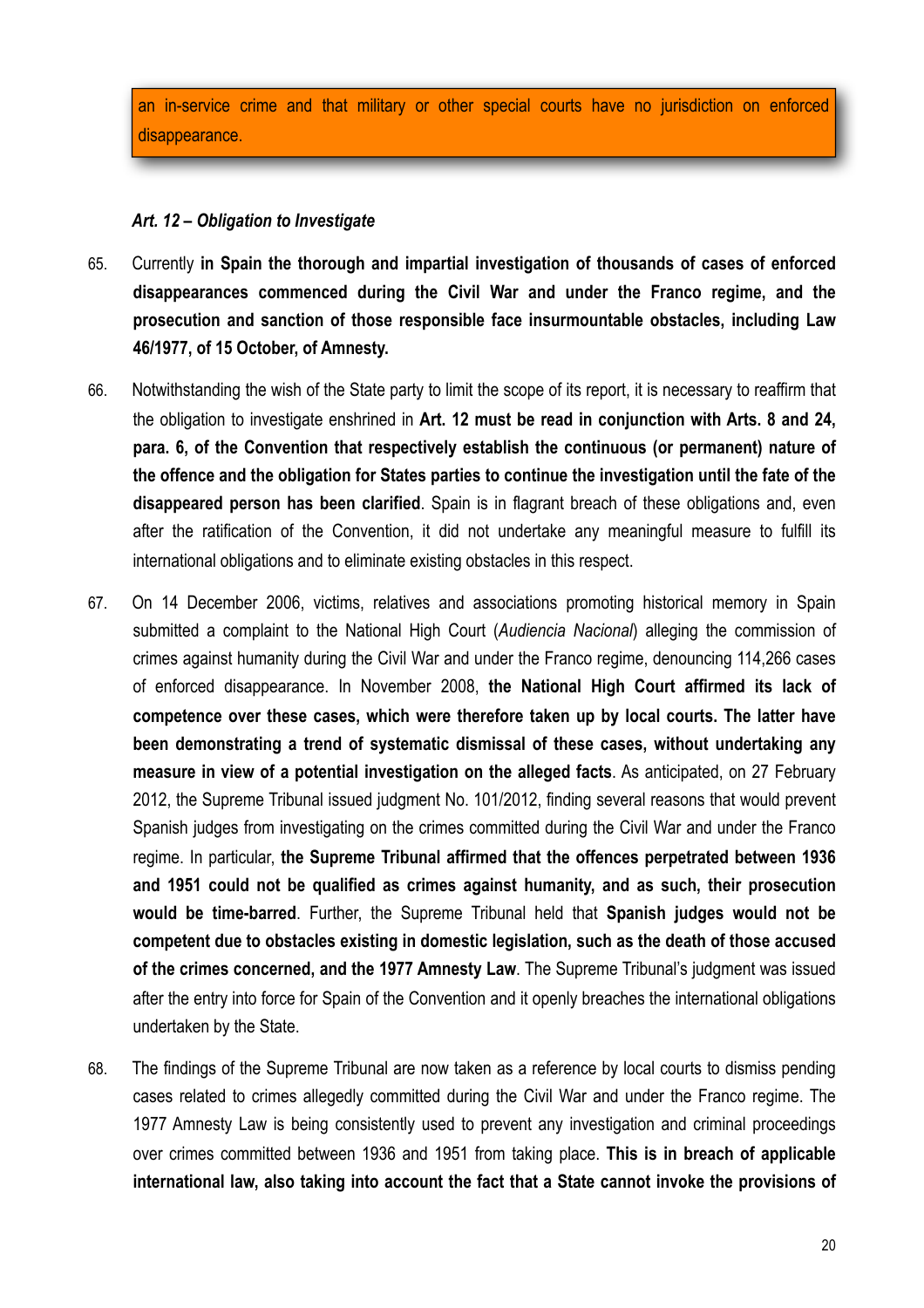**its internal law as justification for its failure to perform a treaty** (Art. 27 of the Vienna Convention on the Law of Treaties). In this sense, **the 1977 Amnesty Law has been considered incompatible with international human rights law by various international mechanisms that unanimously called on Spain to ensure that crimes under international law, including torture and enforced disappearance, are not subjected to amnesty provisions.**[47](#page-20-0) 

- 69. Furthermore, Art. 12, para. 1, of the Convention imposes on the State the obligation to ensure that, among others, persons participating in the investigation of an enforced disappearance are protected against all ill-treatment or intimidation.
- 70. Taking into account **question No. 9 of the LOIS**, it must be underlined that instances of interference at times amounting to intimidation – with regard to attempts to investigate cases of enforced disappearance commenced during the Civil War or under the Franco regime have been registered. A notable example is the case of Judge Baltasar Garzón in connection with his attempt to open an investigation on enforced disappearances commenced between 1936 and 1951. He was accused of violating the rules of criminal procedure because of his pretension to derogate from the 1977 Amnesty Law, and in 2009 the Supreme Tribunal admitted a complaint filed against him by the "trade union" *Manos Limpias,* where he was accused of prevarication for having overstepped his competences. Two subsequent similar complaints were also admitted. Under Spanish applicable law, the offence of prevarication may be punished with disqualification from office for between 12 and 15 years. During the proceedings, Judge Garzón was suspended from his functions. Although in 2012 he was eventually acquitted for these specific charges, various international human rights mechanisms declared his prosecution on these grounds incompatible with international human rights law. In particular, the Special Rapporteur on the Independence of Judges and Lawyers and the WGEID issued a joint statement affirming that it was "regrettable that Judge Garzón could be punished for opening an investigation which is in line with Spain's obligations to investigate human rights violations in accordance with international law principles. […] supposed errors in judicial decisions should not be a reason for the removal of a judge and, even less, for a criminal proceeding to be launched. […] autonomy in the interpretation of the law is a fundamental element in the role of a judge and for progress in human rights".[48](#page-20-1) It is indisputable that **what happened to Judge Garzón has the consequence to discourage other prosecutors who may be willing to open investigations over enforced disappearances commenced during the Civil War and under the Franco regime and who would be willing to implement the recommendations issued by international human rights mechanisms**. This situation represents a form of **indirect intimidation that prevents prosecutors from complying with their obligation to investigate**, prosecute and sanction those responsible for enforced disappearance.

<span id="page-20-0"></span><sup>47</sup> CAT, *Concluding Observations on Spain*, *supra* note 28, para. 21; Human Rights Committee (HRC), *Concluding Observations on Spain*, doc. CCPR/C/ESP/CO/5 of 31 October 2008, para. 9; Report on Spain of the Working Group in the context of the Universal Periodic Review, doc. A/HRC/15/6 of 16 June 2010, para. 86.26; and, in general, WGEID, *Best Practices on Enforced Disappearances in Domestic Criminal Legislation, supra* note 5, para. 62 (i).

<span id="page-20-1"></span><sup>48</sup> Available at: [http://www.un.org/apps/news/story.asp?NewsID=41178#.UiodR8Z3aDo.](http://www.un.org/apps/news/story.asp?NewsID=41178#.UiodR8Z3aDo)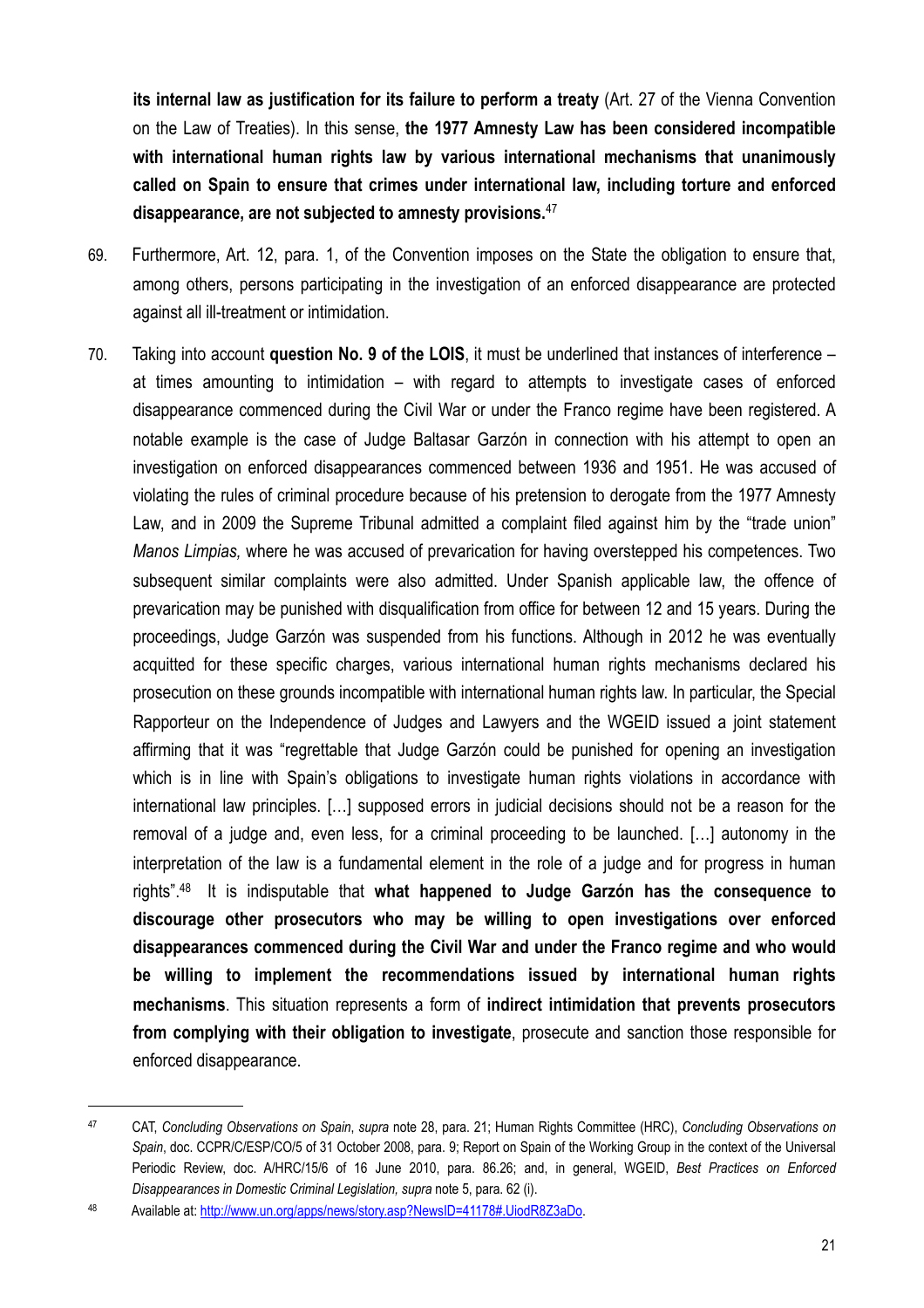#### **Recommendations**

Adopt all necessary measures, including of legislative nature, to ensure that enforced disappearances are not subjected to any amnesty law, in particular derogating from the provisions of the 1977 Amnesty Law.

Adopt all necessary measures to ensure that all national authorities, including the judiciary, recognize that crimes against humanity are imprescriptible.

Adopt all necessary steps to ensure the internal independence of the judiciary, and guarantee that measures such as removal or transfer of magistrates are not used to hinder the investigation, prosecution and sanction of enforced disappearance. In particular, Spain must ensure by all means the autonomy of judges in the interpretation of the law and guarantee that supposed mistakes in judicial decisions are not considered *per se* a reason for the removal of a judge and, even less, for instituting criminal proceedings against him or her.

# <span id="page-21-0"></span>*Arts. 13 and 16– Extradition and Non refoulement*

- 71. Art. 13 of the Convention requires States parties to establish that for the purposes of extradition enforced disappearance shall not be regarded as a political offence or as an offence connected with a political offence, or as an offence inspired by political motives. Art. 1 of Law 4/1985, of 24 March, on Passive Extradition establishes that "acts of terrorism, crimes against humanity as defined in the Convention for the Prevention and Suppression of the Crime of Genocide […] and attacks against the life of a Head of State or of members of his or her family will not be regarded as political offences". This **definition is incomplete and does not expressly encompass enforced disappearance.** This situation is further aggravated by the fact that **various extradition treaties concluded by Spain reproduce the wording of Art. 1 of Law 4/1985, thus not encompassing expressly enforced disappearance either.**
- 72. As already pointed out,<sup>[49](#page-21-1)</sup> Spanish legislation on Passive Extradition requires double incrimination, and the lack of an adequate codification of enforced disappearance in the Spanish legal framework represents an additional obstacle.
- 73. It is further noteworthy that although Art. 13, para. 3, of the Convention requires that States parties undertake to include the offence of enforced disappearance as an extraditable offence in any extradition treaty subsequently to be concluded by them, **Spain failed to include this express mention in bilateral agreements concluded after the entry into force of the Convention**. [50](#page-21-2)
- 74. To answer to **question No. 13 of the LOIS**, at present **there are no bilateral extradition agreements**

<span id="page-21-1"></span><sup>49</sup> *Supra* para. 63.

<span id="page-21-2"></span><sup>50</sup> See Bilateral Treaty on Extradition between Spain and Kazakhstan, 21 November 2012 and in force since 16 July 2013.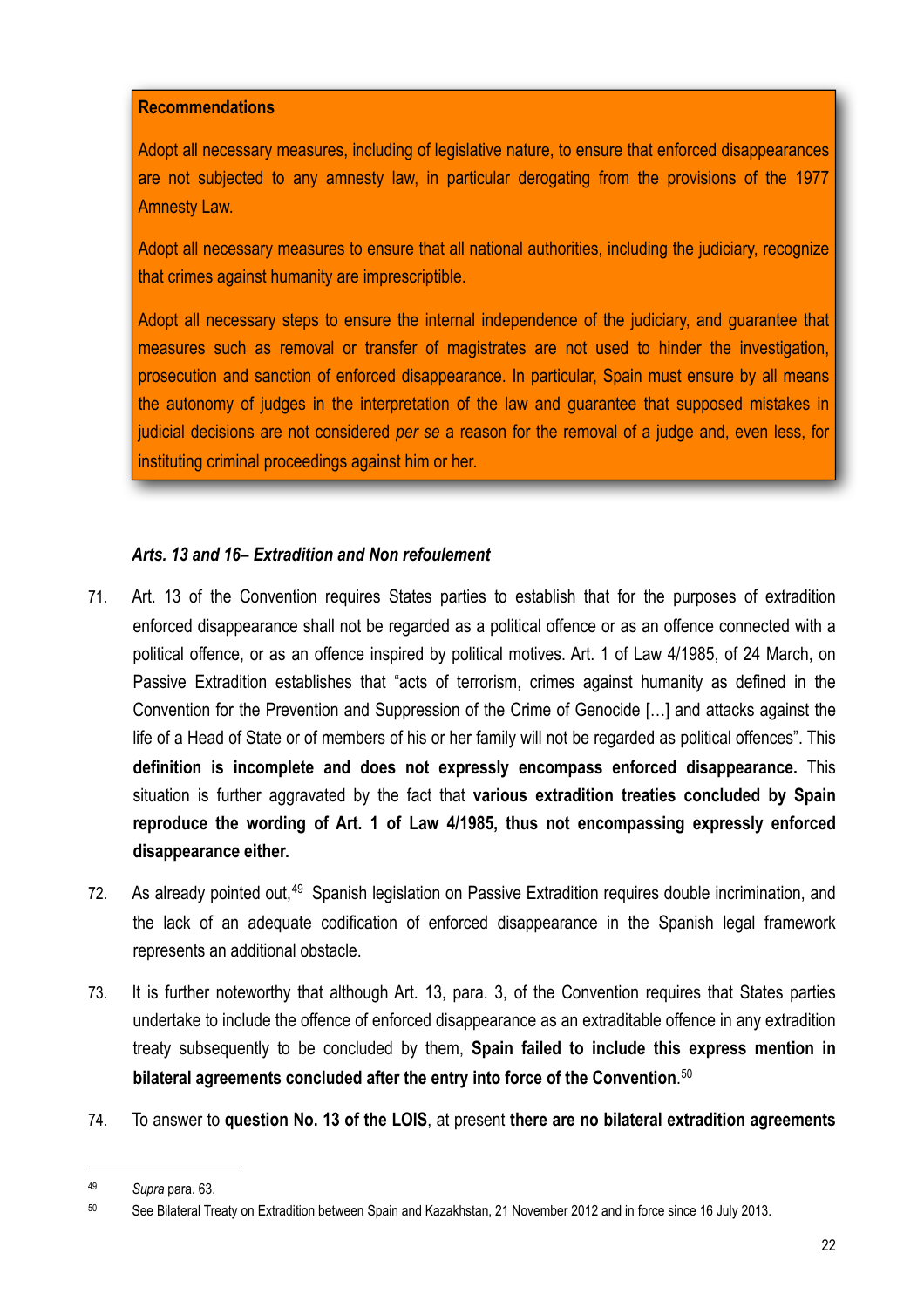**that expressly envisage the possibility to reject an extradition request where there are substantial grounds for believing that the person concerned would be in danger of being subjected to enforced disappearance**, although some treaties provide for this possibility when the person would be at risk of torture or other inhuman or degrading treatment. If, on the one hand, the lack of an explicit mention to enforced disappearance could be understandable in the case of treaties concluded before the entry into force of the Convention for Spain, **it must be mentioned that also treaties concluded by Spain after the entry into force of the Convention do not expressly mention the danger of being subjected to an enforced disappearance among the reasons for not extraditing a person**. [51](#page-22-0)

75. To answer to questions **No. 12, 14 and 15 of the LOIS** TRIAL wishes to recall the observations formulated on the issue of the application of the principle of *non refoulement* by Spanish authorities, among others, by the Special Rapporteur on the Promotion of Protection of Human Rights and Fundamental Freedoms while Countering Terrorism ("Special Rapporteur on Human Rights while Countering Terrorism") after his visit to Spain,<sup>52</sup> the Commissioner of Human Rights of the Council of Europe,<sup>53</sup> the Human Rights Committee,<sup>54</sup> and the Committee against Torture.<sup>55</sup> The latter expressed particular concern because of some provisions contained in the **Law on the Right of Asylum and Subsidiary Protection, adopted in October 2009**. This Law contains a clause on exceptions to the prohibition of *refoulement* contained in Art. 33, para. 2, of the 1951 Convention relating to the Status of Refugees. Under the said Law, **applications can be rejected through accelerated procedures, even at the border, without a proper assessment of each application and of every possible ground for inclusion having been carried out beforehand.** International human rights mechanisms further called on Spain to investigate and establish the responsibility of **Spanish agents involved in the programme of "extraordinary renditions",** given that there are credible allegations that some Spanish airports were used since 2002 for the transfer of prisoners under the said programme. It must be further reported that the **incompatibility with applicable international law** of **some of the provisions of Law 12/2009, of 30 October, on the Rights to Asylum and Subsidiary Protection, is the subject of applications currently pending before the European Court of Human Rights**. [56](#page-22-5) In one case, the latter **ordered to Spain the adoption of interim measures**, considering that the order of expulsion issued by Spanish authorities and confirmed by the National High Court (*Audiencia Nacional*) in virtue of the said legislation exposes the applicant to the risk of being subjected to torture and other forms of ill-treatment.<sup>[57](#page-22-6)</sup>

<span id="page-22-0"></span><sup>51</sup> *Ibid*. Notably, in the same treaty it is not established that enforced disappearance will not be considered a political offence.

<span id="page-22-1"></span><sup>52</sup> Special Rapporteur on Human Rights while Countering Terrorism, *Report on the Mission to Spain*, *supra* note 30, paras. 39-43 and 64-65.

<span id="page-22-2"></span><sup>53</sup> Commissioner for Human Rights of the Council of Europe, *Report on the Mission to Spain,* doc. CommDH(2005)8 of 9 November 2005, para. 86.

<span id="page-22-3"></span><sup>54</sup> HRC, *Concluding Observations on Spain*, *supra* note 46, para. 16.

<span id="page-22-4"></span><sup>55</sup> CAT, *Concluding Observations on Spain*, *supra* note 28, paras. 14-15.

<span id="page-22-5"></span><sup>56</sup> ECtHR, Case *S.E.* v. *Spain*, application No. 4982/12 of 25 January 2012.

<span id="page-22-6"></span><sup>57</sup> The adoption of interim measures in the case *S.E.* v. *Spain* was ordered on 26 January 2012.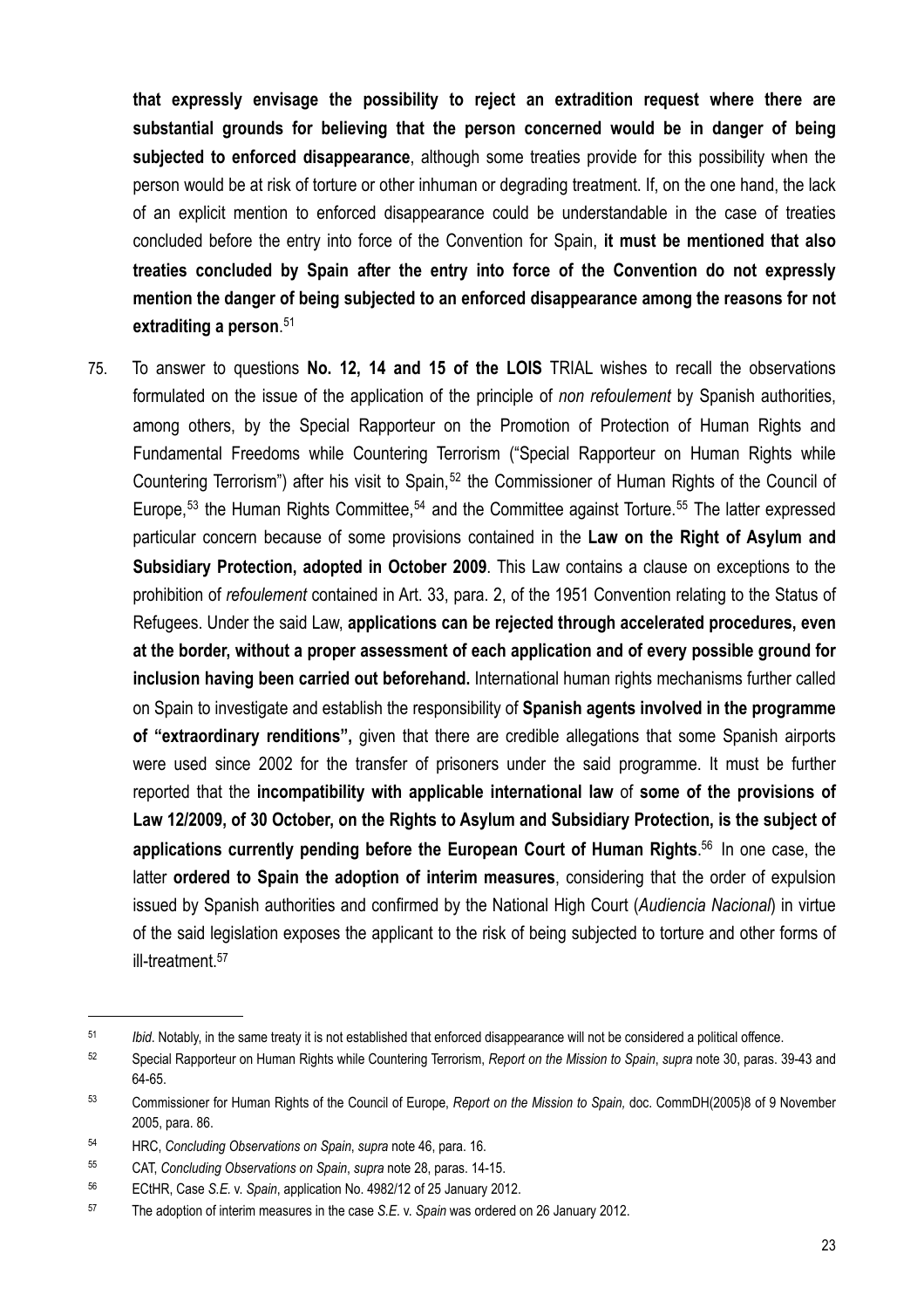#### **Recommendations**

Amend Art. 1 of the Law on Passive Extradition, establishing that enforced disappearance shall not be regarded as a political offence, and include this mention in all future extradition treaties.

Ensure that the lack of an autonomous codification of enforced disappearance as a separate offence in domestic legislation does not represent an insurmountable obstacle to extradition in view of the principle of double incrimination.

Include enforced disappearance among extraditable offences in any future extradition treaty concluded by Spain.

Ensure that all new extradition treaties concluded by Spain expressly mention that the State shall not extradite a person to another State where there are substantial grounds for believing that he or she would be in danger of being subjected to enforced disappearance.

Ensure that under no circumstances diplomatic guarantees are used as a safeguard against enforced disappearance where there are substantial grounds for believing that a person would be in danger of being subjected to enforced disappearance upon return.

Conduct a thorough, effective, independent and impartial investigation on the allegations that some Spanish airports were used since 2002 for the transfer of prisoners under the "extraordinary renditions programme", and ensure that the results of such investigation are made public and that those responsible are judged and sanctioned.

Review the application of the exclusion clauses established by Law 12/2009, of 30 October, on the Rights to Asylum and Subsidiary Protection to ensure that in no case may the principle of *non refoulement* be infringedReview the application of the exclusion clauses established by Law 12/2009, of 30 October, on the Rights to Asylum and Subsidiary Protection to ensure that in no case may the principle of *non refoulement* be infringed

## <span id="page-23-0"></span>*Arts. 14 and 15 – Legal Assistance and International Cooperation*

76. To answer to **question No. 11 of the LOIS**, it must be reported that **recent events disclose a violation by the State party of its obligations pursuant to Arts. 14 and 15 of the Convention**. Given the above-described situation of impunity of those responsible for crimes, including enforced disappearances, committed during the Civil War or under the Franco regime,[58](#page-23-1) **Argentine tribunals declared to be willing to exercise universal jurisdiction over complaints concerning genocide and crimes against humanity committed between 1936 and 1977.**[59](#page-23-2) Against this background, **Argentine judicial authorities addressed two formal requests to Spain on whether the latter is** 

<span id="page-23-1"></span><sup>58</sup> *Supra* paras. 65-70.

<span id="page-23-2"></span><sup>59</sup> On 14 April 2010 a complaint for "genocide and/or crimes against humanity committed in Spain between 17 July 1936 and 15 June 1977" was filed before the *Juzgado Nacional en lo Criminal y Correccional Federal No. 1 de Buenos Aires*.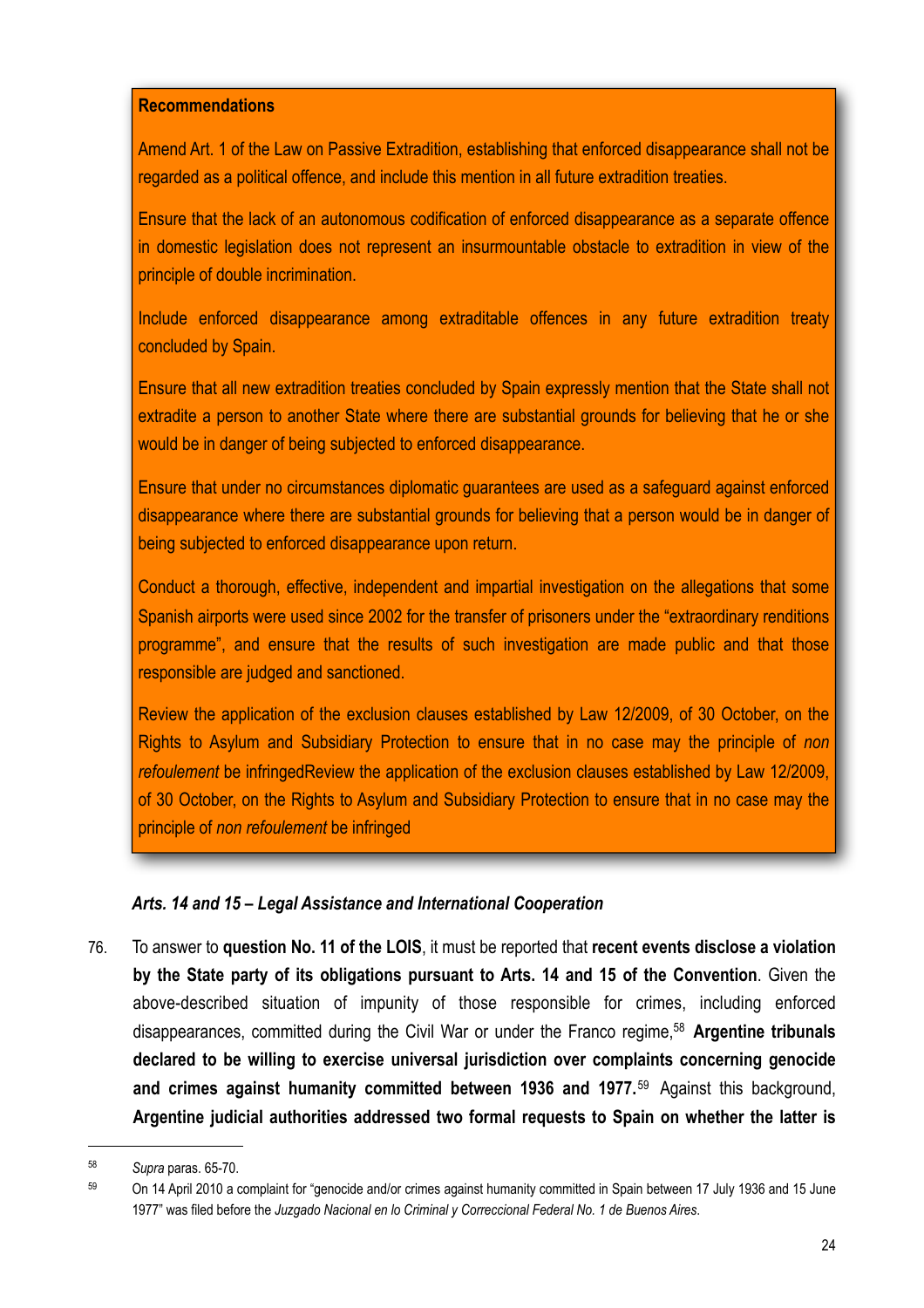**investigating the said crimes, further demanding legal assistance in connection with the said criminal proceedings.[60](#page-24-0) The Spanish State General Prosecutor's Office affirmed that those crimes are being investigated and that Spain would have "primacy" over Argentina to do so**. This does not seem to mirror the reality: those crimes are not being investigated in Spain and, furthermore, **under international applicable law there would be no such thing as primacy of one State over the other to conduct the investigation**.

- 77. The failure by Spain to provide the information requested from the Argentinean judge Servini de Cubría is contrary to Art. 14, para. 1, of the Convention. The same holds true for the suspension, requested by the Ministry of Foreign Affairs and Cooperation, of the testimonies that should have been taken by the Argentine judge through video-conference from the Consulate in Madrid and that were scheduled on 8, 9 and 10 May 2013.[61](#page-24-1)
- 78. Furthermore, on 10 September 2013 a team of forensic experts from the University of the Basque country and the Aranzadi Society of Sciences published a report called "*Meheris. The Possible Hope. Common Graves and the First Saharawi Disappeared Persons Identified"*. [62](#page-24-2) The report documents the forensic examination, including DNA matching, carried out by Spanish experts in the area of Fadret Leguiaa, near to Amgala, in Western Sahara, in the territory under the supervision of the United Nations Mission for the Referendum in Western Sahara (MINURSO). The work conducted by experts enabled the identification of the mortal remains of 8 people, including two minors, who were registered as disappeared since 1976. Notably, the identified people were **Spanish citizens** (two identity documents issued by Spain were found in the site).[63](#page-24-3) It is therefore of the utmost importance that, pursuant to Art. 15 of the Convention, **Spain affords the greatest measures of assistance to ensure the preservation and restitution of the mortal remains of Spanish citizens recently located and identified in the area of Fadret Leguiaa, near Amgala, in Western Sahara, and establishes close cooperation with Morocco[64](#page-24-4) to guarantee the search, localization, exhumation, and return of the mortal remains of disappeared people that may be located in the existing common graves in Western Sahara and in the territory under the jurisdiction of Morocco.**[65](#page-24-5)

<span id="page-24-0"></span><sup>&</sup>lt;sup>60</sup> A first formal request for information was submitted on 14 October 2010 and a second one on 13 December 2011.

<span id="page-24-1"></span><sup>61</sup> The Ministry of Foreign Affairs and Cooperation issued a *note verbale* to the Argentine Ambassador in Spain, affirming that taking victims' testimonies through video-conference would be contrary to the Extradition Treaty between Spain and Argentina.

<span id="page-24-2"></span> $62$  The integral version (in Spanish) is available at: [http://publicaciones.hegoa.ehu.es/assets/pdfs/297/](http://publicaciones.hegoa.ehu.es/assets/pdfs/297/Meheris._La_esperanza_posible.pdf?1378901411) Meheris. La esperanza posible.pdf?1378901411. See also: [http://www.amnesty.org/en/library/asset/MDE29/011/2013/en/](http://www.amnesty.org/en/library/asset/MDE29/011/2013/en/9e614160-ea86-4791-b421-36c030961022/mde290112013en.html) [9e614160-ea86-4791-b421-36c030961022/mde290112013en.html.](http://www.amnesty.org/en/library/asset/MDE29/011/2013/en/9e614160-ea86-4791-b421-36c030961022/mde290112013en.html)

<span id="page-24-3"></span><sup>&</sup>lt;sup>63</sup> Among the personal belongings found during the forensic examination conducted in June 2013, two Spanish identity documents were discovered and pertained to Mohamed Moulud Mohamed Lamin (DNI A-4520032) and Mohamed Abdalahe Ramdan (DNI A-4131099), registered as disappeared since 12 February 1976. Other Spanish documents with the name of Salama Mohamed Ali Sidahmed Elkarcha were found.

<span id="page-24-4"></span><sup>&</sup>lt;sup>64</sup> Morocco is a State party to the Convention since 14 May 2013.

<span id="page-24-5"></span><sup>&</sup>lt;sup>65</sup> There is evidence about the existence of other common graves in the territory under the jurisdiction of Morocco (near the former clandestine detention facilities of Kalaat M'gouna and Agdez, in Lemsayed, and in the area of El Aaiún, where the mortal remains of disappeared people may be found. In this sense, see Beristain, González, *El Oasis de la memoria*, Bilbao, 2012. [http://](http://publicaciones.hegoa.ehu.es/assets/pdfs/281/TOMO_I.pdf?1355488794) [publicaciones.hegoa.ehu.es/assets/pdfs/281/TOMO\\_I.pdf?1355488794,](http://publicaciones.hegoa.ehu.es/assets/pdfs/281/TOMO_I.pdf?1355488794) pp. 186-209; and WGEID, *Report on the Visit to Morocco,*  doc. A/HRC/13/31/Add.1 of 9 February 2010, paras. 41-44 y 106.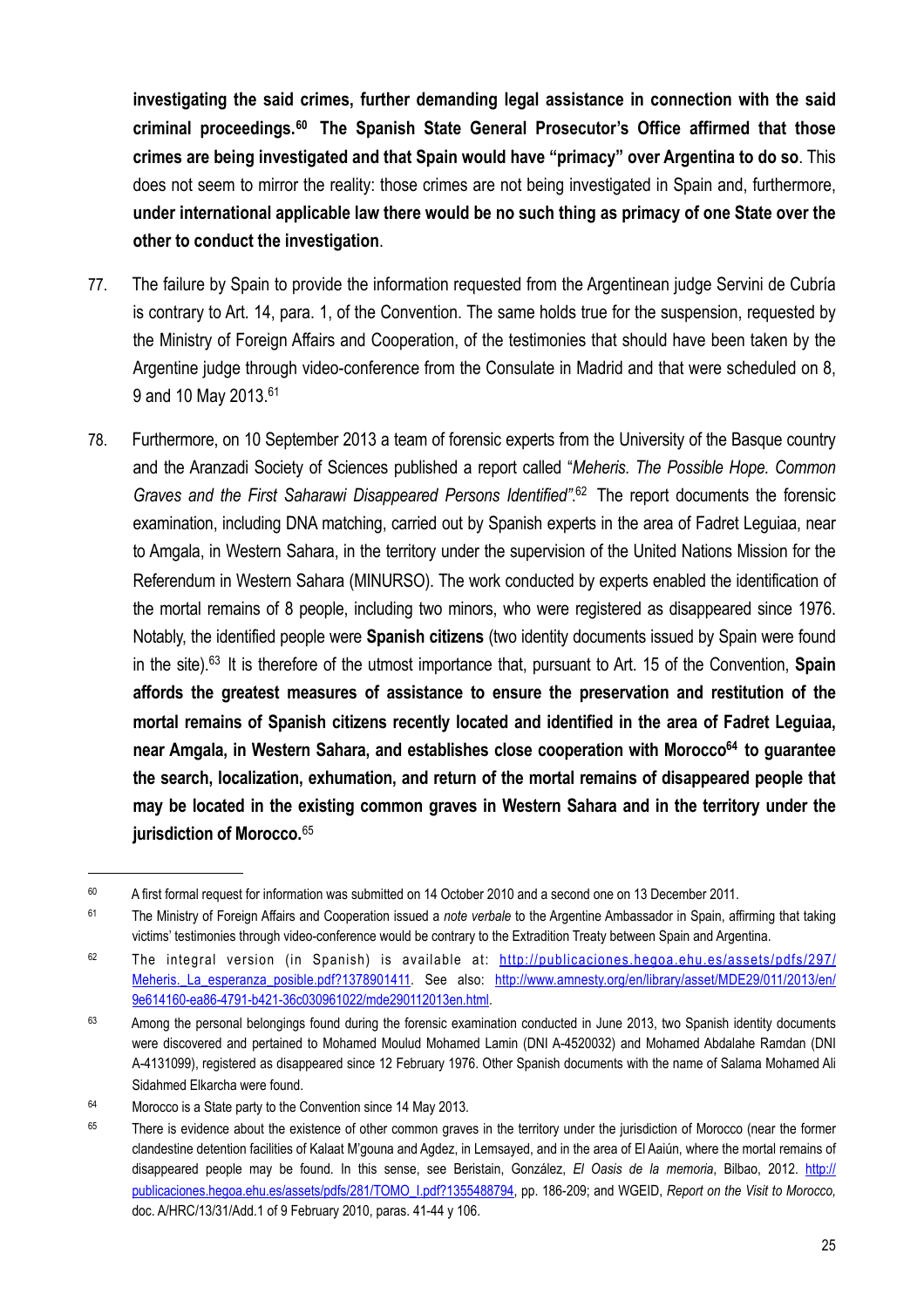#### **Recommendations**

Remove all obstacles to legal assistance in connection with criminal proceedings brought in respect of an offence of enforced disappearance, including the supply of all evidence at Spain's disposal that is necessary for the proceedings. In particular, ensure that Judge Servini de Cubría obtains without delay the information that has already been repeatedly requested and that victims' testimonies and declarations are collected without further delay through video-conference.

Ensure that the legal assistance offered by Spain in connection with criminal proceedings brought in respect of an offence of enforced disappearance is not conditioned to the previous investigation of the crime by Spanish authorities.

Afford the greatest measures of assistance to ensure the preservation and restitution of the mortal remains of Spanish citizens recently located and identified in the area of Fadret Leguiaa, near Amgala, in Western Sahara, and establish close cooperation with Morocco to guarantee the search, localization, exhumation, and return of the mortal remains of disappeared people that may be located in the existing common graves in Western Sahara and in the territory under the jurisdiction of Morocco.

# <span id="page-25-0"></span>**III. Measures to Prevent Enforced Disappearances (Arts. 17-23)**

<span id="page-25-1"></span>*Arts. 17, 18, 20, and 21 – Prevention of Enforced Disappearance and Persons Deprived of their Liberty, Right to Access to Information on Persons Deprived of their Liberty and Limitations, and Release*

- 79. Art. 17, para. 1, of the Convention establishes that no one shall be held in secret detention. This provision was included in the treaty to make it clear that States must not only codify and sanction the offence of enforced disappearance under their domestic legislation, but they **must also expressly prohibit secret detention**. Spanish legislation **does not include such explicit prohibition and the offence is not codified in accordance with applicable international law**.
- 80. To answer to **question No. 16 of the LOIS,** the **existing regime on incommunicado detention applicable to those accused of offences related to terrorism and armed groups is contrary to the Convention and has been criticized and held incompatible with international human rights law by several international mechanisms**, including the Committee against Torture,<sup>66</sup> the Special Rapporteur on Human Rights and Terrorism, <sup>67</sup> the Human Rights Committee, <sup>68</sup> the Universal Periodic

<span id="page-25-2"></span><sup>66</sup> CAT, *Concluding Observations on Spain*, *supra* note 28, para. 12.

<span id="page-25-3"></span><sup>67</sup> Special Rapporteur on Human Rights while Countering Terrorism, *Report on the Mission to Spain*, *supra* note 30, paras. 15, 31-32, 38 and 62.

<span id="page-25-4"></span><sup>68</sup> HRC, *Concluding Observations on Spain*, *supra* note 46, para. 14.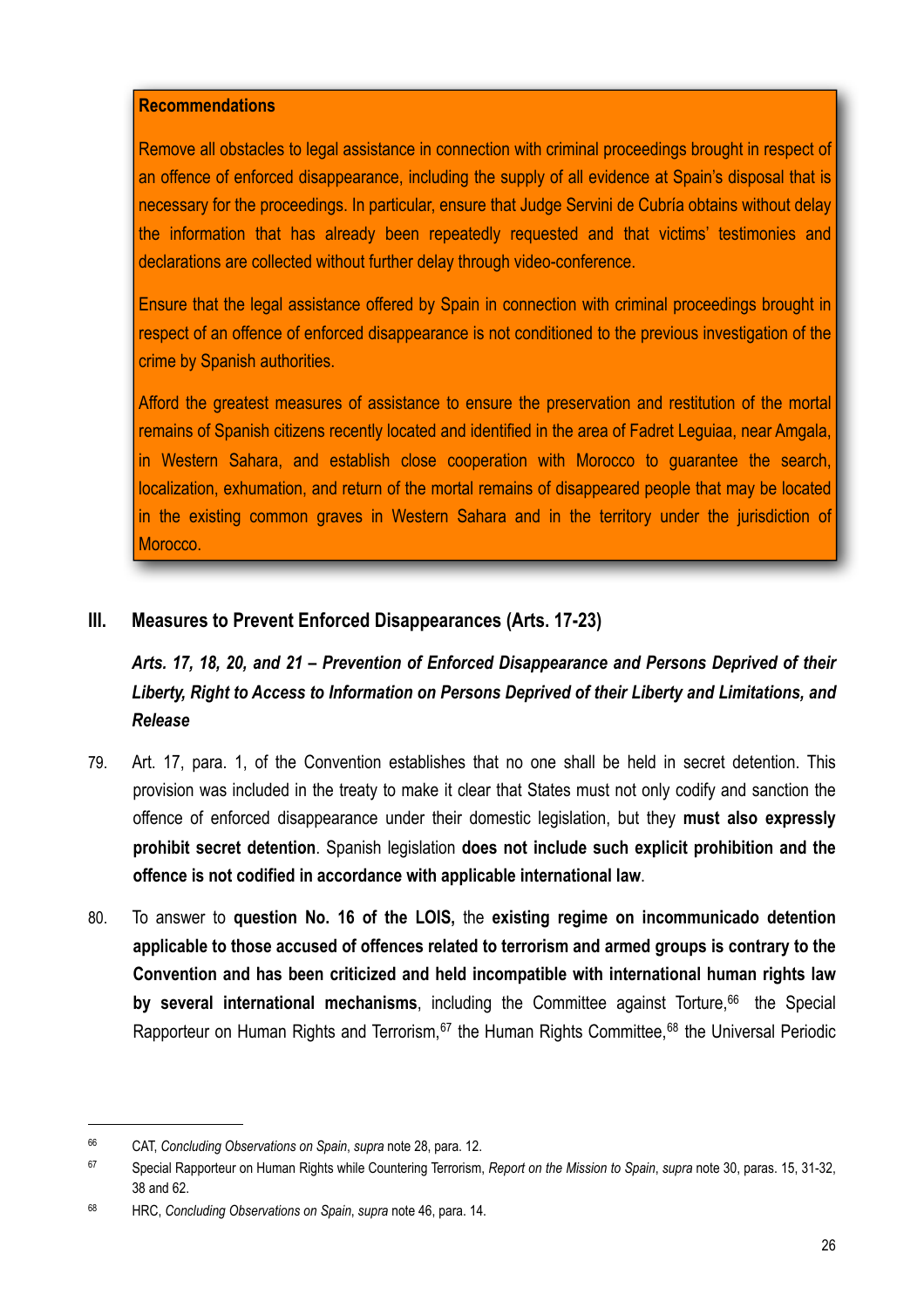Review, <sup>[69](#page-26-0)</sup> and the European Committee for the Prevention of Torture ("CPT").<sup>[70](#page-26-1)</sup>

- 81. Considering question **No. 17 of the LOIS** relating to the registries of persons deprived of their liberty, it is worth recalling that, after visiting the country, **the CPT denounced that custody registries are not regularly kept and duly filled, both with regard to detainees held under incommunicado regime and other detainees in general**: "*as was the case in the past, the custody registers examined by the CPT's delegation at Calle Guzman el Bueno for the period February 2010 to April 2011 lacked most of the details required*. In particular, signatures by Guardia Civil officers responsible for a movement or an event pertaining to a detained person were missing in the majority of the cases examined; transfers and movements were also not recorded and there were no entries recorded at all for lengthy periods of time; no references were made to the provision of food, water and access to toilets; even notable incidents appeared not to have been recorded, such as the hospitalisation of one person on 3 March 2011".<sup>71</sup> The CPT added that "The CPT's delegation found that *in several law enforcement establishments, the registers were not filled out properly*. For example, in Puente de Vallecas National Police Station in Madrid, the times of apprehension and placement in a detention cell were not recorded accurately. Further, the records did not state what happened to a person after they had spent 72 hours in detention. **The CPT recommends that the necessary steps be taken to ensure that all custody records are diligently filled out**".[72](#page-26-3) **This situation amounts to an open breach of Art. 17, para. 3, of the Convention**.
- 82. With regard to **question No. 18 of the LOIS,** the above-mentioned Art. 55, para. 2,[73](#page-26-4) of the Spanish Constitution allows, in cases related to the investigation on terrorist activities and armed groups, the suspension of the enjoyment of the guarantees enshrined in Art. 17, para. 2, of the Constitution concerning the limitation of the duration of preventive custody and the obligation to either free the person deprived of his or her liberty, or to bring him or her before a judicial authority within 72 hours. This possibility seems to enable a significant deviation from the provisions of Organic Law 6/1984, of 24 May, regulating the *habeas corpus* procedure, which establishes that any person who has unlawfully been detained has the right to be immediately brought before a competent judicial authority. The possibility to derogate from the 72-hour limit to either free o bring a detained person before a judicial authority is hardly compatible with Art. 17, para. 2 (f), of the Convention. Additionally, the Committee against Torture observed with concern that "**the right to apply for** *habeas corpus* **is not explicitly provided for in the list of rights set out in article 520 of the Criminal Procedure Act**" [74](#page-26-5) and recommended to Spain to "promptly amend article 520, paragraph 4, of the Criminal Procedure Act, in order to make the right to legal counsel more effective. Furthermore, the Committee — sharing the concern of the Ombudsman in this regard — encourages the State party to carry out a further

<span id="page-26-0"></span><sup>69</sup> Report on Spain of the Working Group in the context of the Universal Periodic Review, *supra* note 46, paras. 87.4-87-6.

<span id="page-26-1"></span><sup>70</sup> European Committee for the Prevention of Torture (CPT), *Report on the Mission to Spain,* doc. CPTInf(2013)6 of 30 April 2013, available at [http://www.cpt.coe.int/documents/esp/2013-06-inf-eng.htm,](http://www.cpt.coe.int/documents/esp/2013-06-inf-eng.htm) para. 13. See, in general, paras. 11-29 of the report.

<span id="page-26-2"></span><sup>71</sup> *Ibid.*, para. 26.

<span id="page-26-3"></span><sup>72</sup> *Ibid*., para. 40 (emphasis added, bold in the original text).

<span id="page-26-4"></span><sup>73</sup> *Supra* para. 23.

<span id="page-26-5"></span><sup>74</sup> CAT, *Concluding Observations on Spain*, *supra* note 28, para. 10 (emphasis is added).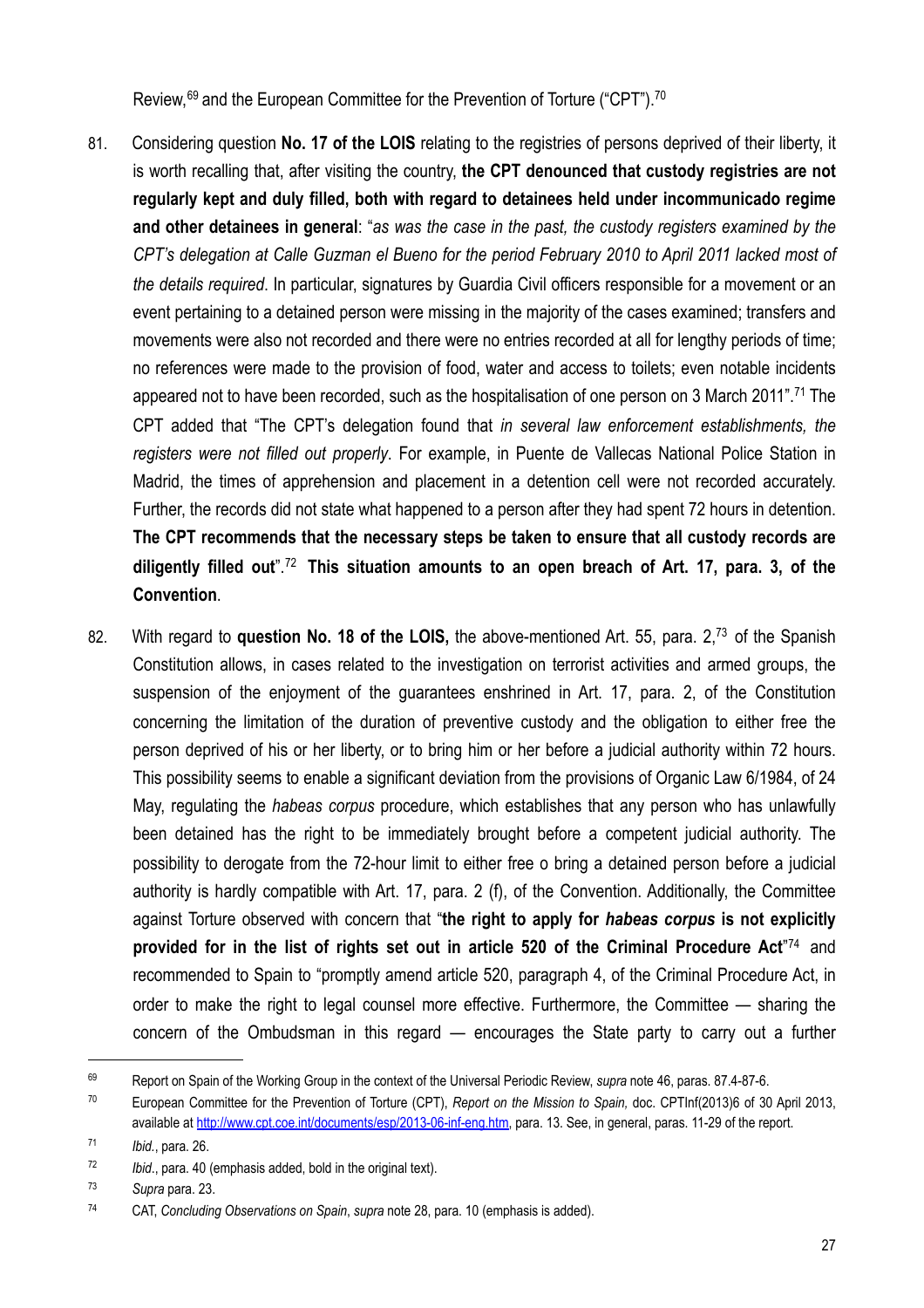amendment to article 520 of the Criminal Procedure Act, to ensure that at the crucial stage of detention, when detainees are read their rights, these rights include the right to ask to be brought immediately before a judge".[75](#page-27-0)

83. Reference must also be made to special detention facilities for foreigners (*Centros de Internamiento de Extranjeros*),<sup>76</sup> pointing out that access to information regarding people held in these centres is often difficult. Relatives, legal representatives or counsels and NGOs encounter significant obstacles in accessing information on persons deprived of their liberty in these detention facilities. Furthermore, the manner in which people held in these centres are released once the 60-day term to free them expires exposes them to several risks.<sup>77</sup> In this sense, the Committee on the Elimination of Racial Discrimination (CERD) expressed its concern about "*situation of migrants who, after spending the 60 days stipulated by law in a migrant holding centre, are released pending expulsion proceedings, which makes them more vulnerable to abuse and discrimination*. The Committee is also concerned by reports that there are no regulations governing the way in which migrant holding centres operate. As a result, the living conditions and *access to information, legal aid and medical care, as well as access to such centres by non-governmental organizations offering support to inmates, vary from one centre to the next*".[78](#page-27-3) This situation does not seem in line with the obligations set forth in Arts. 18 and 21 of the Convention.

#### **Recommendations**

Codify enforced disappearance as a separate offence under Spanish criminal law, adopt a definition in line with Art. 2 of the Convention, making it punishable by appropriate penalties which take into account its extreme seriousness.

Amend the definition of enforced disappearance as a crime against humanity currently provided for under Art. 607 bis of the Criminal Code, making sure that it is in line with the Rome Statute, interpreted in the light of Art. 2 of the Convention.

Amend Art. 607 bis of the Criminal Code so that the belonging of a victim to a group or category which is persecuted for political, racial, national, ethnic, cultural or religious reasons or for reasons of gender or disability or other motives universally recognized as unacceptable under international law, is not required for all crimes against humanity, apart from persecution, where it is part of the very definition of the crime.

Expressly establish that official capacity as a Head of State or government, a member of a government or parliament, an elected representative or a government official shall in no case exempt a person from criminal responsibility for crimes against humanity, nor shall it, in and of itself, constitute a ground for reduction of sentence.

<span id="page-27-0"></span>75 *Ibid*.

<span id="page-27-1"></span><sup>76</sup> Report submitted by Spain, *supra* note 1, paras. 156 and 163.

<span id="page-27-2"></span><sup>77</sup> See also Commissioner for Human Rights of the Council of Europe, *Report on the Mission to Spain, supra* note 52, paras. 79-86.

<span id="page-27-3"></span><sup>78</sup> CERD, *Concluding Observations on Spain*, doc. CERD/C/ESP/CO/18-20 of 11 March 2011, para. 13.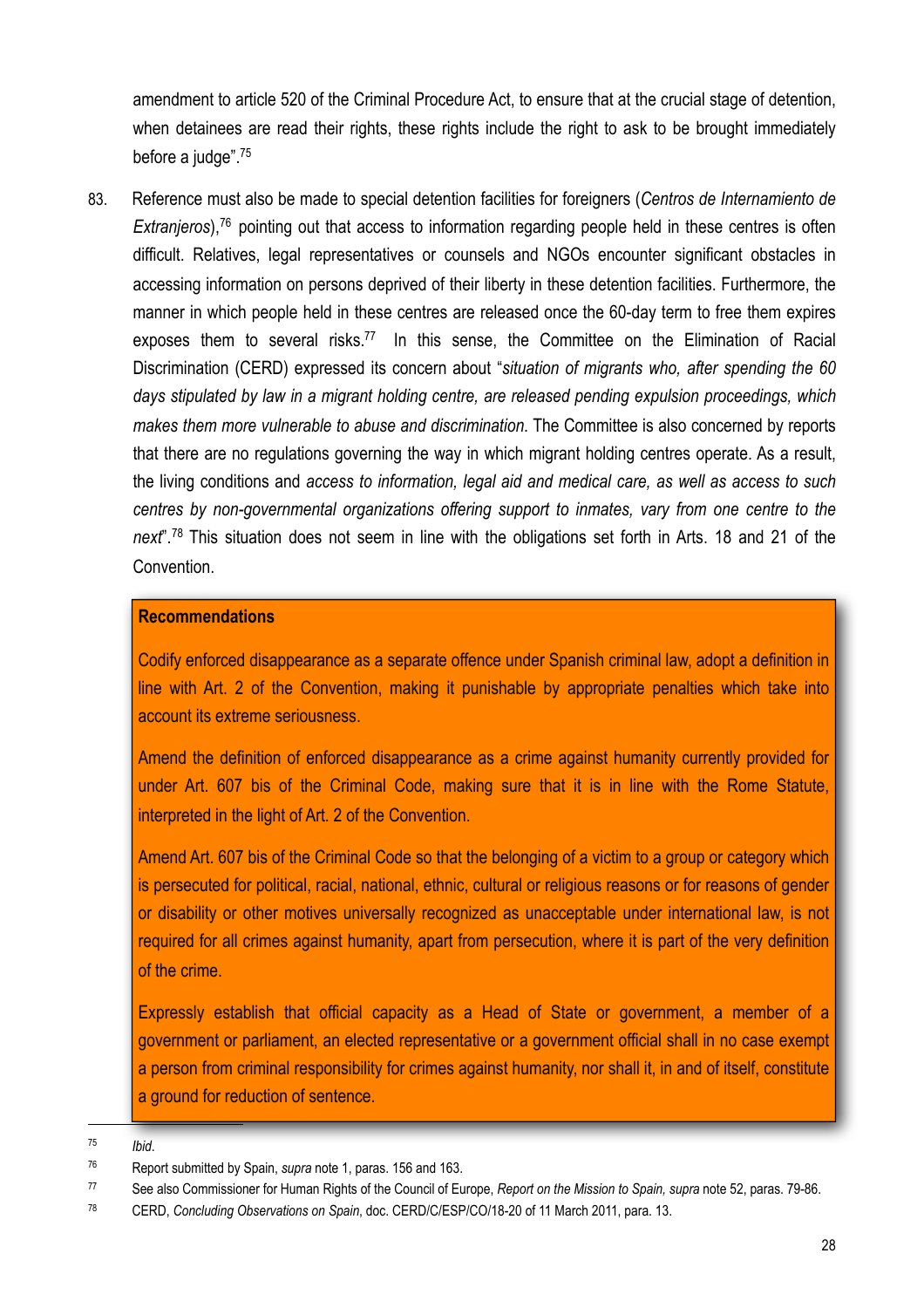Expressly establish under domestic legislation that orders to commit crimes against humanity are manifestly unlawful.

Explicitly provide under Spanish domestic legislation that persons who have or are alleged to have committed crimes against humanity shall not benefit from any special amnesty or similar measures that might have the effect of exempting them from any criminal proceeding or sanction.

Expressly establish under domestic legislation that persons who have or are alleged to have committed crimes against humanity shall never be tried by military, or other similar special courts.

# <span id="page-28-0"></span>**IV. Reparation and Measures to Protect Children from Enforced Disappearance (Arts. 24 and 25)**

# <span id="page-28-1"></span>*Art. 24 – Victims of Enforced Disappearance and their Rights*

- <span id="page-28-2"></span>a) The Notion of Victim of Enforced Disappearance
- 84. As already mentioned several times in this report,[79](#page-28-3) **Spanish legislation does not codify the separate offence of enforced disappearance. It is thus evident the impossibility to properly define who are the victims of an offence that does not exist as such in the Criminal Code**.
- 85. Although Spain refers to Law 35/1995, of 11 December, on Aid and Assistance to the Victims of Violent Crime and Offences against Sexual Rights,<sup>80</sup> and argues that victims of enforced disappearance could benefit from this law, **by no means the latter could ever be applied to victims – direct or indirect – of enforced disappearance**. The **mentioned law aims at establishing a system of public aid for direct and indirect victims of violent offences resulted in the death, or grave physical harm, or grave harm to mental or physical health, committed in Spain** (Art. 1). Art. 2, para. 2, of the mentioned law establishes that those who *suffered grave physical harm or grave harm to their mental or physical health as a direct consequence of the offence* will be regarded as direct victims.
- 86. Although the reference to "indirect victims" contained in Art. 1 of the law is commendable, **it is selfevident that this definition of victim does not comply with Art. 24, para. 1, of the Convention, and would hardly ever be applicable to a direct victim of enforced disappearance, being the impossibility to establish with certainty whether the victim died, suffered grave physical or mental harms a distinctive characteristic of enforced disappearance** and a constitutive element of the offence.
- 87. Moreover, the notion of "direct victim" contained in Law 35/1995 **is further restricted, in a manner that is absolutely incompatible with applicable international law, by Art. 2, para. 1, of the Law that establishes that access to the aid system provided for is reserved to "those who, when the**

<span id="page-28-3"></span><sup>79</sup> *Supra* paras. 26-44.

<span id="page-28-4"></span><sup>80</sup> Report submitted by Spain, *supra* note 1, paras. 243 and 247.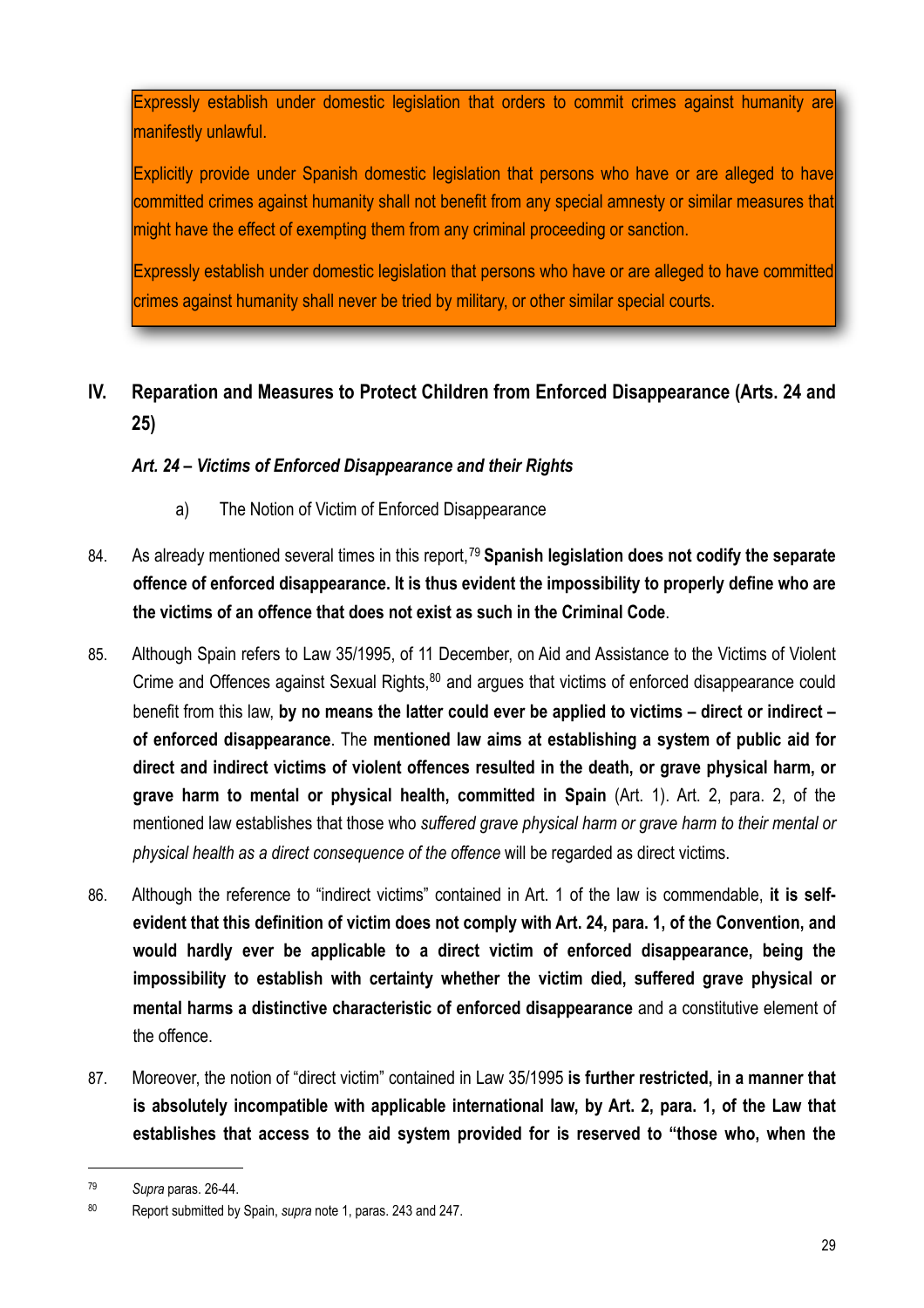**offence was committed, were Spanish or European Union (EU) nationals or those who, even without being Spanish or EU nationals, habitually reside in Spain or are nationals of a State that recognizes similar measures of aid to Spanish nationals in its territory". None of these conditions is mentioned in Art. 24, para. 1, of the Convention,** which does not establish any nationality, habitual residence or reciprocity requirement to qualify a person as victim of enforced disappearance.

- 88. Also **the notion of "indirect victims"** regulated under Art. 2, para. 3, of Law 35/1995 **is not applicable to enforced disappearance cases**, because indirect victims could have access to the aid measures provided for "**only if the direct victim died, referring to the precise date of death". It is again selfevident that relatives of disappeared people are unfortunately unable to establish with certainty the fate of their loved ones and even less the precise date of the supposed death**. As long as an enforced disappearance continues, the lack of knowledge of the fate or whereabouts of the victim is precisely a constitutive element of the offence. Moreover, **international jurisprudence holds that an enforced disappearance must never be dealt with as a direct death**. [81](#page-29-0)
- 89. Notably, **Law 52/2007, of 26 December, on Historical Memory**[82](#page-29-1) **does not expressly define the notion of "victim"** of gross human rights violations, including enforced disappearance, committed during the Civil War and under the Franco regime**.** Despite the fact that certain provisions of the said law refer to "direct descendants of people violently disappeared during the Civil War or the subsequent political repression and whose fate is unknown" (Art. 11, para. 1), this cannot be considered enough to meet the obligation established under Art. 24, para. 1, of the Convention. First, this law has a limited temporal scope and would not extend to potential victims – direct or indirect – of enforced disappearances occurred after the end of Franco regime. Second, the phrase "direct descendants" is arguably narrower than "any individual who has suffered harm as the direct result of en enforced disappearance".
- 90. To answer to question **No. 22 of the LOIS**, it must be stressed that the proposed **draft directive on the statute of victim would not resolve the current absence of a definition of the notion of "victim" of enforced disappearance in the Spanish legal framework.** The draft directive would be directed at recognizing "especially vulnerable victims" of the offences of abduction and unlawful detention (Arts. 163-167 of the Criminal Code) and crimes against humanity as currently defined by Art. 607 bis of the Criminal Code. As already argued, these offences are not sufficient to address an enforced disappearance as defined under the Convention and consequently also the notion of "victims" of these offences would not necessarily be applicable to victims of enforced disappearance as provided for

<span id="page-29-0"></span><sup>81</sup> See WGEID, *Annual Report for 2012*, doc. A/HRC/22/45 of 14 February 2013, para. 50; CAT, *Concluding Observations on Algeria*, doc. CAT/C/DZA/CO/3 of 26 May 2008, para. 13; HRC, *Concluding Observations on Bosnia and Herzegovina,* doc. CCPR/C/BIH/ CO/2 of 2 November 2012, para. 12; *Concluding Observations on Algeria*, doc. CCPR/C/DZA/CO/3 of 12 December 2007, para. 13; and views delivered on 28 March 2013on the case *Prutina et al.* v. *Bosnia and Herzegovina,* para. 9.6.

<span id="page-29-1"></span><sup>82</sup> Chinchón Álvarez, *La Convención internacional para la protección de todas las personas contra desapariciones forzadas: nunca es tarde si la dicha es ¿buena? Examen general y perspectivas en España tras la aprobación de la "Ley de Memoria Histórica"*, in FORO – *Revista de Ciencias Jurídicas y Sociales – Nueva Época,* 2008, pp. 13-55 (available, in Spanish, at: [http://revistas.ucm.es/](http://revistas.ucm.es/index.php/FORO/article/view/FORO0808120013A/13556) [index.php/FORO/article/view/FORO0808120013A/13556](http://revistas.ucm.es/index.php/FORO/article/view/FORO0808120013A/13556)).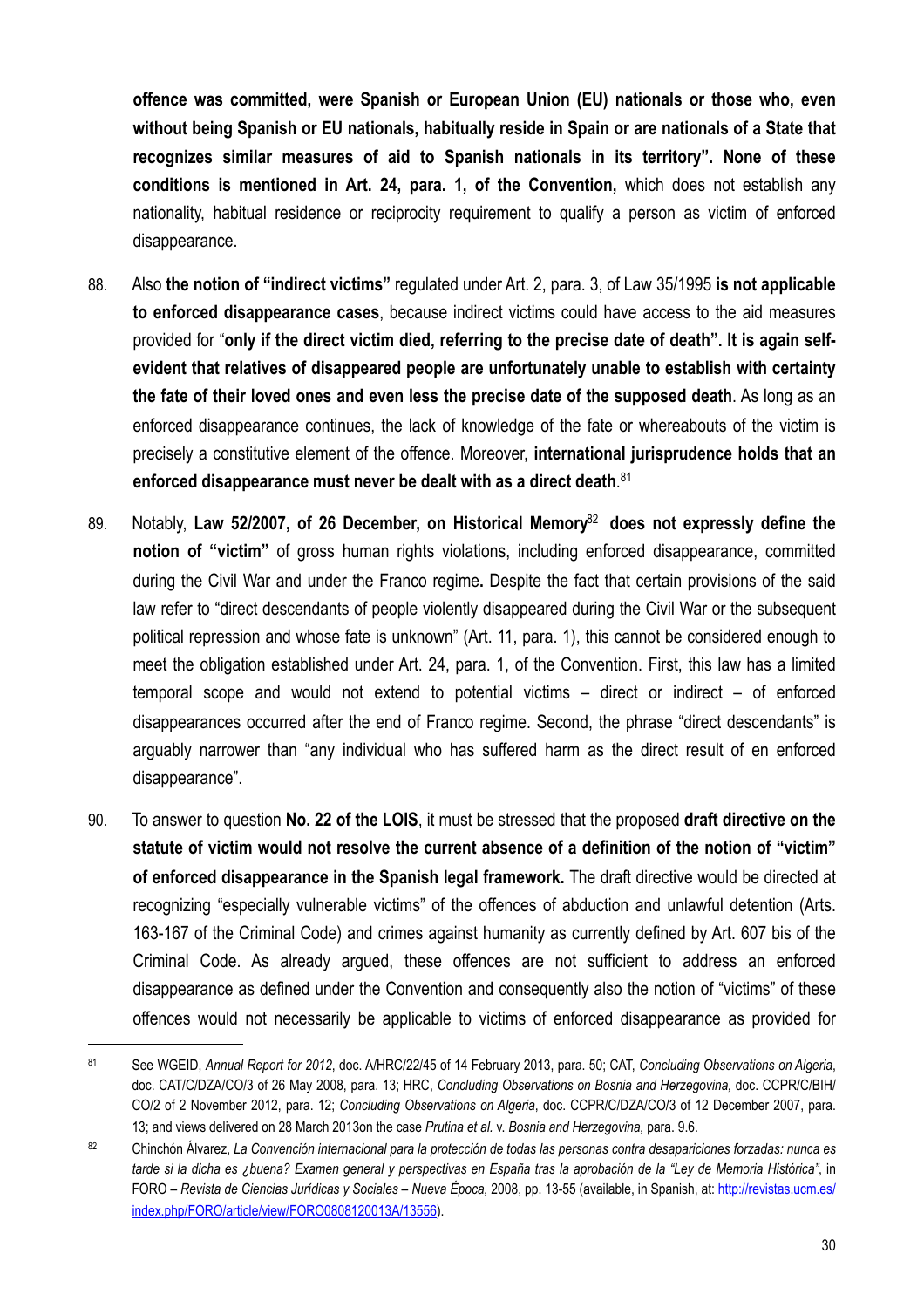under Art. 24, para. 1, of the Convention.

- <span id="page-30-0"></span>b) The Right to Know the Truth
- 91. **The Spanish legislation does not expressly recognize the right to know the truth as defined in Art. 24, para. 2, of the Convention**. Further, **in 2012 (i.e. after the entry into force of the Convention) the Supreme Tribunal pronounced itself emptying of any meaning the provision concerned, by affirming that "the investigation of truth is something that corresponds to the State, through other organs, such as historians,** *but not to judges*, who see their activity limited by existing rules of criminal procedure".<sup>83</sup> Art. 24, para. 2, of the Convention clearly sets forth the right to know the truth "on the progress and results of the investigation" on an enforced disappearance, and the findings of the Supreme Tribunal openly frustrate the international undertakings of the State on this respect. The **Law 52/2007 on Historical Memory does not refer in any provision to the right to know the truth**, rather mentioning the "right to recuperation of personal and family memory".
- 92. It must be further mentioned that in many cases concerning enforced disappearances commenced during the Civil War and under the Franco regime, when the cases were transferred to **local courts, the latter did not duly notify the applicants that they were assuming the competence on those cases**. In some instances, the **parties (victims and prosecutors) were not even notified about the dismissal of the cases**. The **lack of notification seriously hinders the rights of access to justice and to know the truth**.
	- c) Location, Exhumation, Respect and Return of Mortal Remains
- <span id="page-30-1"></span>93. To partially address question **No. 22 of the LOIS,** it must be pointed out that Arts. 11, 12, 13 and 14 of the Law on Historical Memory provide for a number of measures to foster the localization, exhumation and identification of "people violently disappeared during the Civil War or the subsequent political repression and whose fate is unknown". However, these provisions would not be applicable in cases of enforced disappearance commenced after the fall of the Franco regime. Further, **the practice of local courts after the judgment issued in 2012 by the Supreme Tribunal** has been **characterized by various instances where the cases were dismissed without adopting any measure to locate, identify and return the mortal remains to the families**. For instance, in dismissing a claim, Tribunal No. 10 of Palma de Mallorca affirmed that "**the purpose of criminal proceedings is not investigation of the disappearance of thousands of people or the identification of the victims of the repression. Nor it is the localization of common graves or burial sites where the mortal remains of those people could be found or their return to the families**".[84](#page-30-3) This openly violates Art. 24, para. 3, of the Convention.[85](#page-30-4)

<span id="page-30-2"></span><sup>83</sup> Supreme Tribunal, judgment No. 101/2012 of 27 February 2012, Fundamento de Derecho Primero.

<span id="page-30-3"></span><sup>84</sup> Auto de archivo del Juzgado Nº 10 de Palma de Mallorca, DP 1169/2009, p. 2.

<span id="page-30-4"></span><sup>85</sup> With regard to applicable standards to exhumation and identification of mortal remains of victims of gross human rights violations see, among others: Advisory Committee of the Human Rights Council, *Progress Report on Best Practices on the Matter of Missing Persons*, doc. A/HRC/14/42 of 22 March 2010; and *Report on Best Practices on the Matter of Missing Persons,* doc. A/HRC/AC/6/2 of 22 December 2010.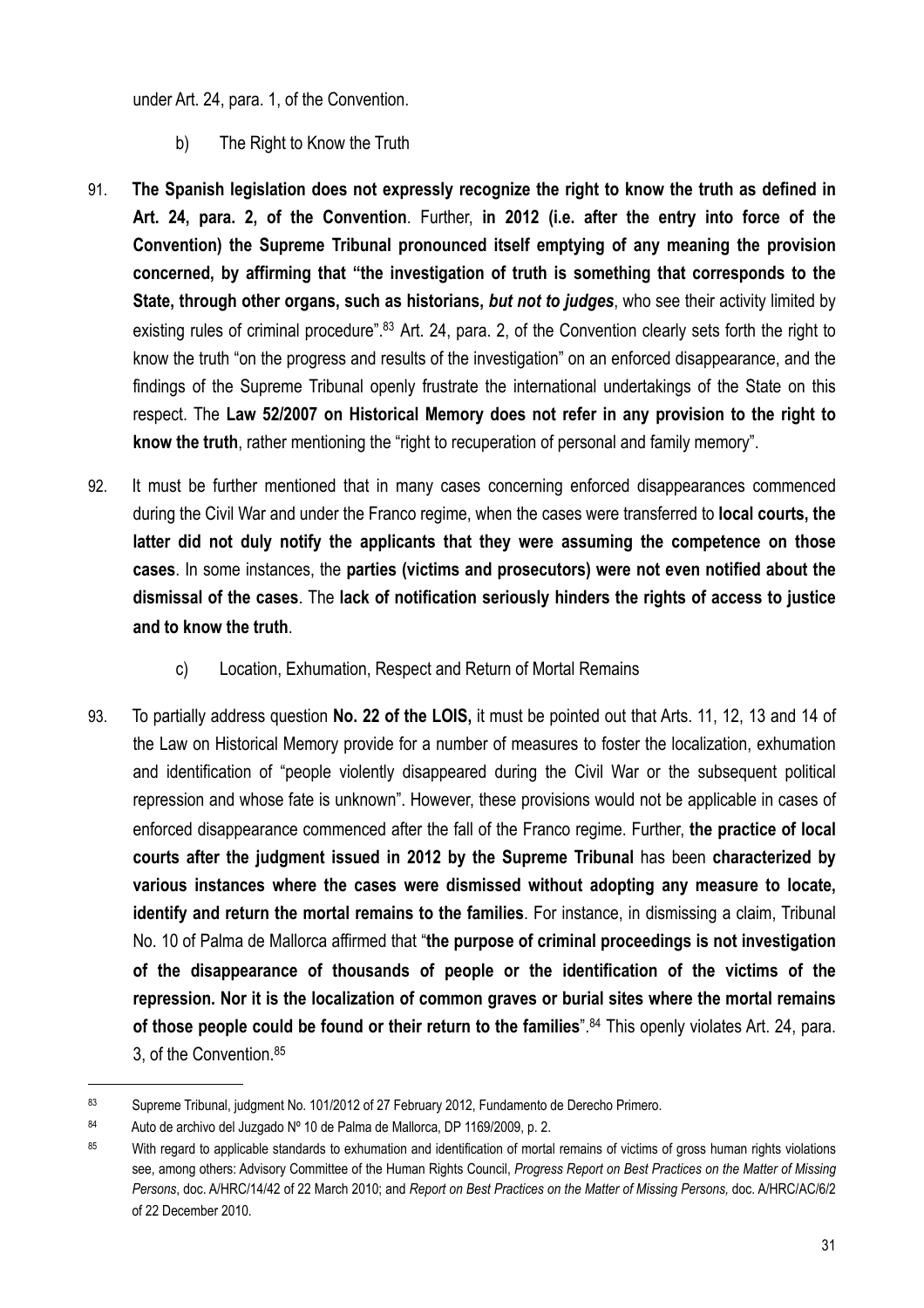- <span id="page-31-0"></span>d) The Right to Compensation and to Integral Reparation
- 94. To answer to **question No. 21 of the LOIS**, it must be highlighted that the **"compensation" provided for under Art. 110 of the Criminal Code must be paid by the person responsible for the crime** (Art. 109, para. 1, of the Criminal Code). The person who suffered the damage may opt for civil proceedings in view of obtaining compensation. In light of the deficiencies of the existing Spanish legal framework with regard to the codification of enforced disappearance and the notion of "victim" of such crime, **Art. 110 does not offer sufficient guarantees to offer to victims of enforced disappearance reparation and prompt, fair and adequate compensation as set forth by Art. 24, paras. 4 and 5, of the Convention**. Moreover, various international human rights mechanisms have clarified that in cases of gross human rights violations, including enforced disappearance, access to **redress must not depend on the conclusion of criminal proceedings and on the victim pursuing judicial remedies**. [86](#page-31-2) Further, international mechanisms concur that **monetary compensation is not sufficient redress for victims of gross human rights violations and, in particular, of enforced disappearances**. [87](#page-31-3) Art. **110 of the Spanish Criminal Code does not provide for any form of rehabilitation, or satisfaction or guarantees of non-repetition**.
- 95. For the reasons explained above, **the system of aid and support established under Law 35/1995**[88](#page-31-4) **cannot be considered an effective measure to implement Art. 24, paras. 4 and 5, of the Convention**.
- 96. Finally, some of the provisions of the Law of Historical Memory and other legislative measures to which the same law makes direct reference establish a system of social assistance and security for victims of the Civil War and the Franco regime. However, these provisions are not enough either to satisfy the requirements of Art. 24, paras. 4 and 5, of the Convention, because on the one hand, the Law on Historical Memory does not adequately define the victims of enforced disappearance and the measures provided for would not be granted to victims of violations occurred after the end of the Franco regime and, on the other hand, measures of social security cannot replace compensation and reparations.<sup>[89](#page-31-5)</sup>
	- e) Measures to Regulate the Legal Situation of Disappeared Persons
- <span id="page-31-1"></span>97. In their current wording, **the provisions of the Spanish Civil Code regulating the "declaration of absence and the declaration of death" do not meet the requirements of Art. 24, para. 6, of the Convention**. In fact, the "declaration of absence" as enshrined in the Spanish Civil Code has a **general scope of application. It has not been conceived to deal with such a complex phenomenon as enforced disappearance and it does not duly address its peculiarities**. Moreover, **after 10 years from the adoption of a declaration of absence, the latter would automatically turn into a**

<span id="page-31-2"></span><sup>86</sup> CAT, *General Comment No. 3*, doc. CAT/C/GC/3 of 13 December 2012, paras. 26-27; and WGEID, *Annual Report for 2012*, *supra* note 80, para. 51.

<span id="page-31-3"></span><sup>87</sup> CAT, *General Comment No. 3*, *supra* note 85, para. 9; and WGEID, *Annual Report for 2012*, *supra* note 80, paras. 53-54 and 56.

<span id="page-31-4"></span><sup>88</sup> *Supra* paras. 85-88.

<span id="page-31-5"></span><sup>89</sup> CAT, *General Comment No. 3*, *supra* note 85, para. 37; and WGEID, *Annual Report for 2012*, *supra* note 80, paras. 50 and 68.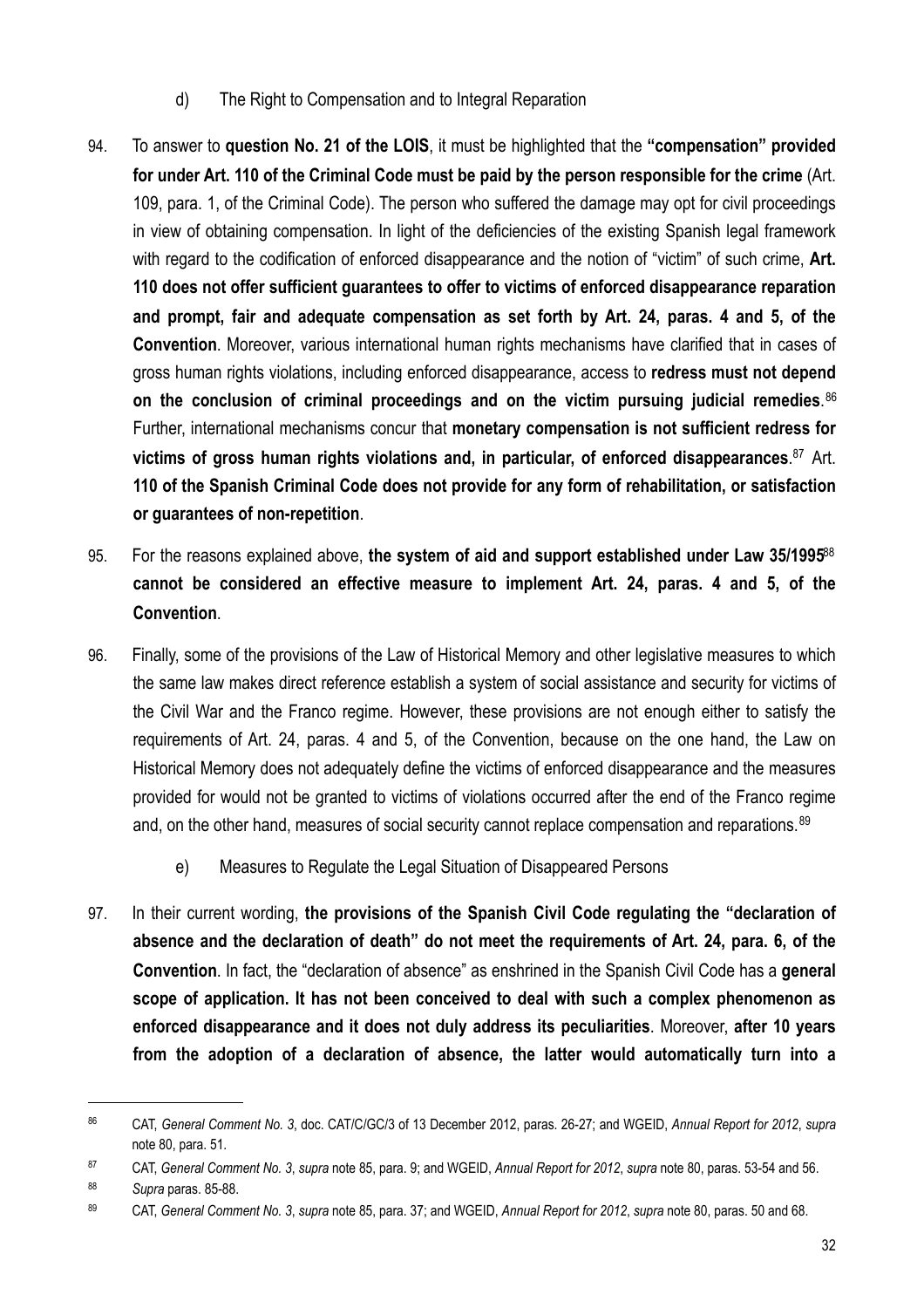**declaration of death. This would cause that an enforced disappearance is unduly dealt with as a direct death**. Many international human rights mechanisms affirmed that this approach does not respect fundamental human rights,<sup>90</sup> and that "it must be presumed that disappeared persons are alive until their fate is determined with certainty" and that "a disappeared person should not be declared dead without sufficient evidence".<sup>[91](#page-32-1)</sup>

#### **Recommendations**

Adopt in the domestic legislation a definition of "victim of enforced disappearance" in accordance with Art. 24, para. 1, of the Convention, ensuring that the recognition as "victim" is not made dependent on the person's nationality or habitual residence and without requiring to know with certainty the date of death of the victim of enforced disappearance. The notion of "indirect victims" must not be limited to direct descendants, but must encompass any individual who has suffered harm as the direct result of an enforced disappearance.

Expressly establish under Spanish legislation the autonomous and non-derogable right to know the truth on the circumstances of an enforced disappearance, the progress and results of the investigation and the fate of the disappeared person.

Adopt all necessary measures, including of legislative nature, to effectively guarantee the right to know the truth. In particular, guarantee that authorities, including local courts, promptly notify to applicants, victims and prosecutors that they assumed the competence over specific cases, and offer to the parties the necessary guarantees to formally take part to the proceedings. Furthermore, authorities must notify without delay whenever a case is declared closed.

Establish effective mechanisms to ensure the location, exhumation, identification, respect and return to the family of the mortal remains of disappeared persons who died. Ensure that in the pending proceedings concerning crimes, including enforced disappearances, commenced during the Civil War and under the Franco regime, domestic authorities, and especially local courts, adopt all necessary measures to exhume, identify, respect and return to the families the mortal remains, ensuring that relatives can take part to and be closely associated with, the process, so that exhumation is not a merely administrative act, totally disconnected from justice and truth.

Adopt all necessary measures, including of legislative nature, to ensure that victims of enforced disappearance can realize their right to prompt, fair and adequate compensation, covering material and moral damages. Further, victims – direct and indirect – must have access to measures of reparation that encompass restitution, rehabilitation, satisfaction (including restoration of dignity and reputation), and guarantees of non-repetition.

<span id="page-32-0"></span><sup>90</sup> See, among others, WGEID, *Annual Report for 2008*, doc. A/HRC/10/9 of 6 February 2009, para. 114; and WGEID, *General Comment on the Right to Recognition as a Person before the Law,* 2011, at [http://www.ohchr.org/Documents/Issues/](http://www.ohchr.org/Documents/Issues/Disappearances/GCRecognition.pdf) [Disappearances/GCRecognition.pdf](http://www.ohchr.org/Documents/Issues/Disappearances/GCRecognition.pdf), paras. 8-11.

<span id="page-32-1"></span><sup>91</sup> Advisory Committee of the Human Rights Council, *Report on the Best Practices in the Matter of Missing Persons*, *supra* note 84, para. 60.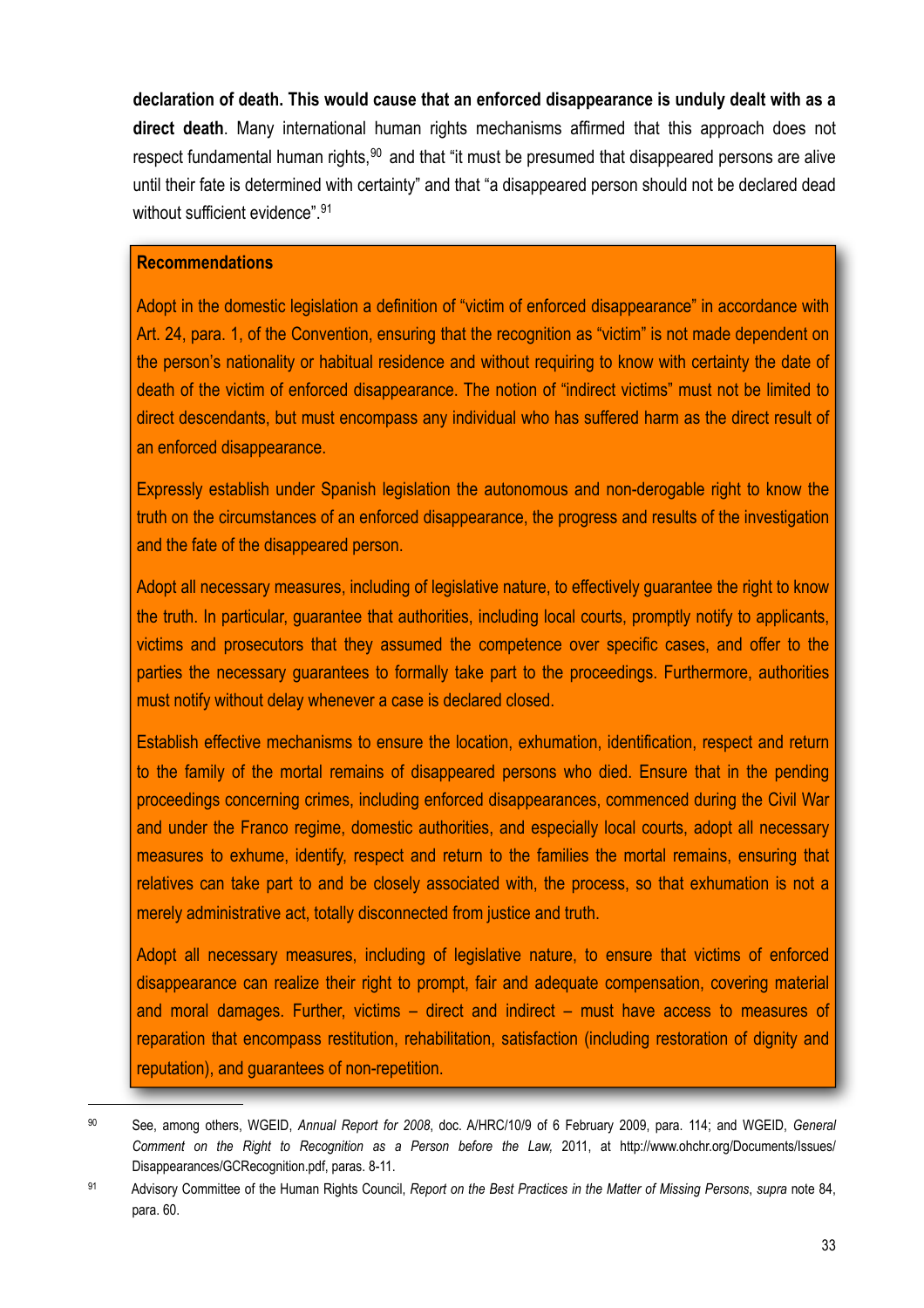Adopt all necessary measures, including of legislative nature, to establish a process to recognize the legal situation of disappeared people, issuing a certificate "of absence due to enforced disappearance" which allows relatives to manage temporarily the disappeared person's properties, for as long as the enforced disappearance continues, and to receive due assistance from the State through social allowances. In no case access to compensation and reparation as well as to social allowances should be made conditional upon obtaining a certificate of death of the disappeared person.

# <span id="page-33-0"></span>*Art. 25 – Special Protection of Children Victims of Enforced Disappearance*

- 98. To answer to **question No. 23 of the LOIS**, besides the fact that if the victims of an offence are minors this is regarded as an aggravating circumstance in Spanish legislation, **the already described gaps of the Spanish Criminal Code determine that enforced disappearance and wrongful removal of children victims of enforced disappearance are not codified as requested by Art. 25 of the Convention**. The offence of illegal adoption codified under Art. 221 of the Spanish Criminal Code does not cover all the conducts described in Art. 25 of the Convention.
- 99. Despite attempts in the pa**st years to launch investigations in Spain on allegations concerning the existence during the Civil War and under the Franco regime of a systematic plan to subject to "legalized" disappearance thousands of minors who were sons and daughters of Republican mothers and to subsequently falsify their identity, to date no such investigation has been conducted in Spain and recent decisions issued by the highest judicial authorities of the country seem to erase any possibility in this sense**.
- 100. As already mentioned,<sup>[92](#page-33-1)</sup> given the inactivity of Spanish authorities and the lack of investigation of these cases, Argentine tribunals are seeking to open an investigation invoking the principle of universal jurisdiction. However, **Spanish authorities are not offering the necessary legal assistance to Argentine authorities, nor are they assisting their peers in searching for, identifying and locating the persons concerned**. This is contrary to Art. 25, paras. 2 and 3, of the Convention.
- 101. Finally, to answer to **question No. 24 of the LOIS, under Spanish legislation adoption is irrevocable and it may be extinguished only through judicial proceedings when this is requested from the father or mother who, for reasons not attributable to them, did not take part to the procedur**e. The request must be submitted within two years after the adoption (Art. 180, para. 2, of the Civil Code).

<span id="page-33-1"></span><sup>92</sup> *Supra* paras. 76-77.